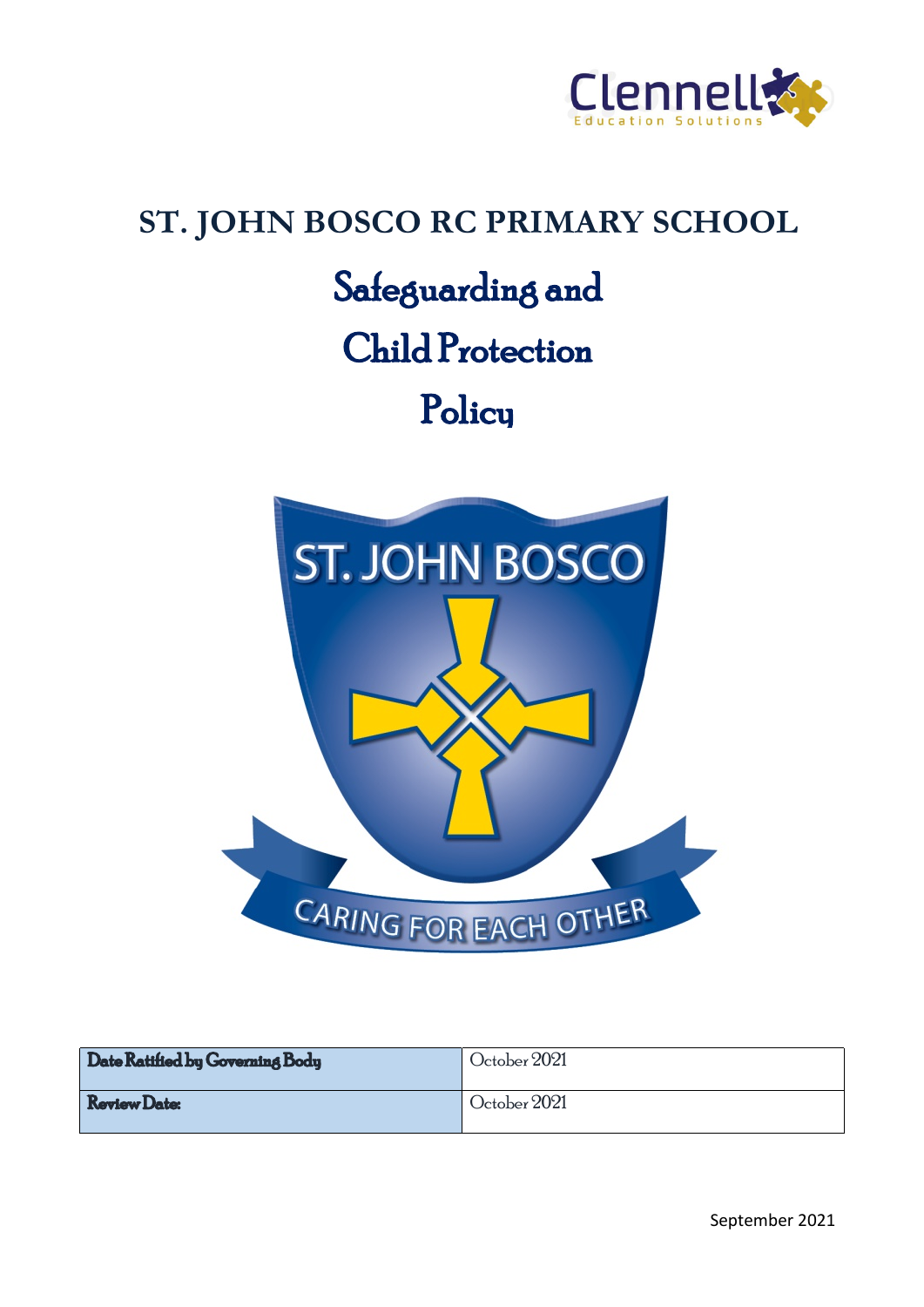| <b>CONTENTS</b>                                                                   |        |  |
|-----------------------------------------------------------------------------------|--------|--|
|                                                                                   | Page   |  |
| Key School Contact Details                                                        | 4      |  |
| Key External Contact details                                                      | 5      |  |
| Guidance and Advice documents                                                     | 6      |  |
| Policy Statement                                                                  | 7      |  |
| Definition of safeguarding / Abuse                                                | 8      |  |
| Procedures for dealing with concerns about a child                                | 9      |  |
| Peer on peer abuse                                                                | 13     |  |
| Consensual and non-consensual nude and semi-nude images and/or videos             | 15     |  |
| Cybercrime                                                                        | 20     |  |
| Children with Special Educational Needs and Disabilities or certain health issues | 21     |  |
| Contextual safeguarding                                                           | 22     |  |
| Recording, record keeping and information sharing                                 | 23     |  |
| Procedures for dealing with concerns about staff                                  | 24     |  |
| Managing allegations against staff, volunteers and contractors                    | 24     |  |
| Safer working practice                                                            | 27     |  |
| Safer recruitment                                                                 | 28     |  |
| Managing safeguarding                                                             | 30     |  |
| Training and Induction                                                            | $32\,$ |  |
| Working with parents                                                              | 33     |  |
| Relevant policies                                                                 | 35     |  |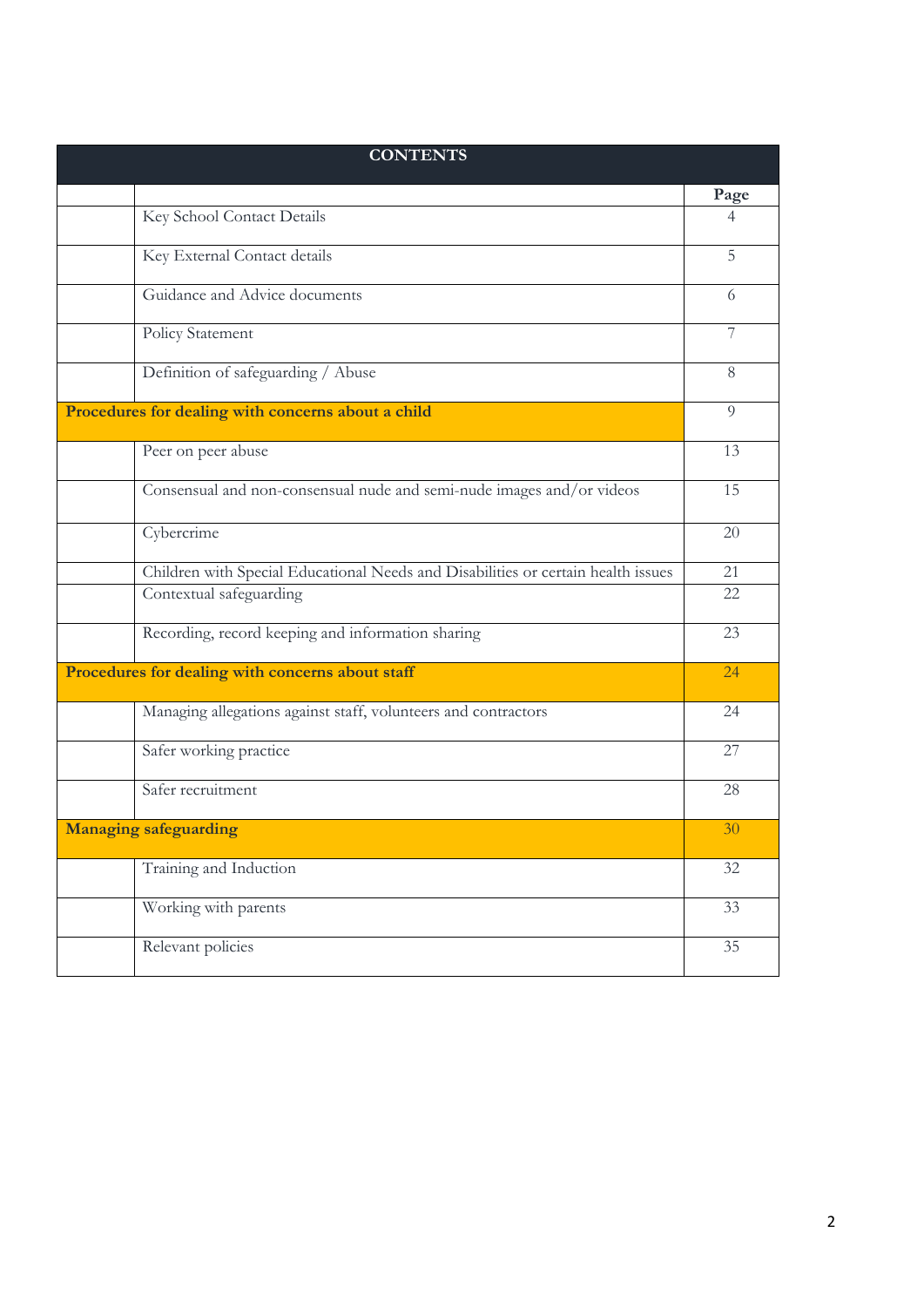| <b>APPENDICES</b> |                                                                                    |      |
|-------------------|------------------------------------------------------------------------------------|------|
|                   |                                                                                    | Page |
| $\boldsymbol{A}$  | Safeguarding Induction Sheet<br>(For new or supply staff, visitors and volunteers) | 36   |
| B                 | Abuse and Neglect                                                                  | 37   |
|                   | Specific safeguarding issues - further information                                 | 39   |
| $\mathcal{C}$     | Child Criminal Exploitation and Child Sexual Exploitation                          | 39   |
|                   | County Lines                                                                       | 41   |
|                   | Serious violence                                                                   | 41   |
| D                 | So-called Honour Based Abuse                                                       | 43   |
|                   | <b>FGM</b>                                                                         | 43   |
|                   | Forced marriage                                                                    | 44   |
| E                 | Preventing radicalisation                                                          | 46   |
| $\boldsymbol{F}$  | Private fostering                                                                  | 48   |
| G                 | Children missing from education                                                    | 48   |
| H                 | Sexual violence and harassment between children in schools                         | 49   |
| $\mathbf I$       | Modern slavery and trafficking                                                     | 52   |
| $\mathbf{J}$      | Domestic abuse                                                                     | 54   |
| K                 | Homelessness                                                                       | 55   |
| L                 | Cause for concern form                                                             | 57   |
| $\mathbf L$       | Body map                                                                           | 58   |
| $\mathbf L$       | DSL check list                                                                     | 59   |
| $\mathbf M$       | Online safety                                                                      | 60   |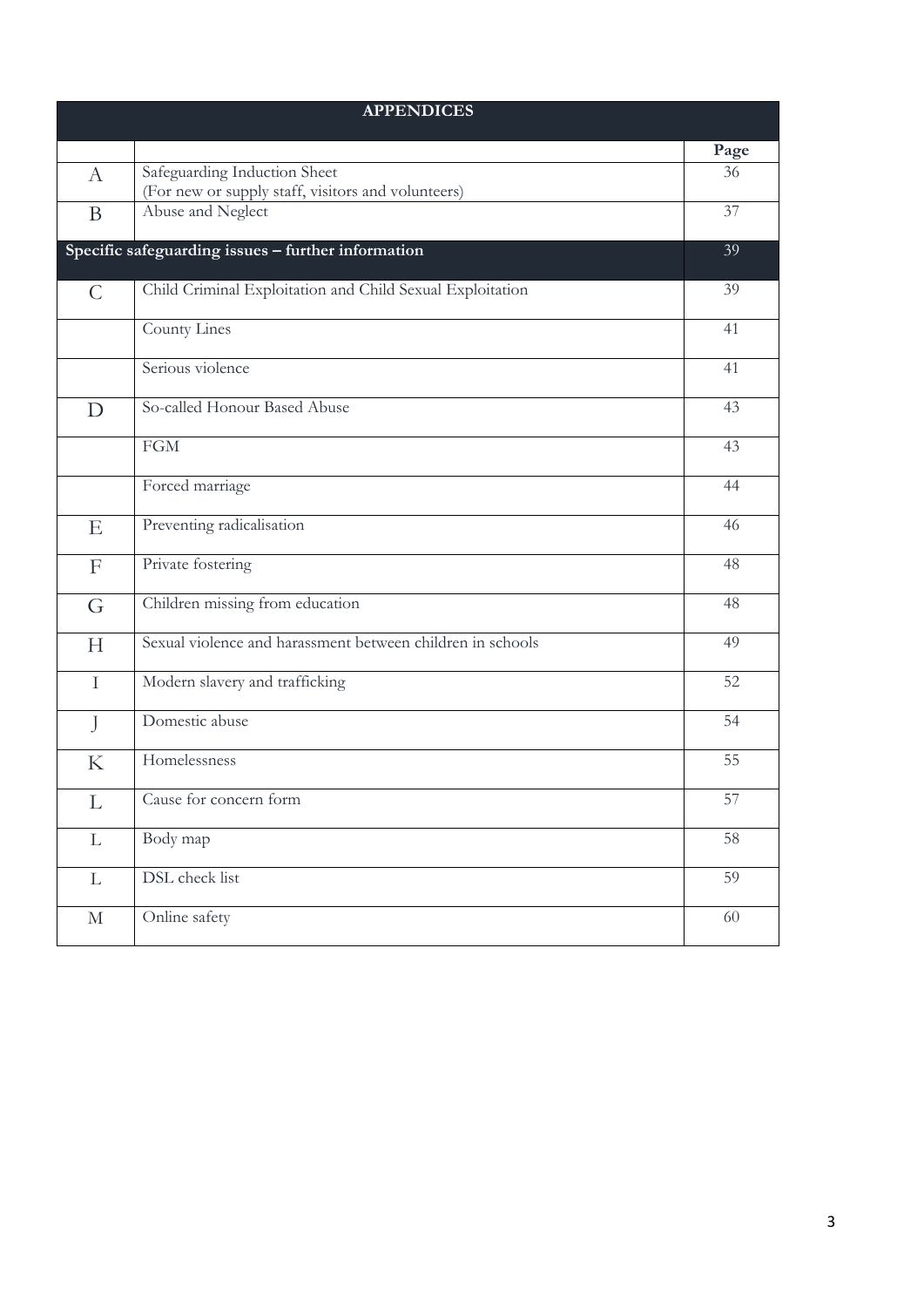| <b>Key School Contact Details</b>              |                                                |                        |
|------------------------------------------------|------------------------------------------------|------------------------|
| Role                                           | Name                                           | <b>Contact Details</b> |
| Designated Safeguarding Lead (DSL)             | Mrs L. Peart                                   | 0191 5368090           |
| Deputy DSL                                     | Mr P. Roddy<br>Mrs H. Muldowney<br>Mrs G. Gray | 0191 5368090           |
| <b>Head Teacher</b>                            | Mrs L. Peart                                   | 0191 5368090           |
| <b>Named Safeguarding Governor</b>             | Mrs M. Bradley                                 | 0191 5368090           |
| Chair of Governing Body / board of<br>trustees | Mr I. McDonough                                | 0191 5368090           |

| <b>Key External Contact Details</b>                 |                                                                                                                                                              |  |
|-----------------------------------------------------|--------------------------------------------------------------------------------------------------------------------------------------------------------------|--|
| <b>Local Authority Designated Officer</b><br>(LADO) | 0191 5613901                                                                                                                                                 |  |
| Children's social care                              | Referral Social Care 0191 5205560<br>Emergency Duty Team 0191 5205552                                                                                        |  |
| Multi-agency safeguarding hub                       |                                                                                                                                                              |  |
| Police / law and order                              | Emergency: 999<br>Non-emergency: 101<br>Prevent team<br>Tel: 101<br>Email: specialbranch@northumbria.pnn.police.uk<br>Anti-terrorist hotline<br>0800 789 321 |  |
| NSPCC whistleblowing helpline<br>(Mon-Fri 8am-8pm)  | Address: Weston House, 42 Curtain Road, London EC2A 3NH<br>Helpline: 0800 028 0285                                                                           |  |
| <b>Disclosure and Barring Service (DBS)</b>         | Address: PO Box 3961, Royal Wootton Bassett, SN4 4HF<br>customerservices@dbs.gov<br>Tel: 03000 200190                                                        |  |
| <b>Teacher Regulation Agency (TRA)</b>              | Address: Cheylesmore House, 5 Quinton Rd, Coventry CV1 2WT<br>misconduct.teacher@education.gov.uk<br>Tel. Teacher misconduct: 0207 593 5393                  |  |
| <b>OFSTED</b>                                       | whistleblowing@ofsted.gov.uk<br>Whistleblowing hotline: 0300 1233 155 (8am -6pm Mon-Fri)                                                                     |  |
| <b>Independent Schools Inspectorate</b>             | concerns@isi.net<br>Tel: 0207 6000 100                                                                                                                       |  |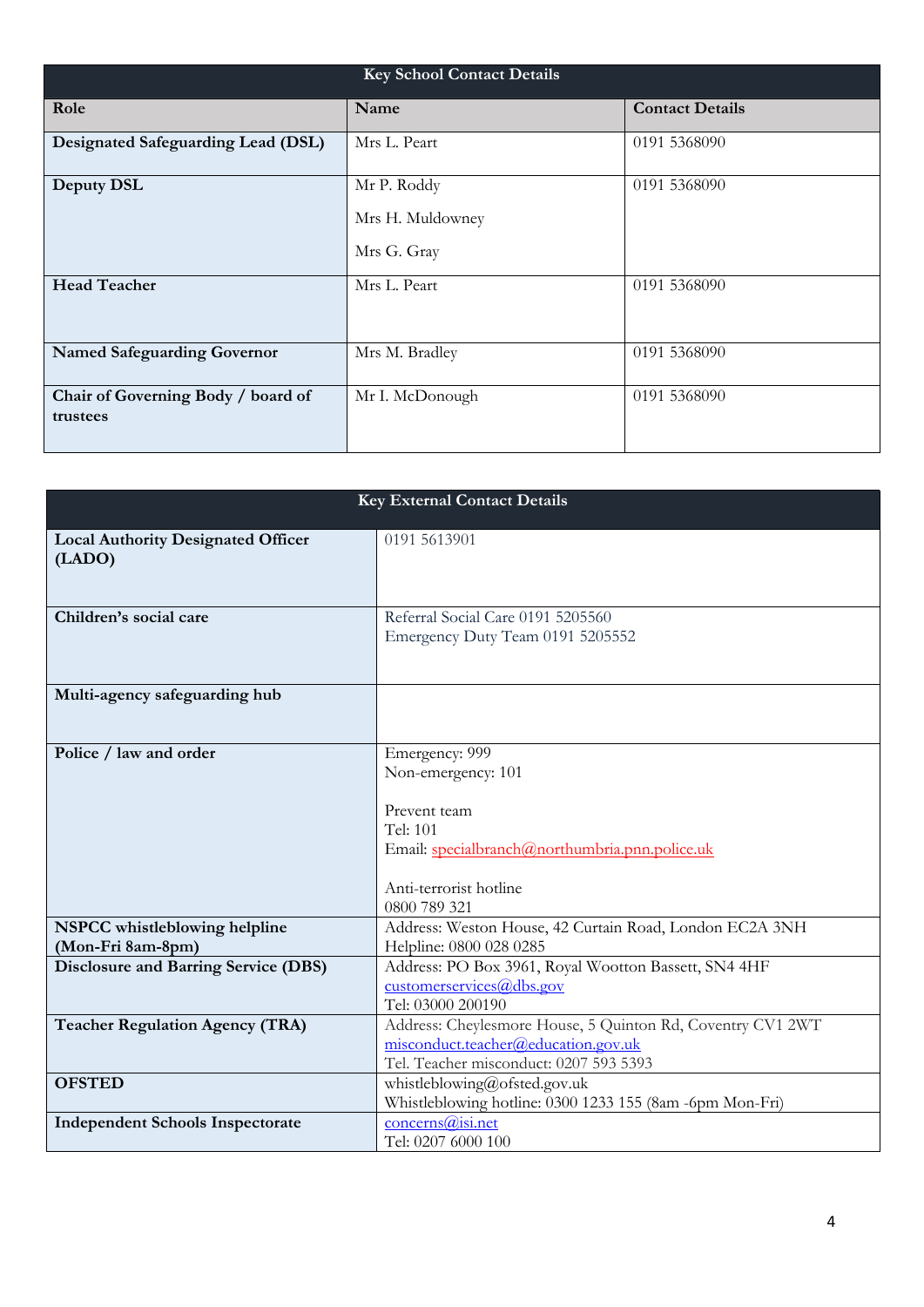## **This policy has regard to the following guidance and advice:**

- Keeping Children Safe in Education. (DfE 2021) (Statutory guidance)
- Working Together to Safeguard Children: A guide to inter-agency working to safeguard and promote the welfare of children. (HM Government 2018 (updated December 2020 with factual changes in relation to information sharing, homelessness duty and references to domestic abuse)) (Statutory guidance)
- Sexual violence and harassment between children in schools and colleges (DfE 2021) (Advice for schools)
- Multi-agency statutory guidance on female genital mutilation (HM Government July 2020) (Statutory guidance)
- Relationships Education, Relationships and Sex Education (RSE) and Health Education (DfE September 2020) (Statutory guidance)
- Children missing education (DfE September 2016) (Advice for schools)
- Statutory framework for the early years foundation stage (DfE 2021) (Statutory guidance)
- Revised Prevent duty guidance: for England and Wales (HM Government April 2021) (Statutory guidance)
- The Prevent duty: Departmental advice for schools and childcare providers (DfE June 2015) (Advice for schools)
- Guidance for safer working practice for those working with children and young people in education settings. (Safer Recruitment Consortium May 2019) (Addendum in light of Covid published April 2020)
- What to do if you're worried a child is being abused. (HM Government March 2015)
- Information sharing: Advice for practitioners providing safeguarding services to children, young people, parents and carers (HM Government July 2018)
- Local Authority / Safeguarding Partnership advice and guidance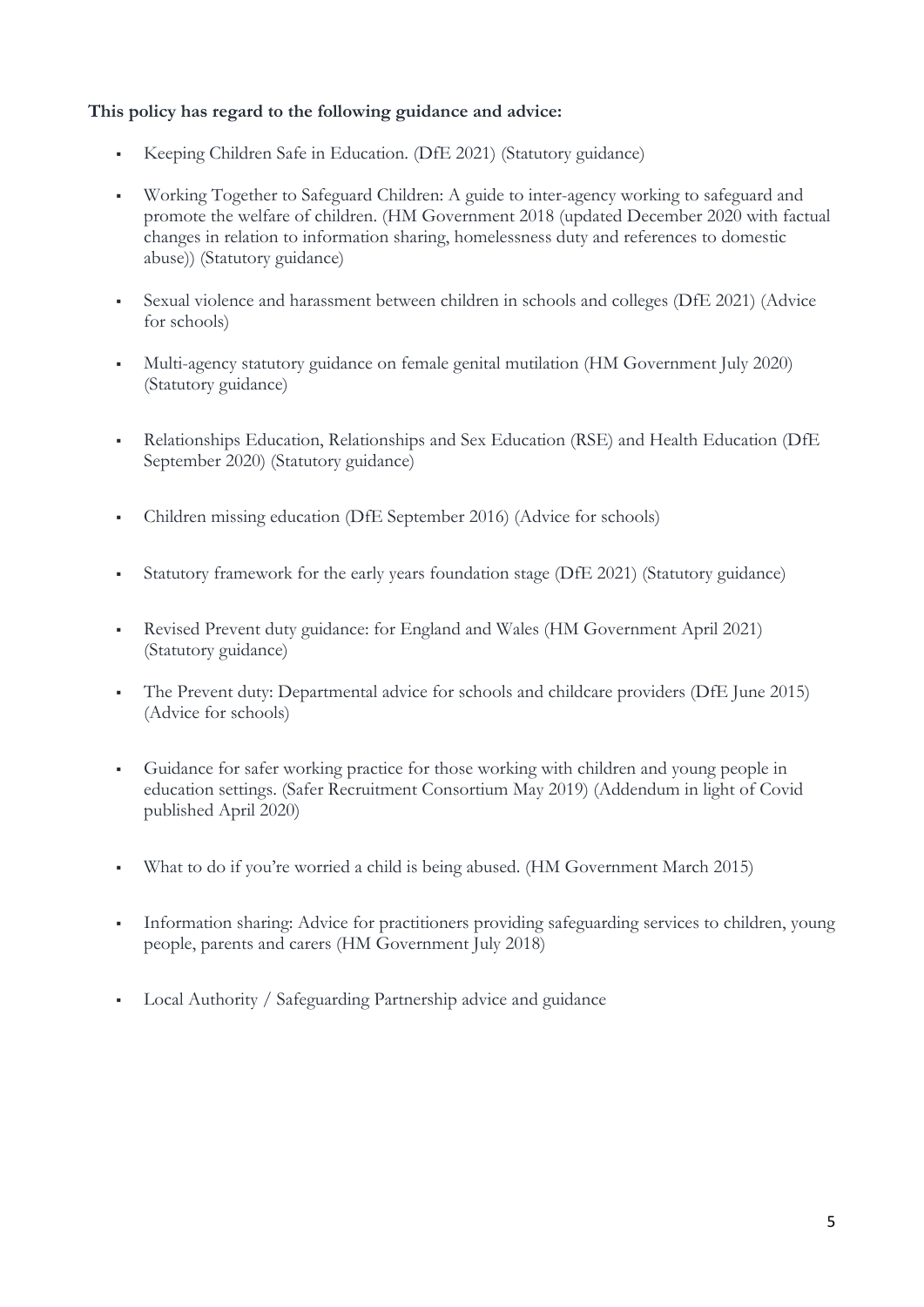## **POLICY STATEMENT**

Safeguarding and promoting the welfare of children is of paramount importance and is everyone's responsibility.

It is the responsibility of *every* member of staff, volunteer and regular visitor to our school to ensure that they carry out the requirements of this policy and, at all times, work in a way that will safeguard and promote the welfare of all of the pupils at this school. This includes the responsibility to provide a safe environment in which children can learn.

We recognise that staff at our school play a particularly important role as they are in a position to identify concerns early and provide help for children to prevent concerns from escalating. **All staff are** advised to maintain an attitude of '*it could happen here*' where safeguarding is concerned. When concerned about the welfare of a child, staff members must always act in the **best interests** of the child.

Our school will establish and maintain an ethos where children feel secure, are encouraged to talk, are listened to and are safe. Children will be able to talk freely to any member of staff at our school if they are worried or concerned about something.

All staff and regular visitors will, through training and induction, know how to recognise indicators of concern, how to respond to a disclosure from a child and how to record and report this information. We will not make promises to any child and we will not keep secrets. Every child will know what the adult will have to do with any information they have chosen to disclose.

Throughout our curriculum we will provide activities and opportunities for children to develop the skills they need to identify risks and stay safe. This will also be extended to include material that will encourage our children to develop essential life skills.

At all times we will work in partnership and endeavour to establish effective working relationships with parents, carers and colleagues from other agencies in line with Working Together to Safeguard Children (2018) and Local Safeguarding Partners' Procedures.

This policy is reviewed and updated annually (as a minimum) and is available on the school website or from the school office.

This policy applies to all staff, children, parents, governors, trustees, volunteers and visitors.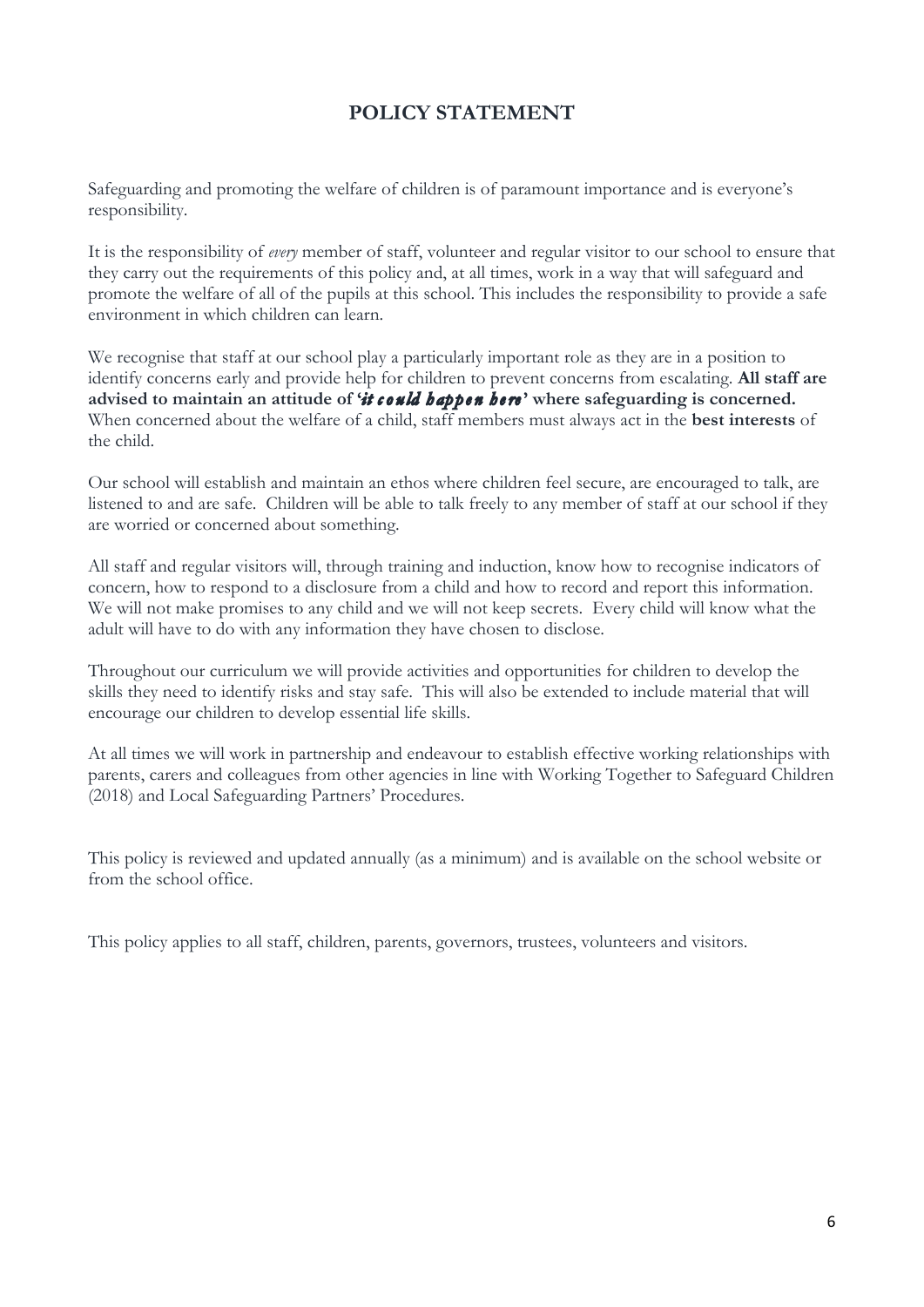## **DEFINITION OF SAFEGUARDING**

Safeguarding and promoting the welfare of children is defined as:

Protecting children from maltreatment;

Preventing impairment of children's mental and physical health or development;

Ensuring that children grow up in circumstances consistent with the provision of safe and effective care; and

Taking action to enable all children to have the best outcomes.

## *(KCSIE 2021)*

## **ABUSE**

**Abuse**: a form of maltreatment of a child. Somebody may abuse or neglect a child by inflicting harm or by failing to act to prevent harm. Children may be abused in a family or in an institutional or community setting by those known to them or, more rarely, by others. Abuse can take place wholly online, or technology may be used to facilitate offline abuse. Children may be abused by an adult or adults or by another child or children.

## **Abuse and neglect**

All staff will be made aware of indicators of abuse and neglect. Knowing what to look for is vital for the early identification of abuse and neglect and specific safeguarding issues such as child criminal exploitation and child sexual exploitation so that staff are able to identify cases of children who may be in need of help or protection.

If staff are unsure, they should always speak to the designated safeguarding lead (DSL) or deputy.

Abuse, neglect and safeguarding issues are rarely standalone events and cannot be covered by one definition or one label alone. In most cases, multiple issues will overlap with one another, therefore staff should always be vigilant and always raise any concerns with the DSL.

Safeguarding incidents and/or behaviours can be associated with factors outside the school and/or can occur between children outside of this environment. All staff, but especially the DSL should consider whether children are at risk of abuse or exploitation in situations outside their families. Extra-familial harms take a variety of different forms and children can be vulnerable to multiple harms including (but not limited to) sexual exploitation, criminal exploitation, sexual abuse, serious youth violence and county lines.

Technology is a significant component in many safeguarding and wellbeing issues. Children are at risk of abuse online as well as face to face. In many cases abuse will take place concurrently via online channels and in daily life. Children can also abuse their peers online, this can take the form of abusive, harassing, and misogynistic messages, the non-consensual sharing of indecent images, especially around chat groups, and the sharing of abusive images and pornography, to those who do not want to receive such content.

In all cases, if staff are unsure, they should always speak to the DSL.

Further information about the different kinds of abuse can be found in the appendices.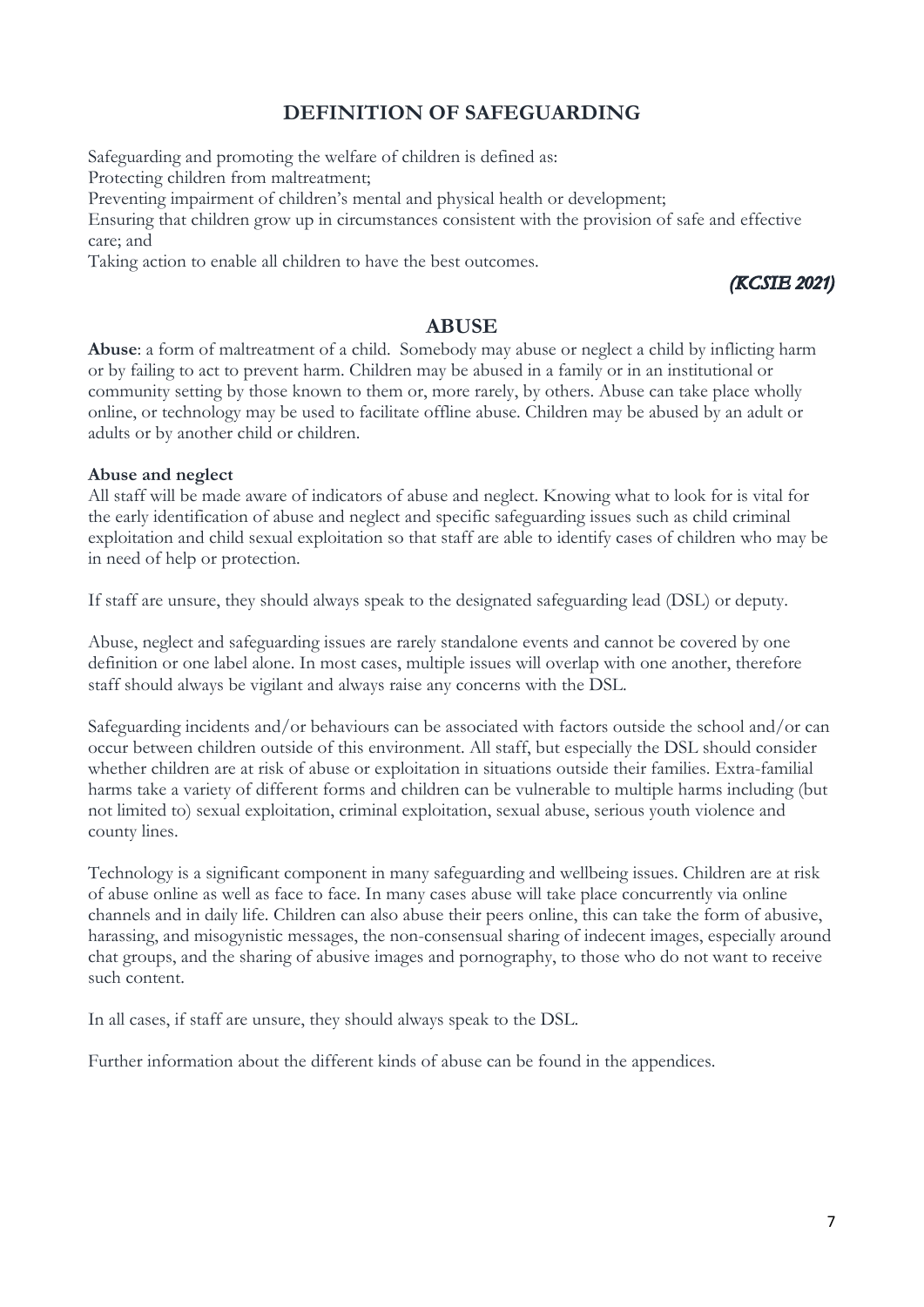## **PROCEDURES FOR DEALING WITH CONCERNS ABOUT A CHILD**

#### **What staff should do if they have a concern about a child**

All staff **must** report **any** concerns they have about a child and not see these as insignificant. Staff should **not** assume a colleague or another professional will take action and share the concern. On occasions, a referral is justified by a single incident such as an injury or disclosure of abuse. More often however, concerns accumulate over a period of time and are evidenced by building up a picture of harm over time; this is particularly true in cases of emotional abuse and neglect. In these circumstances, it is crucial that staff record and pass on concerns in accordance with this policy to allow the DSL to build up a picture and access support for the child at the earliest opportunity. A reliance on memory without accurate and contemporaneous records of concern could lead to a failure to protect.

Staff **must** immediately report **any**:

- Suspicion that a child is injured, marked, or bruised in a way which is not readily attributable to the normal knocks or scrapes received in play / everyday, normal activities
- Explanation given which appears inconsistent or suspicious
- Behaviours which give rise to suspicions that a child may have suffered harm (e.g. worrying drawings, play, actions)
- Concerns that a child may be suffering from inadequate care, ill treatment or emotional maltreatment
- Concerns that a child is presenting signs or symptoms of abuse or neglect
- Significant changes in a child's presentation, including non-attendance
- Hint or disclosure of abuse from any person
- Concerns regarding person(s) who may pose a risk to children (e.g. living in a household with children present)

Children can sometimes show signs or act in ways they hope adults will notice and react to. All staff should be aware of this and remain vigilant.

## **What staff should do if a child is in danger or at risk of harm**

If staff are concerned that a child could be at risk of harm they must report to the Designated Safeguarding Lead (DSL) **immediately.**

If this is not possible, they should make a direct referral to children's social care.

## **What staff should do if they have a concern about honour based abuse (HBA), including FGM**

If staff have a concern regarding a child who might be at risk of HBA or who has suffered from HBA, they should speak to the DSL. As appropriate, the designated DSL will activate local safeguarding procedures, using existing national and local protocols for multi-agency liaison with police and children's social care.

Where FGM has taken place, there has been a **mandatory reporting duty** placed on teachers since 31<sup>st</sup> October 2015. Section 5B of the Female Genital Mutilation Act 2003 (as inserted by section 74 of the Serious Crime Act 2015) places a statutory duty upon teachers in England and Wales, to report to the police where they discover (either through disclosure by the victim or visual evidence) that FGM appears to have been carried out on a girl under 18. Those failing to report such cases will face disciplinary sanctions.

Further information can be found in the Multi-agency statutory guidance on female genital mutilation and the FGM resource pack particularly section 13.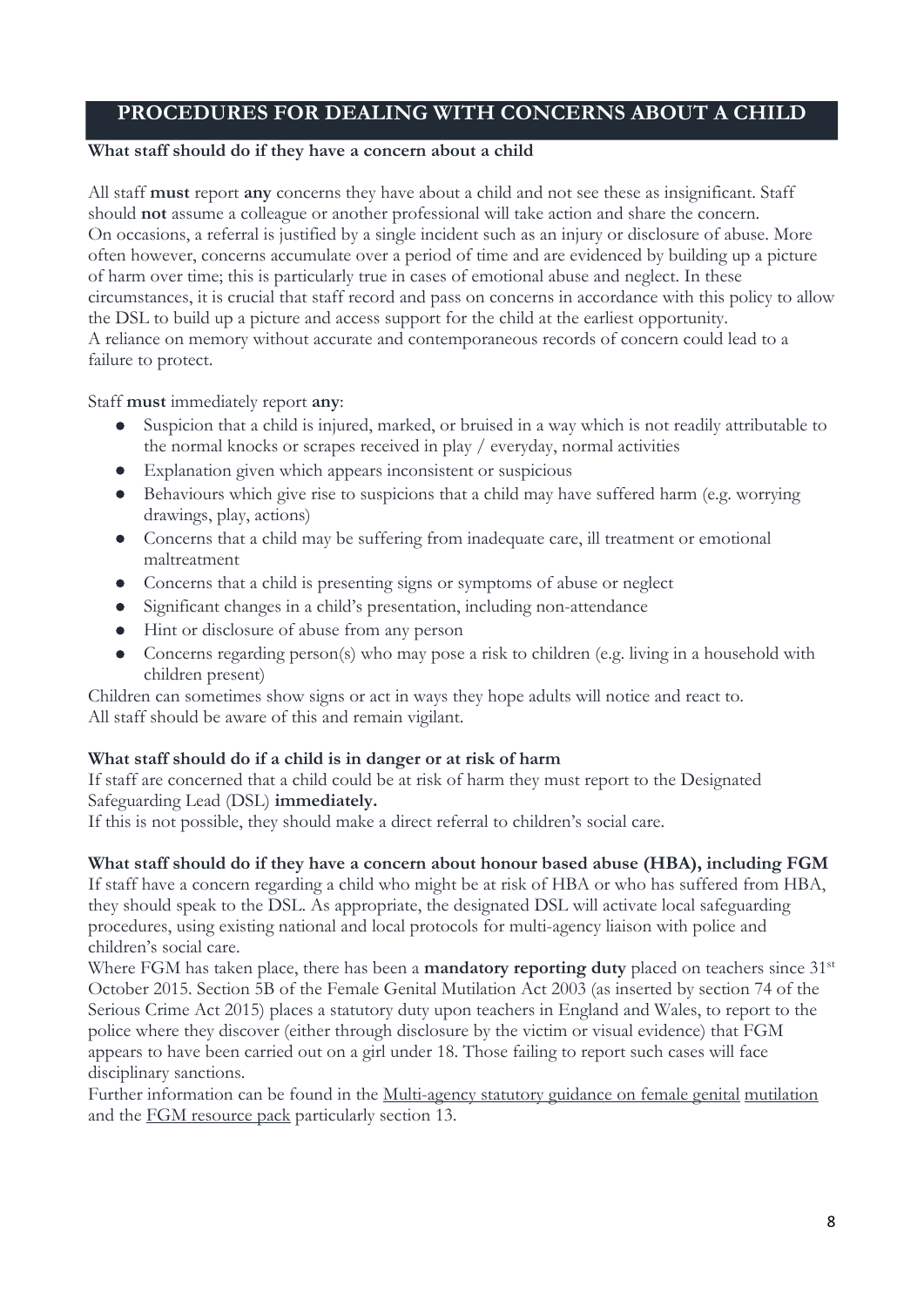## **Responding to disclosure**

Disclosures or information may be received from children, parents or other members of the public. School recognises that those who disclose such information may do so with difficulty, having chosen carefully to whom they will speak. Accordingly, all staff will handle disclosures with sensitivity.

Such information cannot remain confidential and staff will immediately communicate what they have been told to the DSL.

Staff will not investigate but will, wherever possible, elicit enough information to pass on to the DSL in order that s/he can make an informed decision of what to do next.

Staff will:

- Listen to and take seriously any disclosure or information that a child may be at risk of harm
- Try to ensure that the person disclosing does not have to speak to another member of school staff
- Clarify the information
- Try to keep questions to a minimum and of an 'open' nature e.g. 'Can you tell me what happened?' rather than 'Did x hit you?'
- Try not to show signs of shock, horror or surprise Not express feelings or judgments regarding any person alleged to have harmed the child
- Explain sensitively to the person that they have a responsibility to refer the information to the DSL
- Reassure the child that they will be taken seriously, supported and kept safe
- Listen to and take into account (wherever possible) the child's wishes and feelings about the current situation as well as future plans
- Ask any necessary questions to determine the child's wishes and feelings.
- Explain that only those who 'need to know' will be told
- Explain what will happen next and how the child will be involved (as appropriate)
- Ensure there is appropriate support made available
- Complete a cause for concern form (Appendix L) and record on CPOMS.

The DSL should be used as a first point of contact for concerns and queries regarding any safeguarding concern in our school. Any member of staff or visitor to the school who receives a disclosure of abuse or suspects that a child is at risk of harm must report it immediately to the DSL or, if unavailable, to the deputy. In the absence of either of the above, the matter should be brought to the attention of the most senior member of staff.

All concerns about a child should be reported without delay and recorded in writing using the agreed procedures (CPOMS or by completing a cause for concern form (See appendix L) and record on CPOMS.

If in doubt about recording requirements, staff should discuss this with the DSL.

Following receipt of any information that raises concern, the DSL will consider what action to take and seek advice from children's social care as required. All concerns, discussions and decisions made, and the reasons for those decisions will be recorded in writing.

It is *not* the responsibility of school staff to investigate welfare concerns or determine the truth of any disclosure or allegation. All staff, however, have a duty to recognise concerns and pass the information on in accordance with these procedures.

All referrals will be made in line with local children's social care procedures.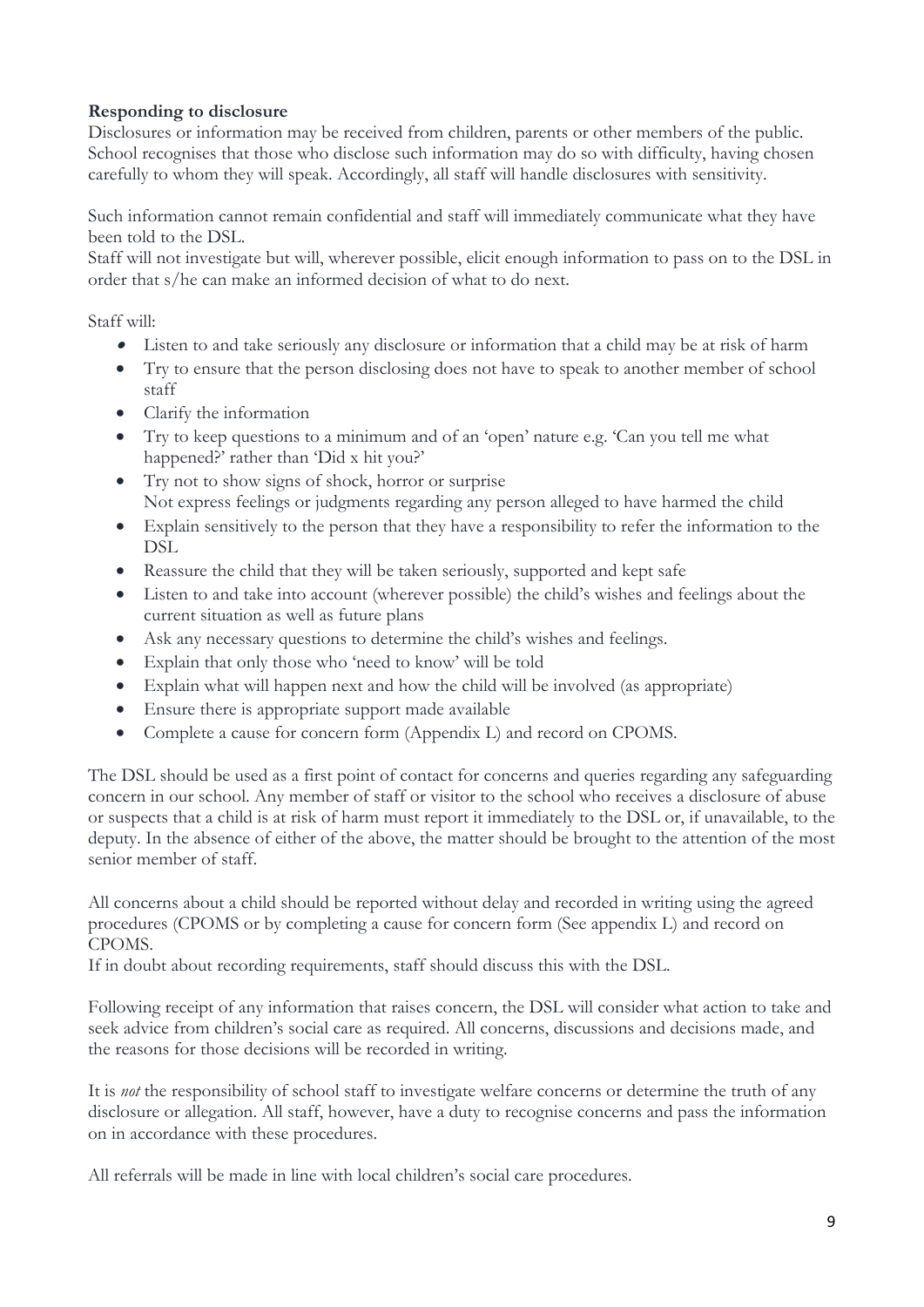The school adheres to child protection procedures that have been agreed locally through the Local Safeguarding Partners. Where we identify children and families in need of support, we will carry out our responsibilities in accordance with local threshold guidance.

If, at any point, there is a **risk of immediate serious harm** to a child, a referral should be made to children's social care **immediately**. Anybody can make a referral. If the child's situation does not appear to be improving, then the staff member with concerns should press for re-consideration by raising concerns again with the DSL and/or the headteacher. Concerns should always lead to help for the child at some point.

Staff should always follow the reporting procedures outlined in this policy in the first instance. However, they may also share information directly with children's social care, or the police if:

- The situation is an emergency and the DSL, their alternative and the headteacher are all unavailable.
- They are convinced that a direct report is the only way to ensure the child's safety.

Any member of staff, who does not feel that concerns about a child have been responded to appropriately and in accordance with the procedures outlined in this policy, should raise their concerns with the headteacher or the Chair of Governing Board. If any member of staff does not feel the situation has been addressed appropriately at this point, then they should contact children's social care directly with their concerns.

## **Vulnerability**

Staff should consider children who may be particularly vulnerable to abuse and may require early help. This could include:

- Any child with additional needs including children with Special Educational Needs / Disabled children (SEND)
- Children facing housing issues such as frequent moves and homelessness
- Those living in families with chaotic lifestyles
- Families with increased stress, parental mental ill health and/or drug and alcohol dependency
- Those children living elsewhere, with friends, relatives, privately fostered, in care or are leaving care
- Asylum seekers / refugees
- Those vulnerable to discrimination on the basis of a protected characteristic
- Children living in households with domestic abuse
- Children at risk of so called 'honour'-based abuse including FGM and forced marriage
- Children with communication difficulties
- Children without adequate parenting / supervision which could lead to abuse, risk-related behaviour and sexual exploitation.

A child who is:

- A young carer
- Showing signs of being drawn into anti-social and / or criminal behaviour / involved in gangs
- Frequently missing from school / home / care home
- Misusing drugs or alcohol
- At risk of being radicalised
- At risk of being exploited (criminal / sexual)
- Showing signs of neglect and abuse
- At risk of modern slavery / trafficking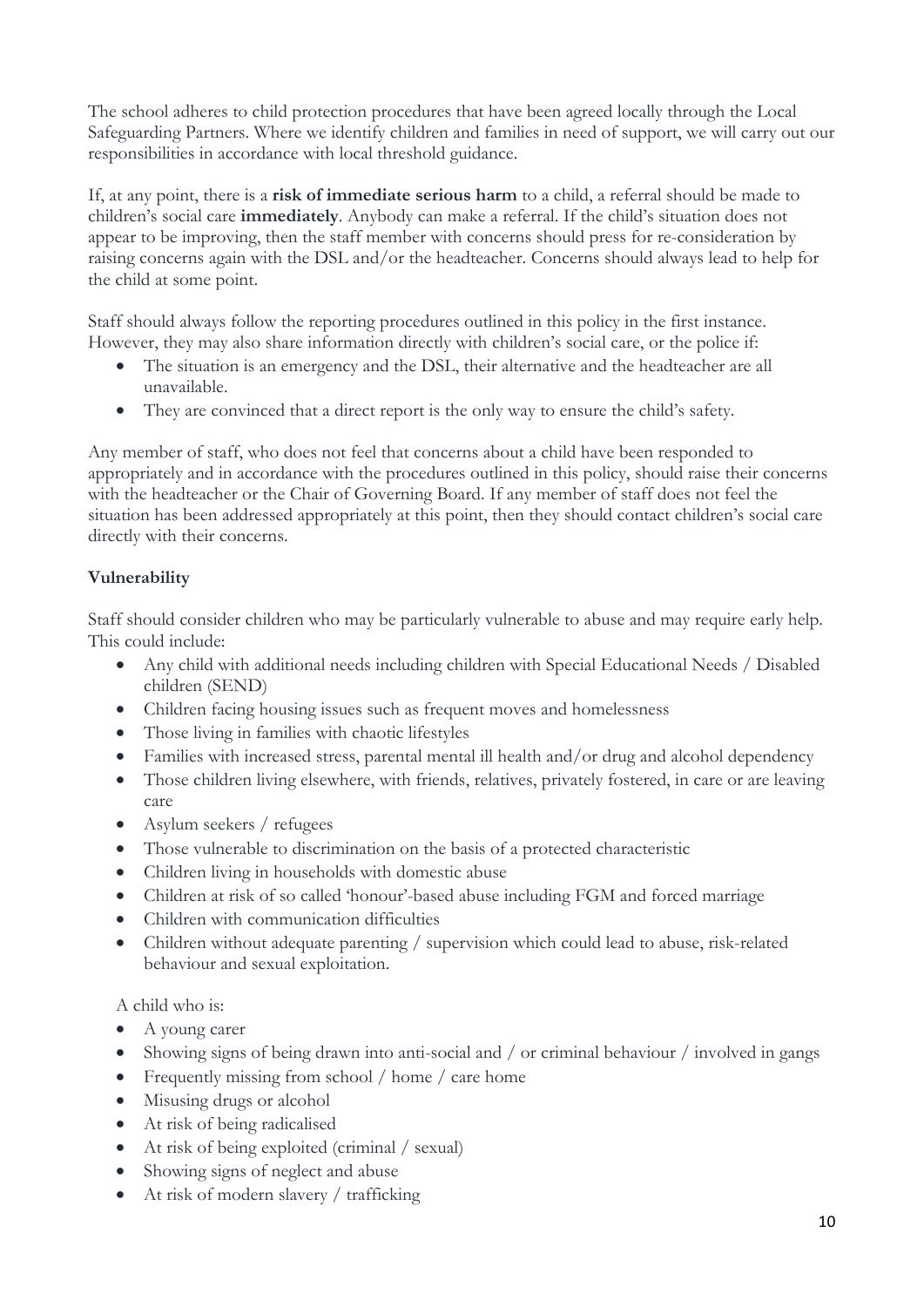This is not an exhaustive list but merely an example of vulnerabilities that staff must consider when identifying safeguarding concerns.

#### **Early help**

Early help is organised early intervention to provide support as soon as a problem emerges at any point in a child's life.

If early help is appropriate, the DSL (or deputy) will generally lead on liaising with other agencies and setting up an inter-agency assessment, as appropriate.

Staff may be required to support other agencies and professionals in an early help assessment and, in some cases, where education is the fundamental factor, act as the lead practitioner.

Early help assessments should be kept under review and referred to children's social care for assessment if the child's situation does not appear to be improving or is getting worse.

#### **Statutory children's social care assessments and services**

Concerns about a child's welfare will be referred to the local authority children's social care by the DSL. **Where a child is suffering, or is likely to suffer from harm, a referral to children's social care (and if appropriate the police) will be made immediately.** Referrals will follow the local authority referral process.

Where a child in school has a Child in Need plan or a Child Protection plan, the school will liaise with children's social care, attend meetings and provide comprehensive and detailed reports.

All reports for Child in Need / Child Protection conferences will be prepared in advance, using the guidance and report template. The information contained in the report will be shared with parents before the conference as appropriate. In order to complete such reports, all relevant information will be sought from staff working with the child in school. All staff should be prepared to contribute to the report writing process.

## **PEER ON PEER ABUSE**

Children can abuse other children. This is generally referred to as peer on peer abuse and can take many forms. It can happen both inside and outside of school. There may also be reports where the children concerned attend two or more different schools.

Peer on peer abuse will not be tolerated. All staff will take a zero tolerance approach to any abusive behaviours and will stop and challenge inappropriate behaviours between peers, many of which may be sexual in nature. We recognise that even if there are no reported cases of peer on peer abuse that such abuse may still be taking place and all staff should be vigilant.

A difficult feature of peer on peer abuse is that the perpetrators could be victims themselves and possibly are being abused by other family members, other adults and children. In cases where peer on peer abuse is identified we will follow our procedures for dealing with concerns, recognising that both the victim and perpetrator will require support.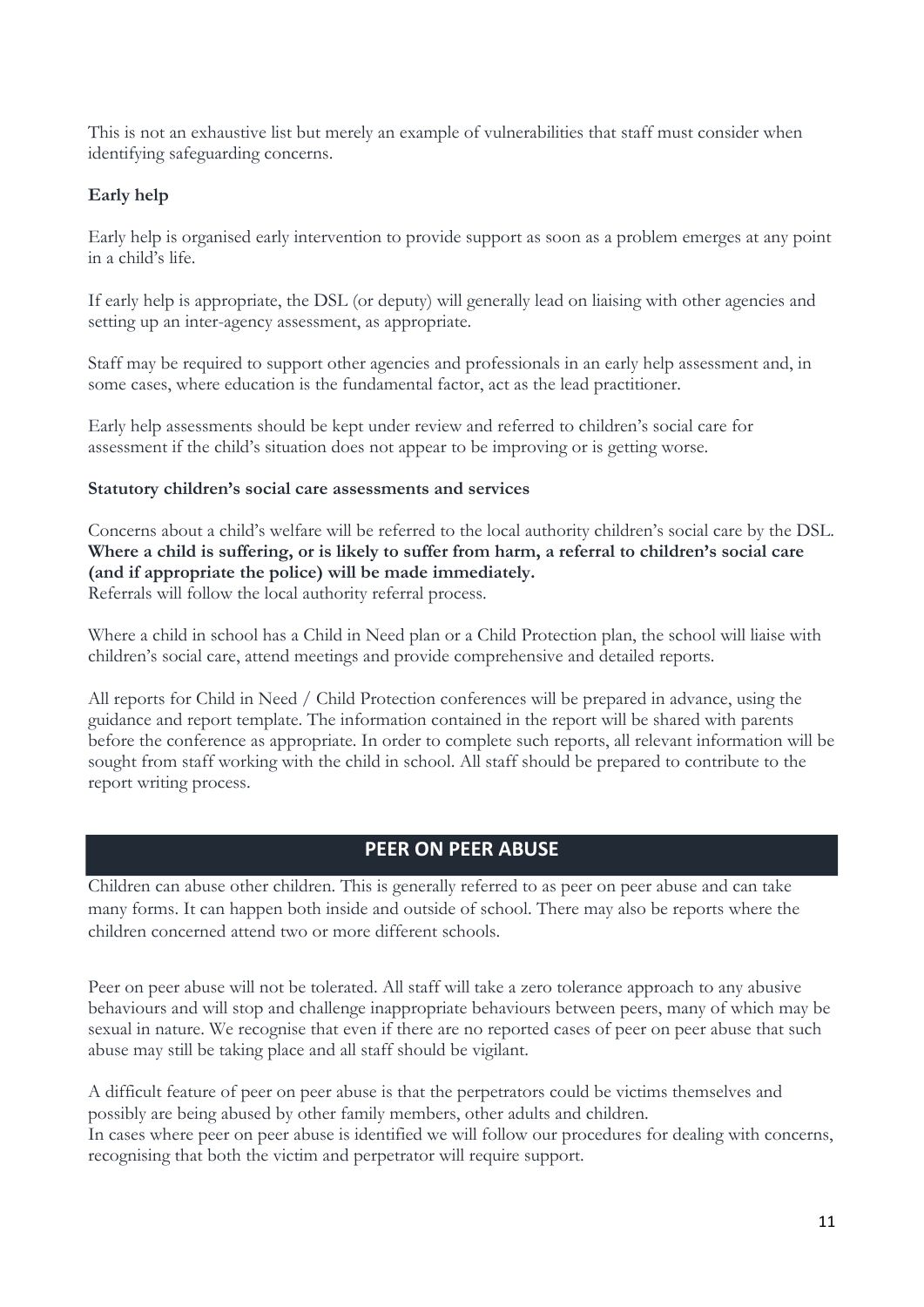The school takes the following steps to minimise the risk of peer on peer abuse:

- Promoting an open and honest environment where children feel safe and confident to share their concerns and worries
- Using the Relationship, Sex and Health Education and PSHE to educate and reinforce our messages through stories, role play etc
- Ensuring school is well supervised, especially in areas where children may be vulnerable
- Ensures staff are aware of the indicators and signs of peer on peer abuse and how to identify them
- Addresses inappropriate behaviour (even if it appears to be relatively minor)
- Has clear robust policies on dealing with key issues of behaviour such as cyber bullying
- Ensures staff and students are aware of the policies
- Ensures robust supervision and be aware of potential risky areas in the school
- Increases supervision during key times
- Takes steps to prevent isolation
- Separates children if needed
- Where risk is identified, a student risk assessment is put in place

The following systems are in place to enable children to confidently report any abuse:

- All children know who they can report to in school
- Assemblies signposting children to key actions / people

Each alleged incident will be recorded, investigated and dealt with on an individual basis based on the following principles:

- All information will be recorded in writing using the agreed procedures (CPOMS or by completing a cause for concern form (See appendix L)).
- All children involved (victim and alleged perpetrator) in school will be spoken to separately by the DSL
- Where the incident also involves a child at a different establishment the DSL will ensure effective liaison and information sharing
- All children involved (victim and alleged perpetrator) will be appropriately supported throughout the process
- The DSL will balance the child's wishes against their duty to protect the child and other children
- The school will work with our local safeguarding partners where appropriate
- The DSL may need to go against the victim's wishes and make a referral to children's social care or the police. This will be handled sensitively, the reasons explained to the victim and appropriate support made available
- Parents will be informed of the incident and how their child will be dealt with and supported (unless this would put a child at greater risk)

Victims, perpetrators and any other children affected by peer on peer abuse will be supported in the following ways:

- Support will be tailored on a case-by-case basis
- All children involved will be supported by an allocated member of staff
- The needs and wishes of the victim will be taken into account, along with protecting the child.
- Wherever possible, the victim and witnesses will be able to continue their normal routine.
- The victim will never be made to feel they are the problem for making a report or made to feel ashamed for making a report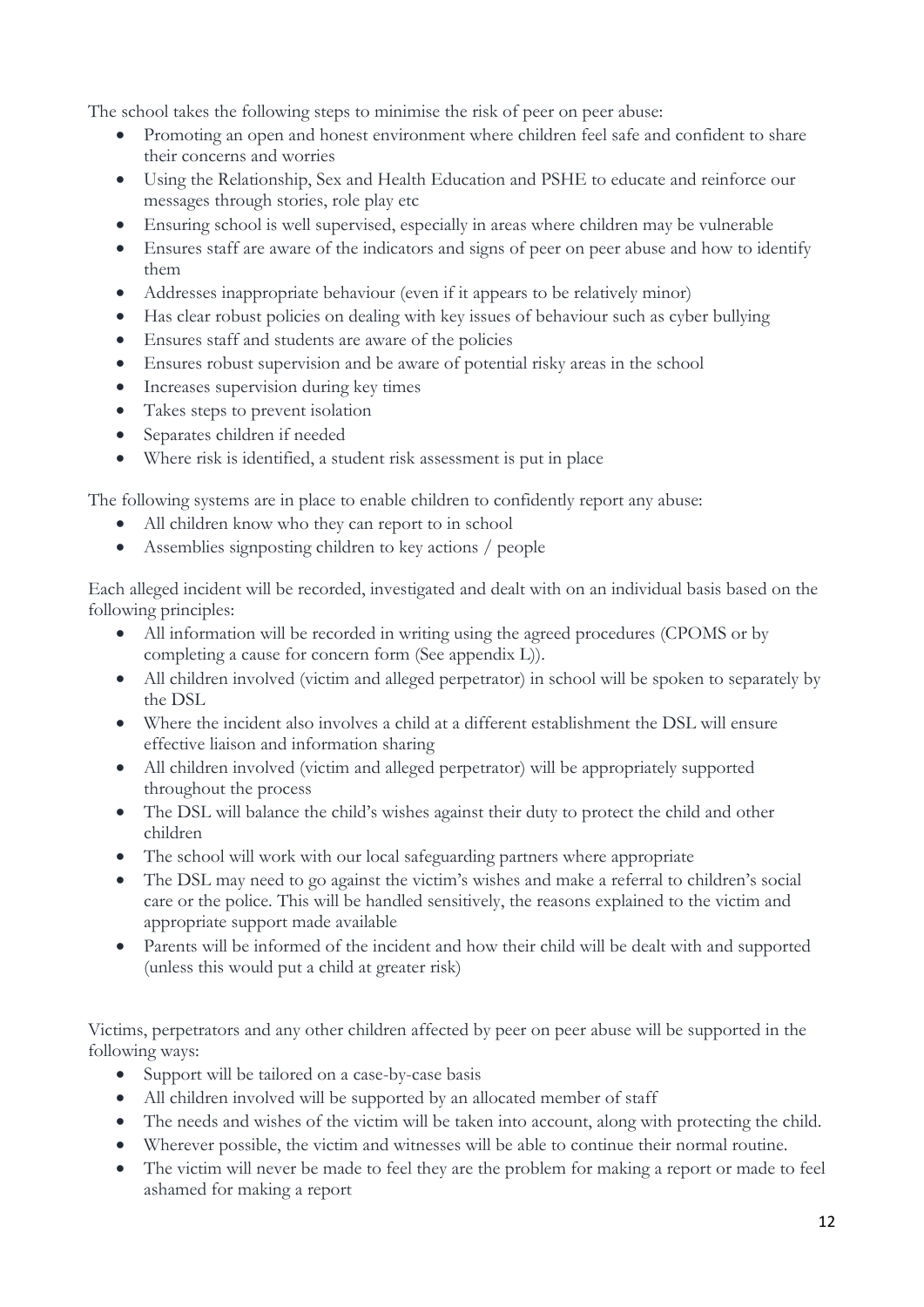- All reasonable steps will be taken to protect the anonymity of any children involved in any report of sexual violence or sexual harassment
- Adequate measures will be put in place to protect the children involved and keep them safe
- A needs and risk assessment will be made and a safety plan put in place when required
- Early help, children's social care and other agencies will support where appropriate

Research tells us girls are more frequently identified as being abused by their peers, and girls are more likely to experience unwanted sexual touching in schools. Boys are less likely to report intimate relationship abuse. Boys report high levels of victimisation in areas where they are affected by gangs. There is an increasing evidence base emerging about the sexual exploitation of boys (both by adults and peers). We recognise that both boys and girls experience peer on peer abuse but can do so in different ways.

We recognise that peer on peer abuse can manifest itself in many ways such as:

- Child Sexual Exploitation / Child Criminal Exploitation
- Bullying (including cyberbullying, prejudice-based and discriminatory bullying)
- Physical abuse
- Radicalisation
- Abuse in intimate friendships / relationships
- Sexual violence and sexual harassment
- Gang associated and serious violence
- Initiation / hazing type violence and rituals
- Consensual and non-consensual sharing of nudes and semi-nudes images and /or videos
- Causing someone to engage in sexual activity without consent, such as forcing someone to strip, touch themselves sexually, or to engage in sexual activity with a third party
- Upskirting (which is a criminal offence)

There are a number of factors that make children more vulnerable to peer on peer abuse:

- Experience of abuse within their family
- Living with domestic violence
- Young people in care
- Children who go missing
- Children with additional needs (SEN and/or disabilities).

. Some of the reasons why children abuse other children:

- The child may have been emotionally, physically, or sexually abused themselves
- The child may have witnessed physical or emotional abuse
- The child may have viewed sexually explicit / violent movies, video games or other materials
- The child may have just acted impulsively without meaning to harm anyone

Relationship abuse is unacceptable behaviour between any two people. Further information: [www.disrespectnobody.co.uk/relationship-abuse/what-is-relationship-abuse/](http://www.disrespectnobody.co.uk/relationship-abuse/what-is-relationship-abuse/)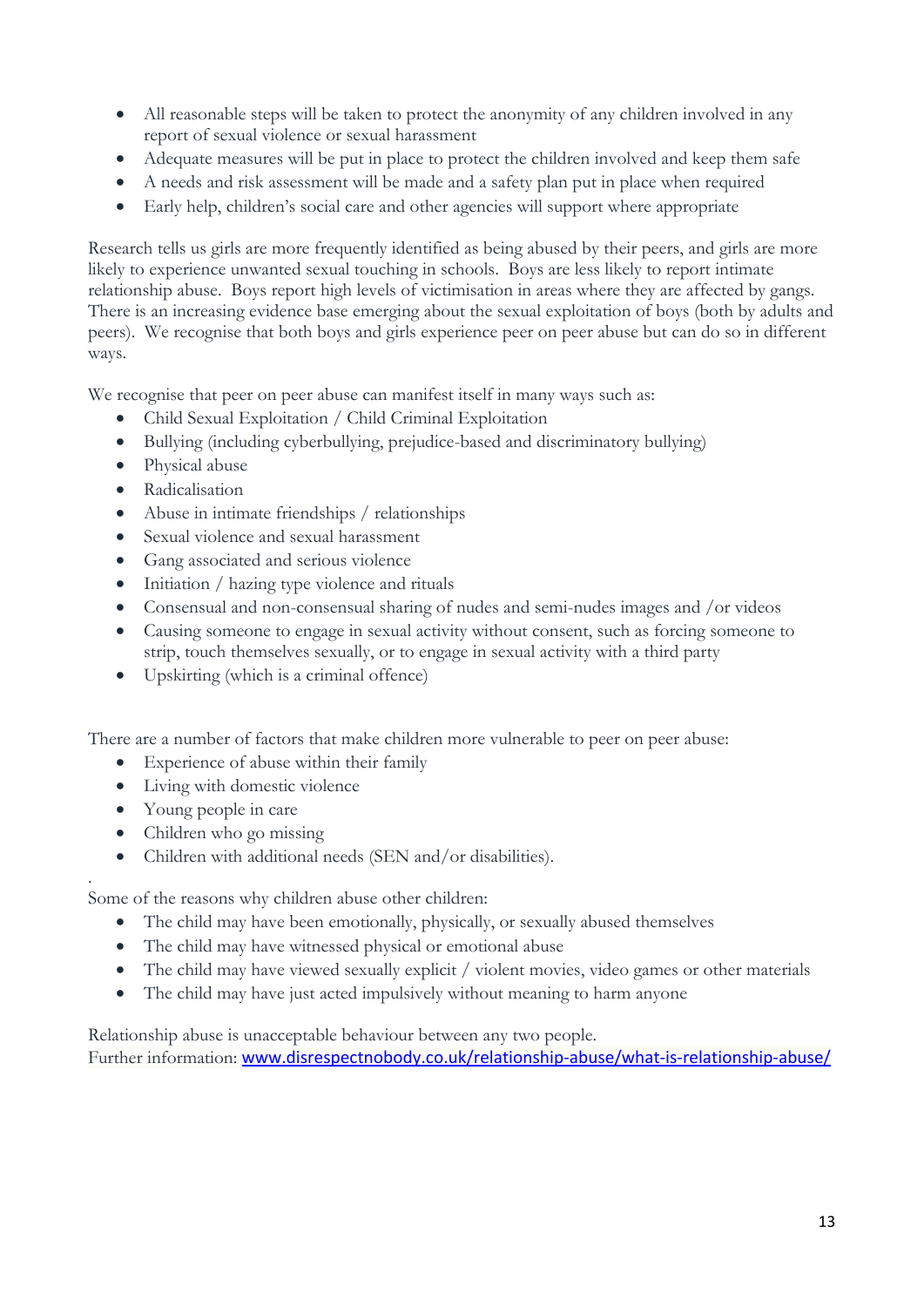## **Consensual and non-consensual sharing of nude and**

## **semi-nude images and/or videos**

The term 'sharing nudes and semi-nudes' is used to mean the sending or posting of nude or semi-nude images, videos or live streams by children under the age of 18 online. This could be via social media, gaming platforms, chat apps or forums. It could also involve sharing between devices via services like Apple's AirDrop which works offline.

The term 'nudes' is used as it is most commonly recognised by children and more appropriately covers all types of image sharing incidents.

The motivations for taking and sharing nude and semi-nude images, videos and live streams are not always sexually or criminally motivated. Such images may be created and shared consensually by children who are in relationships, as well as between those who are not in a relationship. It is also possible for a child in a consensual relationship to be coerced into sharing an image with their partner.

Incidents may also occur where:

- Children find nudes and semi-nudes online and share them claiming to be from a peer
- Children digitally manipulate an image of a child into an existing nude online
- Images created or shared are used to abuse peers e.g. by selling images online or obtaining images to share more widely without consent to publicly shame

The sharing of nudes and semi-nudes can happen publicly online, in 1:1 messaging or via group chats and closed social media accounts.

Nude or semi-nude images, videos or live streams may include more than one child.

Creating and sharing nudes and semi-nudes of under-18s (including those created and shared with consent) is illegal which makes responding to incidents involving children complex. There are also a range of risks which need careful management from those working in education settings.

Many professionals may refer to 'nudes and semi-nudes' as:

- Youth produced sexual imagery or 'youth involved' sexual imagery indecent imagery. This is the legal term used to define nude or semi-nude images and videos of children under the age of 18.
- 'Sexting'. Many adults may use this term, however some children interpret sexting as 'writing and sharing explicit messages with people they know' rather than sharing images.
- Image-based sexual abuse. This term may be used when referring to the non-consensual sharing of nudes and semi-nudes.

## **Initial response**

When an incident involving nudes and semi-nudes comes to the attention of any member of staff:

- The incident should be referred to the DSL (or deputy) as soon as possible.
- The DSL will hold an initial review meeting with appropriate staff. This may include the staff member(s) who heard the disclosure and the safeguarding or leadership team who deal with safeguarding concerns.
- There will be subsequent interviews with the children involved (if appropriate).
- Parents and carers will be informed at an early stage and involved in the process in order to best support the child unless there is good reason to believe that involving them would put the child at risk of harm.
- A referral will be made to children's social care and/or the police immediately if there is a concern that a child has been harmed or is at risk of immediate harm at any point in the process.

A disclosure may not be a single event and the child may share further information at a later stage.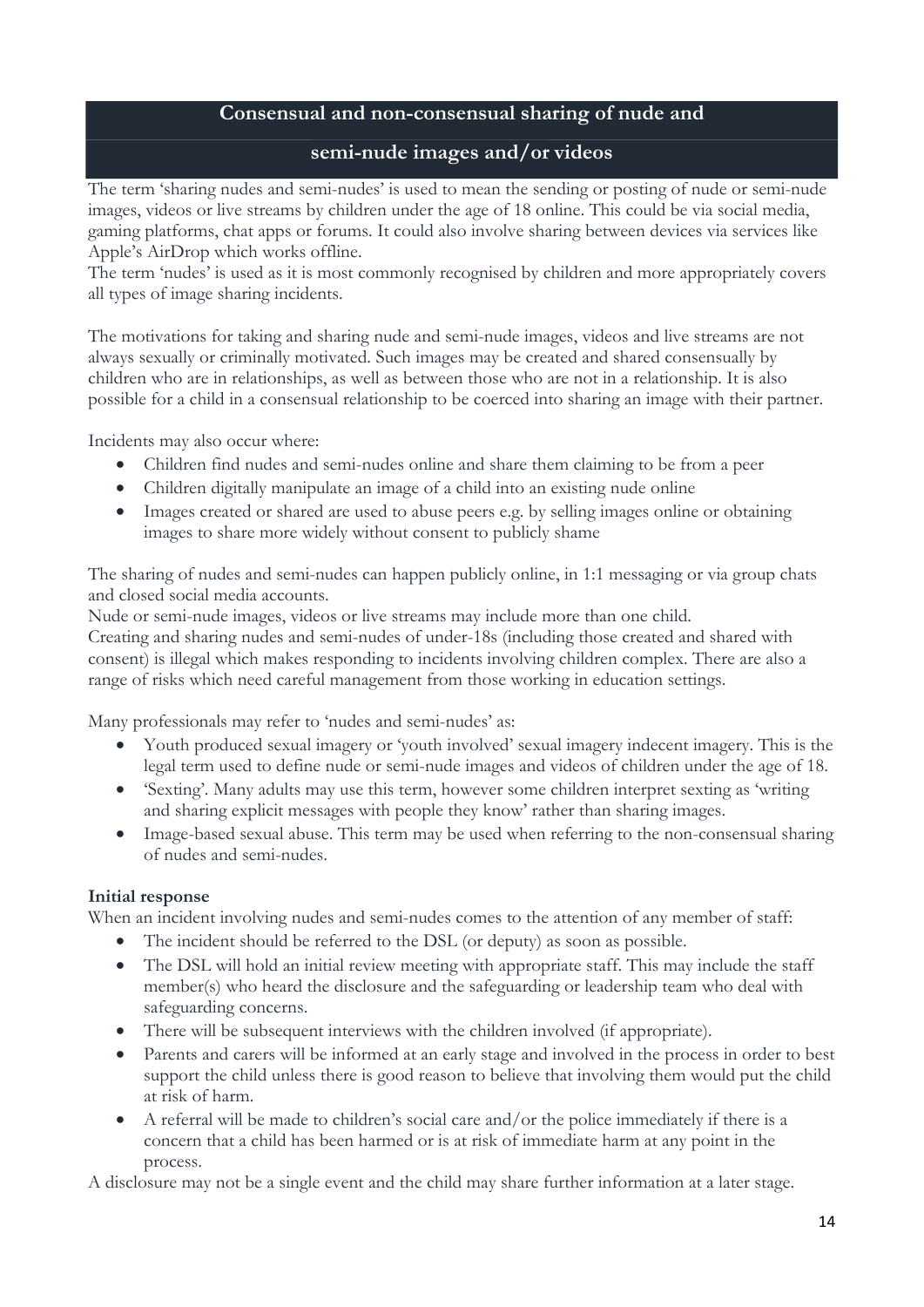Any direct disclosure by a child should be taken seriously. A child who discloses they are the subject of an incident of sharing nudes and semi-nudes is likely to be embarrassed and worried about the consequences. It is likely that disclosure in school is a last resort and they may have already tried to resolve the issue themselves.

#### **Initial review meeting**

The initial review meeting will consider the initial evidence and aim to establish:

- Whether there is an immediate risk to any child
- If a referral should be made to the police and/or children's social care
- If it is necessary to view the image(s) in order to safeguard the child **in most cases, images or videos should not be viewed**
- What further information is required to decide on the best response
- Whether the image(s) has been shared widely and via what services and/or platforms as this may be unknown
- Whether immediate action should be taken to delete or remove images or videos from devices or online services
- Any relevant facts about the children involved which would influence risk assessment
- If there is a need to contact another education, setting or individual
- Whether to contact parents or carers of the children involved in most cases they should be involved

An immediate referral to police and/or children's social care through the MASH or equivalent will be made if at this initial stage:

- The incident involves an adult.
- There is reason to believe that a child has been coerced, blackmailed or groomed, or there are concerns about their capacity to consent (for example, owing to special educational needs).
- What you know about the images or videos suggests the content depicts sexual acts which are unusual for the young person's developmental stage, or are violent.
- The images involve sexual acts and any child in the images or videos is under 13.
- You have reason to believe a child is at immediate risk of harm owing to the sharing of nudes and semi-nudes, for example, they are presenting as suicidal or self-harming.

If none of the above apply, the DSL may decide to respond to the incident without involving the police or children's social care. They can still choose to escalate the incident at any time if further information/concerns are disclosed at a later date.

The decision to respond to the incident without involving the police or children's social care will only be made in cases where the DSL is confident that they have enough information to assess the risks to any child involved and the risks can be managed within the school's support and disciplinary framework and, if appropriate, their local network of support.

## **Assessing the risks**

The circumstances of incidents can vary widely. If at the initial review stage a decision has been made not to refer to police and/or children's social care, the DSL (or equivalent) should conduct a further review (including an interview with any child involved) to establish the facts and assess the risks. When assessing the risks and determining whether a referral is needed, the following should be also considered: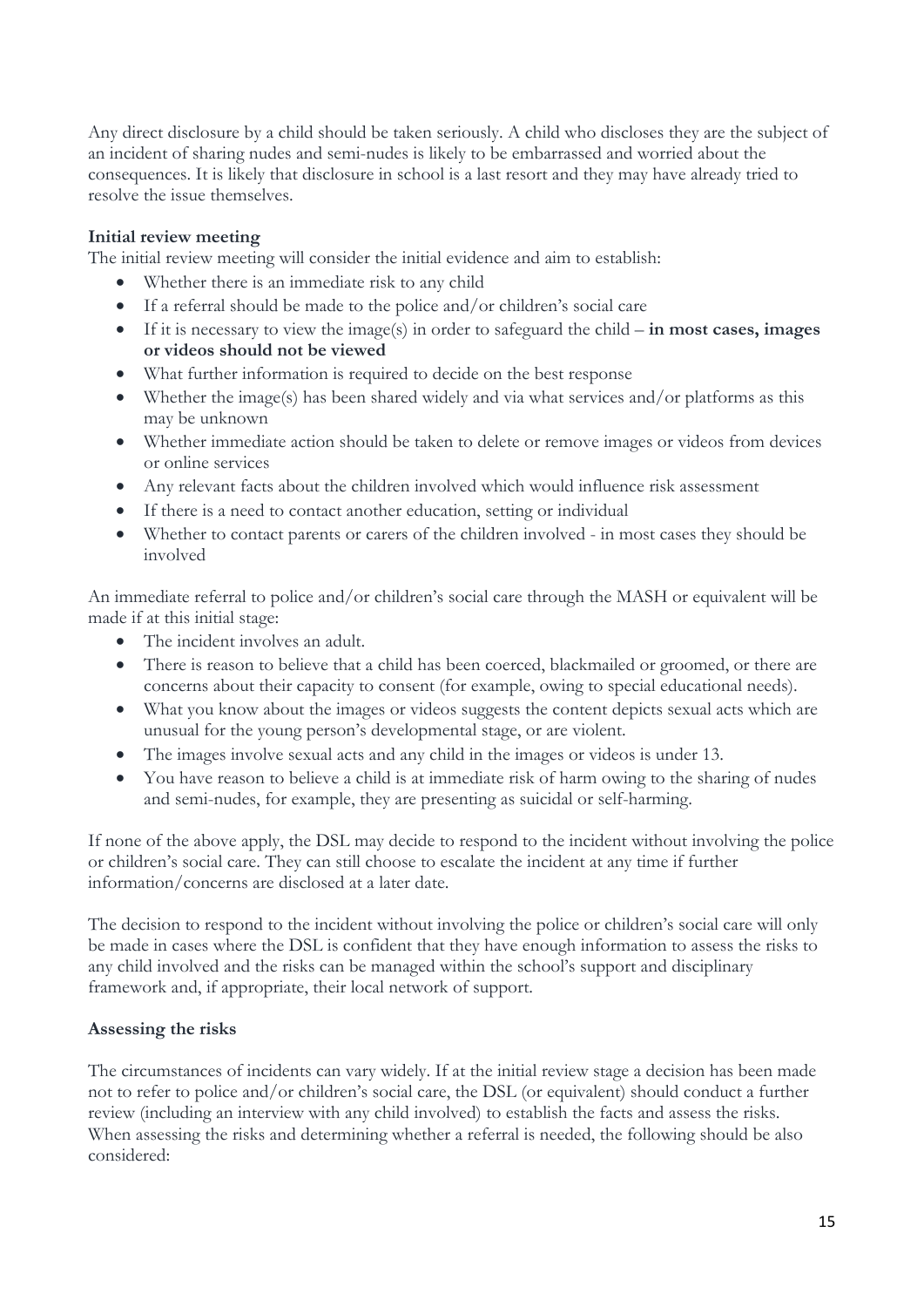- Why was the nude or semi-nude shared? Was it consensual or was the child put under pressure or coerced?
- Has the nude or semi-nude been shared beyond its intended recipient? Was it shared without the consent of the child who produced the image?
- Has the nude or semi-nude been shared on social media or anywhere else online? If so, what steps have been taken to contain the spread?
- How old are any of the children involved?
- Did the child send the nude or semi-nude to more than one person?
- Do you have any concerns about the child's vulnerability?
- Are there additional concerns if the parents or carers are informed?

The DSL will decide whether a child is at risk of harm, in which case a referral will be appropriate, whether additional information or support is needed from other agencies or whether the education setting can manage the incident and support any child or young person directly. The DSL will always use their professional judgement in conjunction with that of their colleagues to assess incidents.

## **Supporting the child involved**

The DSL or another member of staff (who the child feels more comfortable talking to) will discuss future actions and support with the child. This discussion will take into account the views of the child as well as balancing what are considered to be appropriate actions for responding to the incident.

The purpose of the discussion is to:

- Identify, **without viewing wherever possible**, what the image contains and whether anyone else has been involved.
- Find out whether the image has been shared between two people or shared further. This may be speculative information as images or videos may have been shared more widely than the child or young person is aware of.
- Discuss what actions and support might be needed, including preventing further distribution.

When discussing the sharing of nudes and semi-nudes, the DSL/member of staff will:

- Reassure the child that they are not alone, and the school will do everything that they can to help and support them. They should also be reassured that they will be kept informed throughout the process.
- Recognise the pressures that children can be under to take part in sharing an image and, if relevant, support their parents and carers to understand the wider issues and motivations around this.
- Remain solution-focused and avoid any victim-blaming questions such as 'why have you done this?' as this may prevent the child from talking about what has happened. For example, they will use questions such as 'describe what happened' or 'explain to me who was involved'.
- Help the child to understand what has happened by discussing the wider pressures that they may face and the motivations of the person that sent on the image(s).
- Discuss issues of consent and trust within healthy relationships. Explain that it is not ok for someone to make them feel uncomfortable, to pressure them into doing things that they do not want to do, or to show them things that they are unhappy about. Let them know that they can speak to the DSL or equivalent if this ever happens.
- Explain the law on the sharing of nudes and semi-nudes. It is important to highlight that the law is in place to protect children and young people rather than criminalise them and should be explained in such a way that avoids alarming or distressing them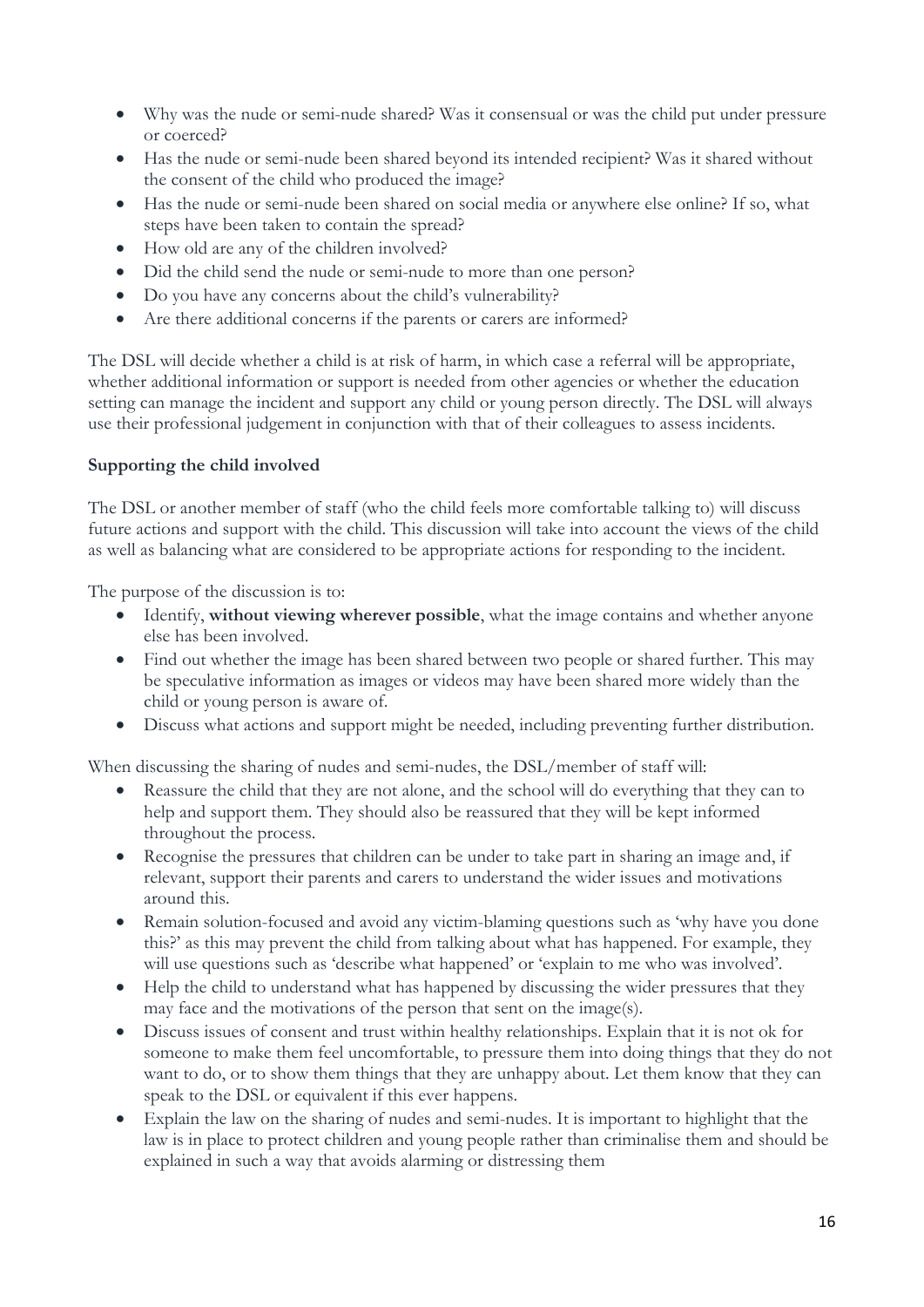Signpost to the IWF (Internet Watch Foundation) and [Childline's Report Remove tool.](https://www.childline.org.uk/info-advice/bullying-abuse-safety/online-mobile-safety/sexting/report-nude-image-online/) Report Remove helps children and young people to report an image shared online, to see if it is possible to get the image removed. This must be done as soon as possible in order to minimise the number of people that have seen the picture.

## **Informing parents and carers**

Parents or carers will be informed and involved in the process at an early stage unless informing them will put a child or young person at risk of harm. Any decision not to inform the parents or carers will be made in conjunction with other services such as children's social care and/or the police, who would take the lead in deciding when they should be informed.

## **Supporting parents and carers**

Children and young people can be involved in an incident in several different ways. They may lose control of their own image, receive an image of someone else or share an image of another person. In any of these situations, parents and carers may find it difficult to know how to deal with the knowledge that their child has been involved in an incident and may display differing emotions.

Whatever their feelings, it is important that we listen to their concerns and take them seriously. We will also help to reassure parents and carers by explaining that it is normal for young people to be curious about sex.

In all situations, parents or carers will be:

- Given information about the sharing of nudes and semi-nudes, what they can expect to happen next, and who will be their link person within the school.
- Given support to deal with their own feelings of upset and concern including signposting to further resources that can help them to understand the sharing of nudes and semi-nudes or support services they can contact, where appropriate.
- Given support on how to speak to their child about the incident.
- Advised on the law around the sharing of nudes and semi-nudes.
- Kept updated about any actions that have been taken or any support that their child is accessing, unless the child involved has specifically asked for this not to happen and is judged to be old enough to make that informed decision.
- Informed about sources of support for their child, in case they are feeling anxious or depressed about what has happened. This could include speaking to a Childline. counsellor [online](https://www.childline.org.uk/) or on 0800 11 11, in house counselling services where available, or a GP. If they are concerned that their child is suicidal, they should contact 999.
- Directed to [NCA-CEOP](https://www.ceop.police.uk/safety-centre) if the child discloses any further details to them that may suggest they are being groomed or sexually exploited.

## **Searching devices, viewing and deleting nudes and semi nudes**

Staff and parents or carers must not intentionally view any nudes and semi-nudes unless there is good and clear reason to do so as outlined below.

Wherever possible, responses to incidents will be based on what DSLs have been told about the content of the imagery.

The decision to view any imagery will be based on the professional judgement of the DSL. Imagery will never be viewed if the act of viewing will cause significant distress or harm to any child or young person involved.

If a decision is made to view imagery, the DSL would need to be satisfied that viewing is: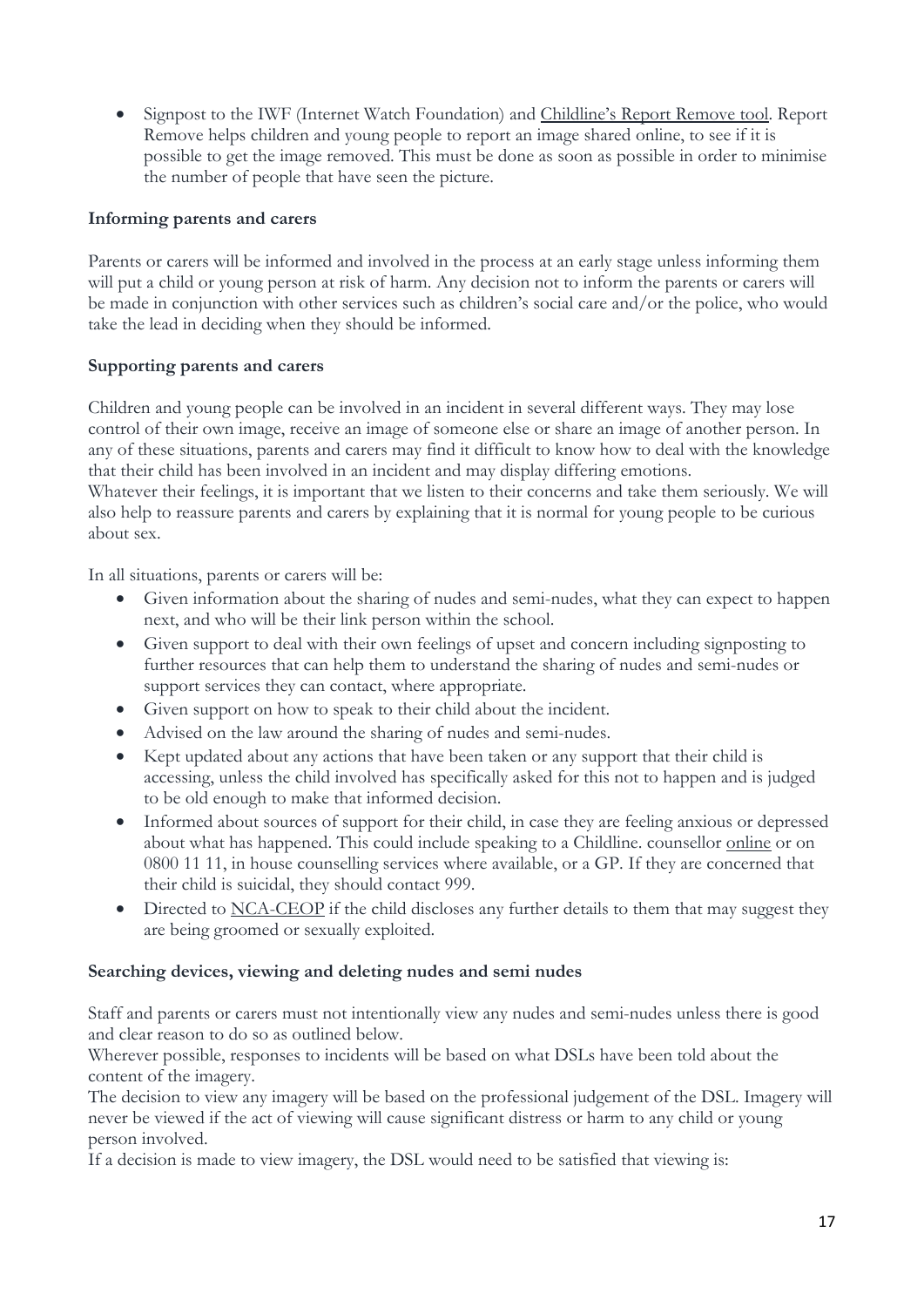- The only way to make a decision about whether to involve other agencies because it is not possible to establish the facts from any child involved.
- Necessary to report it to a website, app or suitable reporting agency (such as the IWF) to have it taken down, or to support the child or parent or carer in making a report.
- Unavoidable because a child has presented it directly to a staff member or nudes or semi-nudes have been found on an education setting's device or network.

If it is necessary to view the imagery, then the DSL will:

- Never copy, print, share, store or save them; this is illegal. If this has already happened, we will contact the local police for advice and to explain the circumstances.
- Discuss the decision with the headteacher or a member of the senior leadership team.
- Ensure viewing is undertaken by the DSL or another member of the safeguarding team with delegated authority from the headteacher or a member of the senior leadership team.
- Ensure viewing takes place with another member of staff present in the room, ideally the headteacher or a member of the senior leadership team. This staff member does not need to view the images.
- Wherever possible, make sure viewing takes place on the school premises, ideally in the headteacher or a member of the senior leadership team's office.
- Ensure wherever possible that they are viewed by a staff member of the same sex as the child or young person in the images.
- Record how and why the decision was made to view the imagery in the safeguarding or child protection records, including who was present, why the nudes or semi-nudes were viewed and any subsequent actions. This will be signed and dated.
- If any devices need to be taken and passed onto the police, the device(s) will be confiscated and the police will be called. The device will be disconnected from Wi-Fi and data, and turned off immediately to avoid imagery being removed from the device remotely through a cloud storage service. The device will be placed in a secure place, in a locked cupboard until the police are able to come and collect it.

If nudes or semi-nudes have been viewed by a member of staff, either following a disclosure from a child or young person or as a result of a member of staff undertaking their daily role (such as IT staff monitoring school systems), the DSL will make sure that the staff member is provided with appropriate support. Viewing nudes and semi-nudes can be distressing for both children and adults and appropriate emotional support may be required.

In most cases, children and young people will be asked to delete the imagery and to confirm that they have deleted them. They will be given a deadline for deletion across all devices, online storage or social media sites. They will be reminded that possession of nudes and semi-nudes is illegal. They will be informed that if they refuse or it is later discovered they did not delete the imagery, they are continuing to commit a criminal offence and the police may become involved.

All incidents relating to nudes and semi-nudes being shared will be recorded using the school's procedures. Copies of imagery should not be taken.

It is important that children and young people understand the school's policy towards nudes and seminudes. The content of this policy and the protocols the school will follow in the event of an incident will be explored as part of teaching and learning. This will reinforce the inappropriate nature of abusive behaviours and reassure children that school will support them if they experience difficulties or have concerns.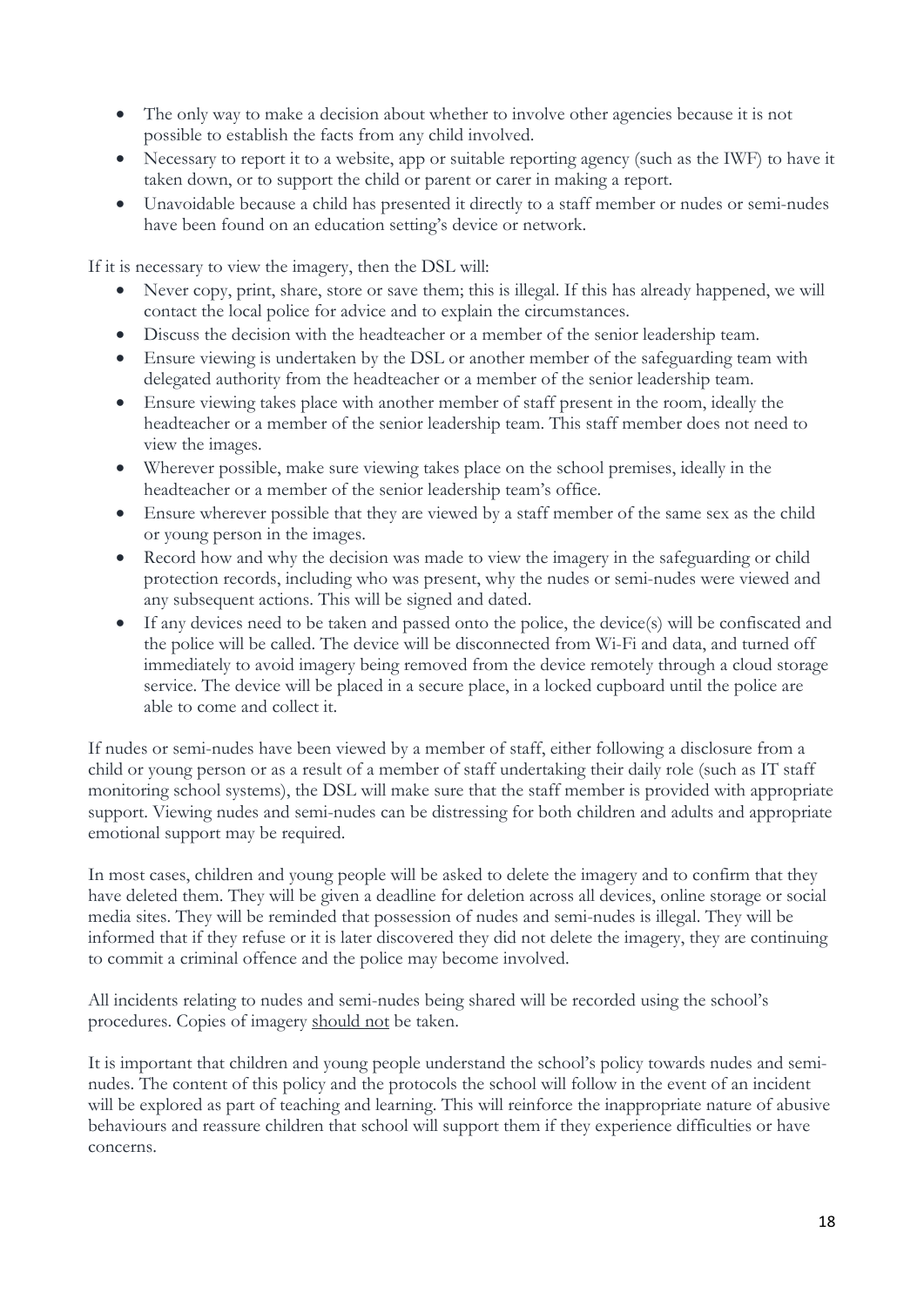For more information: [Sharing nudes and semi-nudes: advice for education settings working with children](https://www.gov.uk/government/publications/sharing-nudes-and-semi-nudes-advice-for-education-settings-working-with-children-and-young-people/sharing-nudes-and-semi-nudes-advice-for-education-settings-working-with-children-and-young-people) [and young people - GOV.UK \(www.gov.uk\)](https://www.gov.uk/government/publications/sharing-nudes-and-semi-nudes-advice-for-education-settings-working-with-children-and-young-people/sharing-nudes-and-semi-nudes-advice-for-education-settings-working-with-children-and-young-people)

## **CYBERCRIME**

Cybercrime is criminal activity committed using computers and/or the internet. It is broadly categorised as either 'cyber-enabled' (crimes that can happen off-line but are enabled at scale and at speed on-line) or 'cyber dependent' (crimes that can be committed only by using a computer). Cyberdependent crimes include:

- Unauthorised access to computers (illegal 'hacking'), for example accessing a school's computer network to look for test paper answers or change grades awarded.
- Denial of Service (Dos or DDoS) attacks or 'booting'. These are attempts to make a computer, network or website unavailable by overwhelming it with internet traffic from multiple sources.
- Making, supplying or obtaining malware (malicious software) such as viruses, spyware, ransomware, botnets and Remote Access Trojans with the intent to commit further offence, including those above.

Children with particular skill and interest in computing and technology may inadvertently or deliberately stray into cyber-dependent crime. If there are concerns about a child in this area, the designated safeguarding lead (or a deputy), should consider referring into the **Cyber Choices** programme. This is a nationwide police programme supported by the Home Office and led by the National Crime Agency, working with regional and local policing. It aims to intervene where young people are at risk of committing, or being drawn into, low level cyber-dependent offences and divert them to a more positive use of their skills and interests.

Note that **Cyber Choices** does not currently cover 'cyber-enabled' crime such as fraud, purchasing of illegal drugs on-line and child sexual abuse and exploitation, nor other areas of concern such as on-line bullying or general on-line safety.

Additional advice can be found at: Cyber Choices, 'NPCC- When to call the Police' and National Cyber Security Centre - NCSC.GOV.UK

## **CHILDREN WITH SPECIAL EDUCATIONAL NEEDS AND DISABILITIES OR CERTAIN HEALTH ISSUES**

Children with Special Educational Needs or Disabilities (SEND) or certain health conditions can face additional safeguarding challenges. Children with SEND are three times more likely to be abused than their peers.

Additional barriers can sometimes exist when recognising abuse in SEND children. These can include:

- Assumptions that indicators of possible abuse such as behaviour, mood and injury relate to the child's disability without further exploration
- These children being more prone to peer group isolation or bullying (including prejudice-based bullying) than other children
- The potential for children with SEND or certain medical conditions being disproportionately impacted by behaviours such as bullying and harassment, without outwardly showing any signs
- Communication barriers and difficulties overcoming these barriers

Staff will support these children in expressing any concerns they may have and will be particularly vigilant to any signs or symptoms of abuse. The DSL and SENDCO will work together when dealing with reports of abuse involving children with SEND.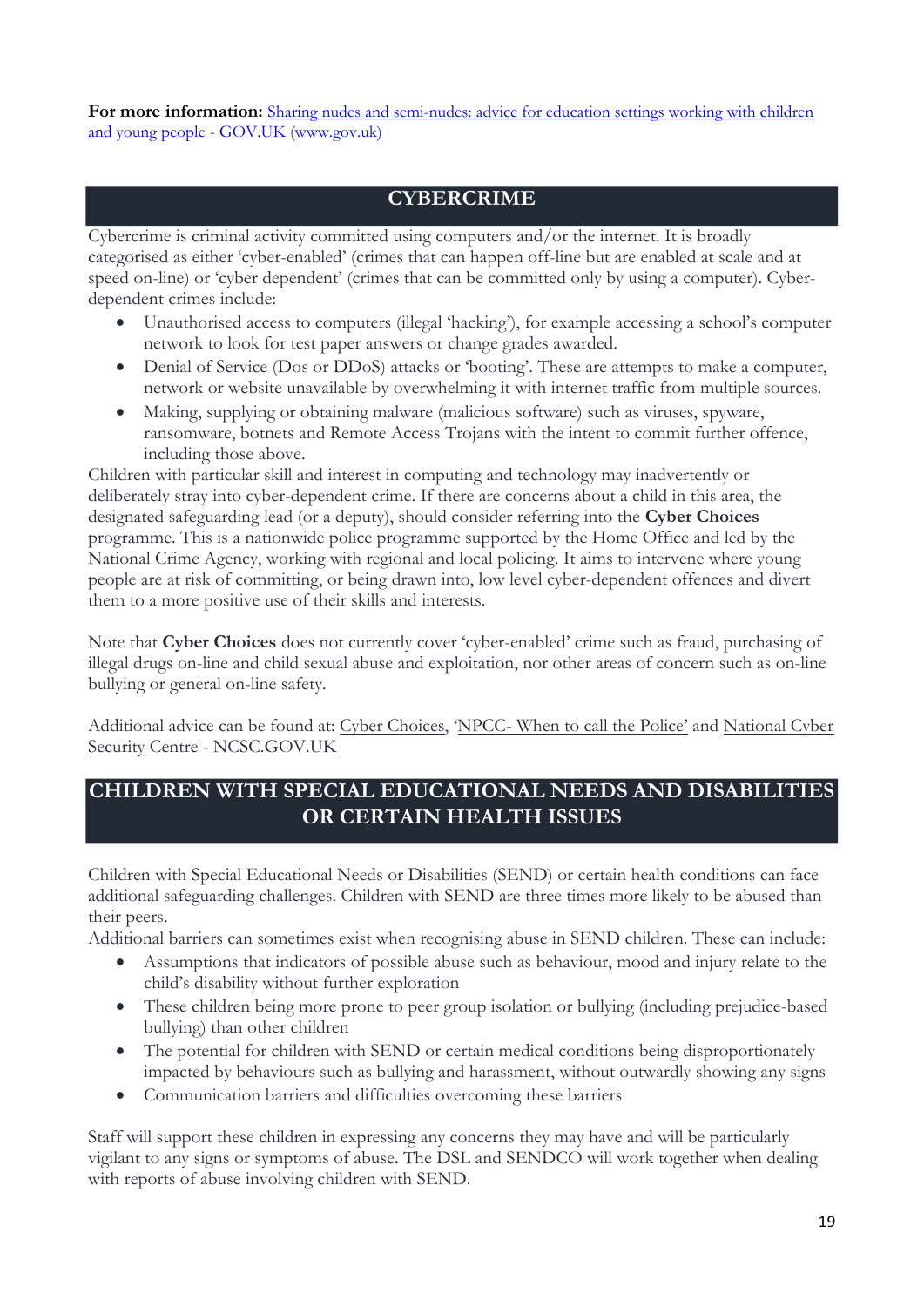## **CONTEXTUAL SAFEGUARDING**

Safeguarding incidents and/or behaviours can be associated with factors outside school or college and/or can occur between children outside the school or college. All staff should be considering the context within such incidents and/or behaviours occur. This is known as contextual safeguarding, which simply means assessments of children should consider whether wider environmental factors are present in a child's life that are a threat to their safety and/or welfare.

| <b>Geographical factors</b>                                                                                                                                         | <b>Schools Response</b>                                                                                                                                                                                                                                                                                                                                                                                                                                                                                                                                                                 |  |
|---------------------------------------------------------------------------------------------------------------------------------------------------------------------|-----------------------------------------------------------------------------------------------------------------------------------------------------------------------------------------------------------------------------------------------------------------------------------------------------------------------------------------------------------------------------------------------------------------------------------------------------------------------------------------------------------------------------------------------------------------------------------------|--|
| We have a close proximity<br>to the seaside and the River<br>Tyne                                                                                                   | All classes during the academic year (more so in the Summer term)<br>$\bullet$<br>undertake RNLI workshops to teach about the dangers of the sea and<br>tides.                                                                                                                                                                                                                                                                                                                                                                                                                          |  |
| Social and economic factors                                                                                                                                         | <b>Schools Response</b>                                                                                                                                                                                                                                                                                                                                                                                                                                                                                                                                                                 |  |
| Anti-social behaviour<br>around locality                                                                                                                            | We teach pupils about personal safety and making the right decisions<br>$\bullet$<br>about their behaviour beyond school. Key Stage 2 classes are also taught<br>about anti-social behaviour and the consequences of criminal damage<br>and trespassing.<br>Our community police are regular visitors to school and speak to pupils<br>$\bullet$<br>about their behaviour outside of school and address any specific<br>problems brought to the attention of the school from local residents.                                                                                           |  |
| <b>Peer Group factors</b>                                                                                                                                           | <b>Schools Response</b>                                                                                                                                                                                                                                                                                                                                                                                                                                                                                                                                                                 |  |
| Pupils have older siblings<br>who may be influential to<br>younger family members.                                                                                  | Our curriculum teaches pupils about the issue of 'peer pressure'. Pupils<br>$\bullet$<br>engage in different scenarios and are given choices to make through role<br>play. Pupils are taught to be confident and assertive through our PSHCE<br>curriculum. We also engage in a full week of 'anti-bullying' activities and<br>we high profile this with our school community.                                                                                                                                                                                                          |  |
| <b>Home</b> factors                                                                                                                                                 | <b>Schools Response</b>                                                                                                                                                                                                                                                                                                                                                                                                                                                                                                                                                                 |  |
| Lots of our pupils are<br>$\bullet$<br>connected to the internet at<br>home and regularly use<br>gaming devices to engage in<br>online games with their<br>friends. | Through our Computing Curriculum, pupils are taught about online<br>$\bullet$<br>safety. Every pupil has signed our 'Acceptable Use' contract. Our<br>external computing advisor also delivers specific workshops in relation<br>to any online or mobile phone incident. This proactive and responsive<br>approach allows us to target certain groups of pupils or individuals and<br>gives us the flexibility to respond to school incidents. Parents are also<br>given the opportunity to meet our advisor and talk with him during our<br>parental workshops during 'e safety' week. |  |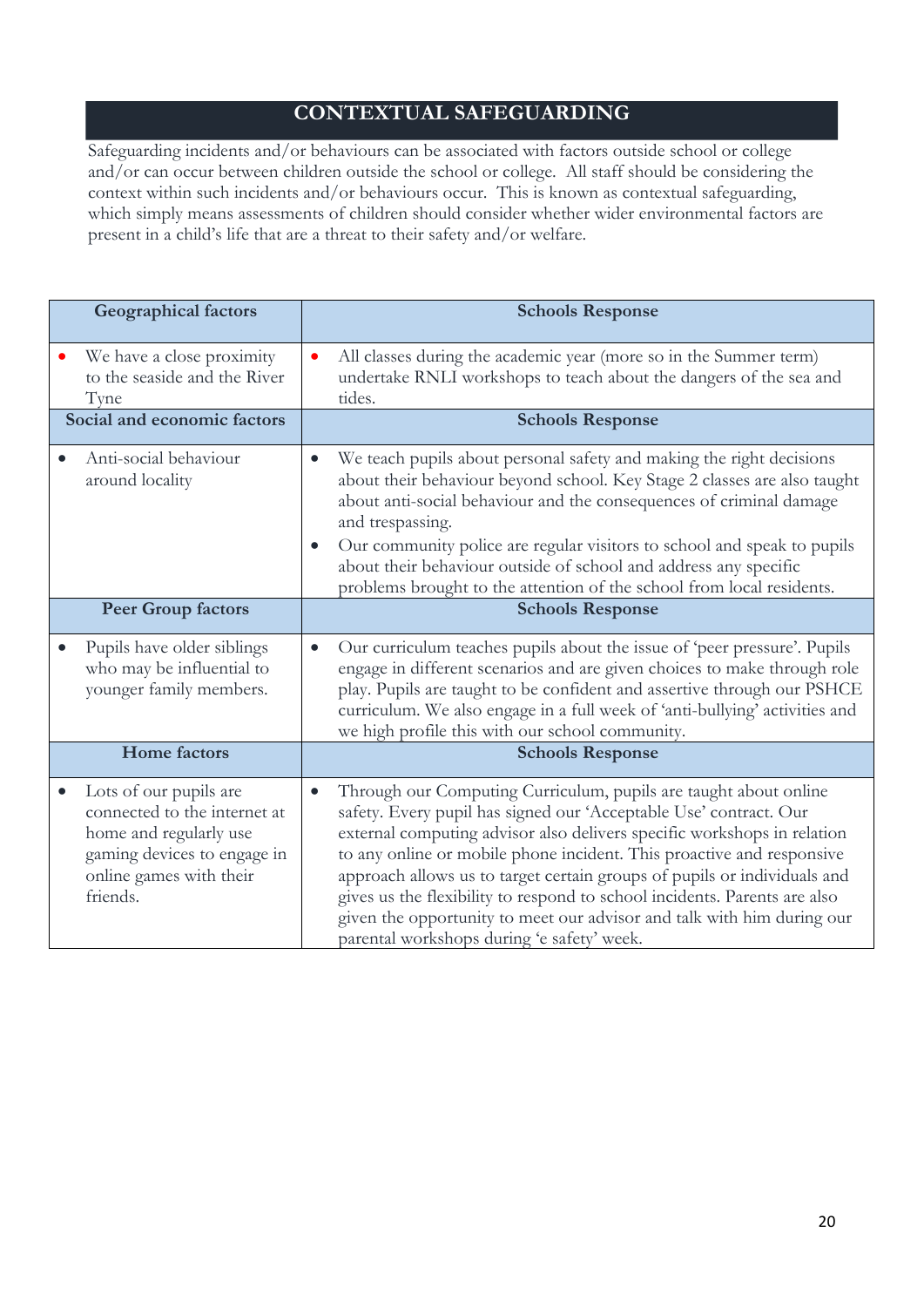# **RECORDING, RECORD KEEPING AND INFORMATION SHARING**

**All** concerns, discussions and decisions made, and the reasons for those decisions, will be recorded in writing on the agreed reporting form (Appendix L). and log information on the school's CPOMS system

Each record should include:

- A clear and comprehensive summary of the concern
- Details of how the concern was followed up and resolved
- A note of each action taken, decisions reached and the outcome
- Information from a child written verbatim
- Date and signature / record of who completed the record

If there is any doubt about recording requirements, staff should discuss with the DSL

**All** concerns should be passed to the DSL **without delay,** either written or verbal (followed as soon as possible by a written report)

Child Protection information will be kept in a separate Child Protection file for each child, stored in a separate secure cabinet and CPOMS.

If CPOMS then settings will ensure that Child Protection information is secure and can only be accessed and viewed by those permitted to]. Only Child Protection information will be kept in the file and this file will be kept up to date. Records of concern, copies of referrals, invitations to Child Protection conferences, core groups and reports will be stored here. All Child Protection files will include; a chronology, a contents front cover and will record significant events in the child's life.

Child Protection files will be the responsibility of the DSL. Child Protection information will only be shared with relevant staff / agencies on a 'need to know' basis, in the child's interests and on the understanding that it remains strictly confidential.

When a child leaves our school, the DSL will make contact with the DSL at the new school and will ensure that the child protection file is forwarded to the receiving school in an agreed secure manner. We will retain evidence to demonstrate we have acted accordingly when dealing with safeguarding matters and how the file has been transferred; this may be in the form of electronic records via CPOMS audit features or a written confirmation of receipt from the receiving school and/or evidence of recorded/personal delivery. Where a parent elects to remove their child from the school roll to home educate, the school will make arrangements to pass any safeguarding concerns to the Local Authority.

*The School Data Protection Policy has been produced to ensure its compliance with the DPA 2018. The Policy incorporates guidance from the ICO, and outlines the School's overall approach to its responsibilities and individuals' rights under the DPA 2018.*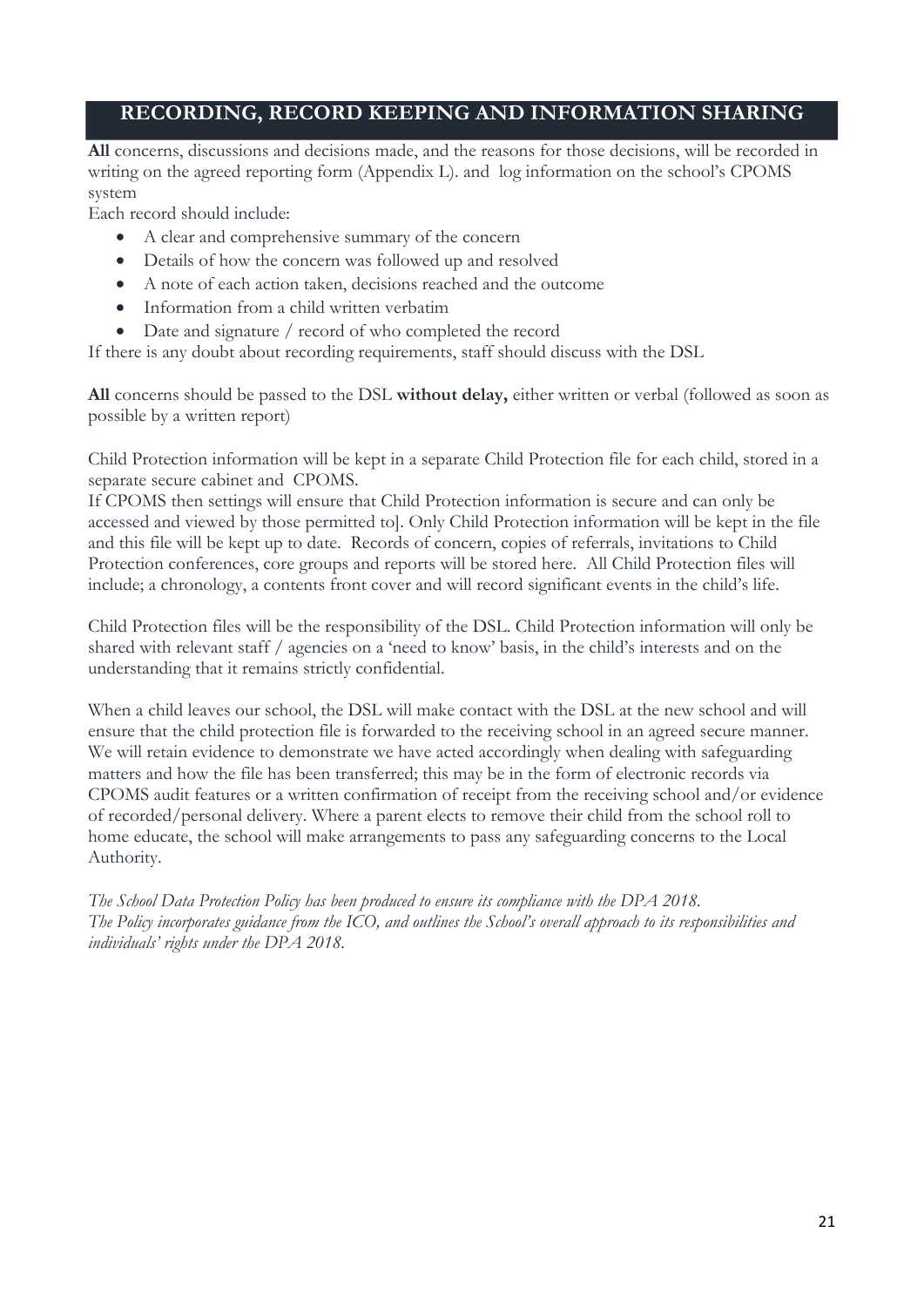## **PROCEDURES FOR DEALING WITH CONCERNS ABOUT STAFF**

## **What staff should do if they have safeguarding concerns about another member of staff**

If staff have safeguarding concerns or an allegation of abuse is made about another member of staff (including supply staff, volunteers and contractors) posing a risk of harm to children this should be reported to the headteacher. Where there are concerns about the headteacher this should be referred to the Chair of the Governing Board.

*In the event of concerns/allegations about the headteacher, where the headteacher is also the sole proprietor of an independent school, or a situation where there is a conflict of interest in reporting the matter to the headteacher, this should be reported to local authority designated officer (LADO).*

#### **What staff should do if they have concerns about safeguarding practices within the school**

The school will maintain a safeguarding culture which encourages all staff and volunteers to feel able to raise concerns. Where staff have concerns about poor or unsafe practice and potential failures in the school's safeguarding systems, these should be raised following the school's whistleblowing policy. Where a staff member feels unable to raise an issue with the school, or feels their genuine concerns are not being addressed, other whistleblowing channels are available, such as the NSPCC whistleblowing advice line. Contact details are on the Key External Contacts page.

## **MANAGING ALLEGATIONS MADE AGAINST STAFF, VOLUNTEERS AND CONTRACTORS**

#### **Allegations that meet the harms threshold**

All allegations will be investigated thoroughly and as a matter of urgency. They will be dealt with quickly, fairly and consistently. Protection will be provided for the child and the person subject to the allegation will be supported.

We will always ensure that the procedures outlined in the local authority arrangements for managing allegations and Part 4 of *'Keeping Children Safe in Education'*, DfE are adhered to and where appropriate, we will seek advice from the LADO.

Allegations that might indicate a person would pose a risk of harm if they continue to work in their present position, or in any capacity with children in school would apply when staff (including volunteers and supply staff) have (or alleged to have):

- $\bullet$  Behaved in a way that has harmed a child, or may have harmed a child and/or;
- possibly committed a criminal offence against or related to a child and/or;
- behaved towards a child or children in a way that indicates he or she may pose a risk of harm to children; and/or
- behaved or may have behaved in a way that indicates they may not be suitable to work with children.

The last bullet point includes behaviour that may have happened outside of school, that might make an individual unsuitable to work with children, this is known as transferable risk.

Where appropriate an assessment of transferable risk to children with whom the person works will be undertaken. If in doubt we will seek advice from the LADO.

When an allegation is made against an adult that meets the above criteria it should be reported immediately to the headteacher who is the 'case manager'.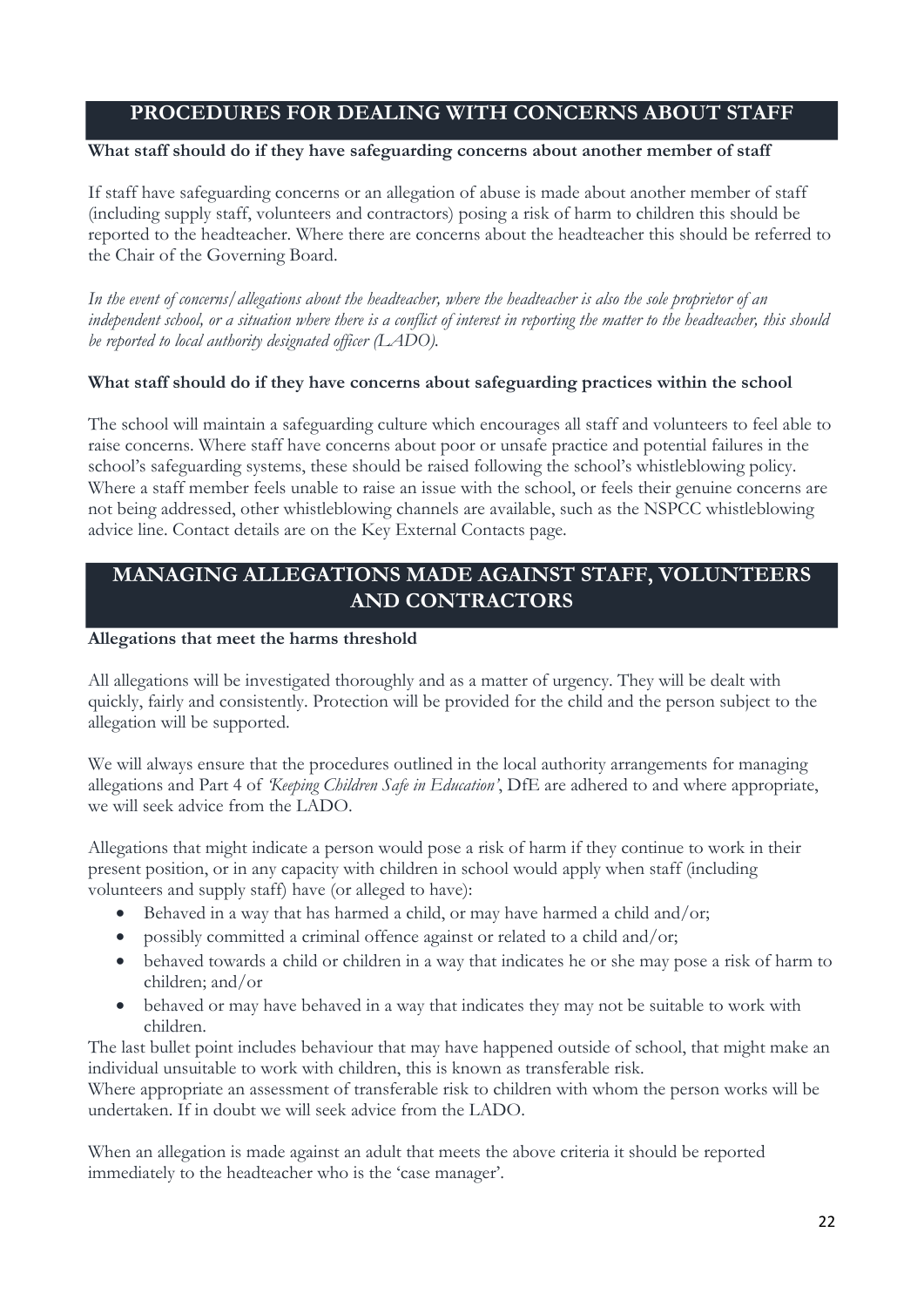This includes allegations made against agency and supply staff, volunteers and contractors. Should an allegation be made against the headteacher, this will be reported to the Chair of the Governing Board. In the event that neither the headteacher nor Chair of the Governing Board is contactable on that day, the information must be passed to and dealt with by either the member of staff acting as headteacher / the DSL or the Vice Chair of the Governing Board.

The case manager will conduct basic enquiries in line with local procedures and KCSIE to establish the facts to help determine whether there is any foundation to the allegation, being careful not to jeopardise any future police investigation.

If there is cause to suspect a child is suffering, or is likely to suffer significant harm, a strategy discussion involving the police and / or children's social care will be convened. Cases of suspected abuse will be referred to children's social care.

The case manager will immediately discuss with the LADO, the nature, content and context of the allegation and agree a course of action. Where the case manager deems there to be an immediate risk to children or a criminal offence has been committed, the police will be contacted immediately. All discussions, agreed actions and communications will be recorded in writing using the Cause for Concern form. The LADO should be informed within one day of any allegations made to the case manager and any actions taken.

If the initial discussion leads to no further action, the case manager and the LADO will record the decision and justification for it and agree on what information should be put in writing to the individual concerned.

The case manager will ensure that the individual who is subject to the allegation is informed as soon as possible explaining the likely course of action guided by the LADO, and the police where necessary. The case manager will appoint a named representative to keep the person informed about the progress of the case and consider any appropriate support.

The case manager will ensure that parents of the child or children involved are formally told about the allegation as soon as possible and kept informed of the progress of the case, only in relation to their child. They will be made aware of the requirement to maintain confidentiality and unwanted publicity about any allegations made against teachers in schools whilst investigations are in progress.

The case manager will monitor the progress of the case to ensure that it is dealt with as quickly as possible in a thorough and fair process.

The case manager will carefully consider whether the circumstances warrant suspension from contact with children at the school, or until the allegation is resolved. It will be considered only in cases where there is cause to suspect a child or other children at the school is/are at risk of harm, or the case is so serious it might be grounds for dismissal. The case manager will seek views from HR and the LADO, as well as the police and children's social care where they have been involved. Where an individual is suspended they will be provided with a named contact in school.

The case manager will discuss with the LADO whether a referral to the Disclosure and Barring Service (DBS) and/or the Teaching Regulation Agency (TRA) should be made where an allegation is substantiated and the person is dismissed or the school ceases to use their services, or resigns or otherwise ceases to provide their services.

The school has a legal obligation to make a referral to the DBS for consideration of whether inclusion on the barred lists is required; where it considers an individual has engaged in conduct that harmed (or is likely to harm) a child; or if a person poses a risk to a child.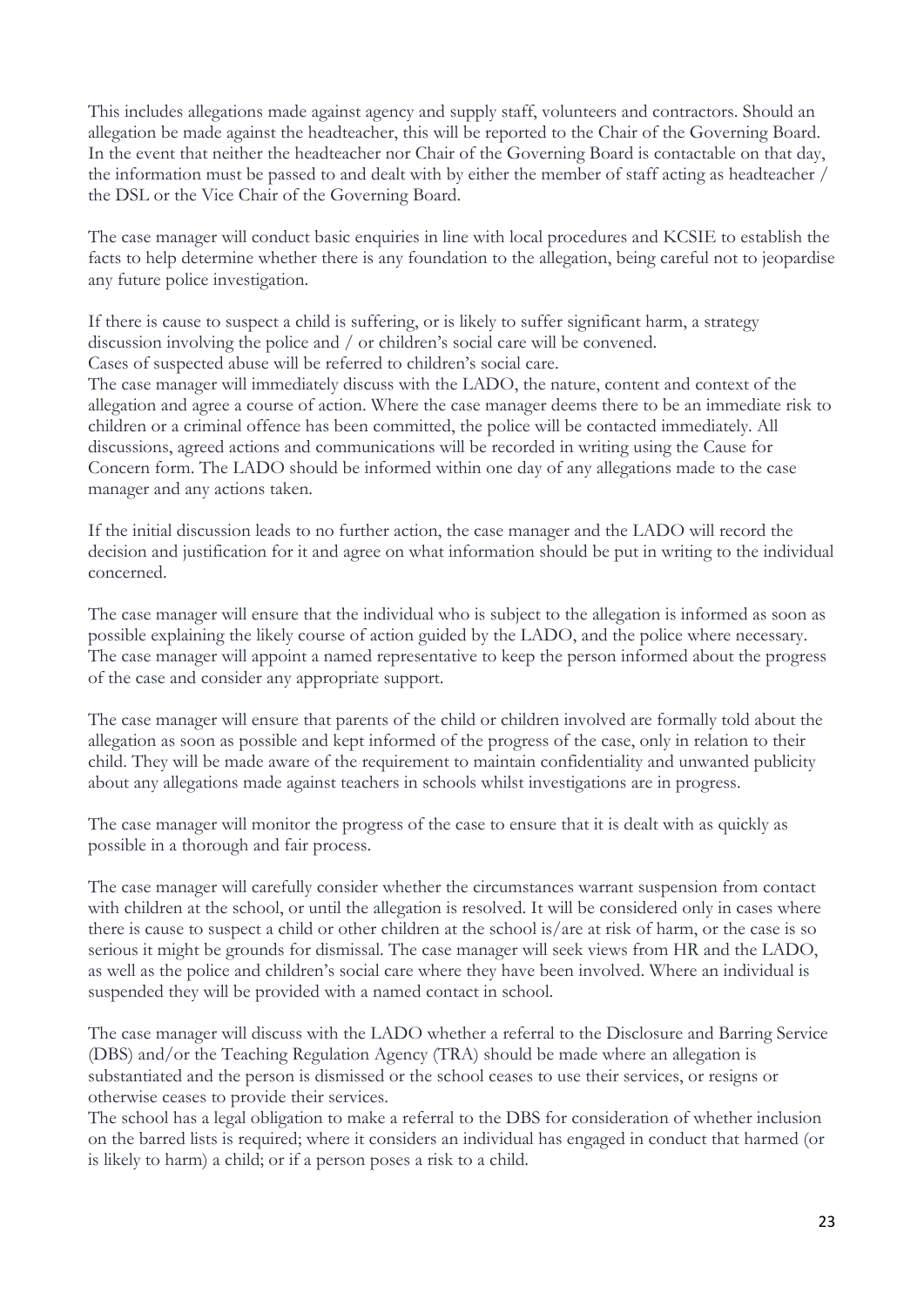In the case of a member of teaching staff, the case manager must consider making a referral to the TRA to consider prohibiting the individual from teaching.

If an allegation is made against a supply teacher, agency worker or contractor, the headteacher will liaise closely with the agency involved. The headteacher will ensure that any allegations are dealt with following the school's procedures and in liaison with the LADO.

If an allegation is made against a governor, the headteacher will follow local authority arrangements for managing allegations, liaising with the LADO.

Details of allegations following an investigation that are found to have been malicious or false will be removed from personnel records, unless the individual gives their consent for retention of the information. For all other allegations a written record of details of the investigation and the outcome will be retained in the individual's personnel file in line with KCSIE and a copy provided to the individual.

In cases where allegations are proven to be unsubstantiated, unfounded, false or malicious the LADO and case manager will consider whether the person who made the allegation is in need of help or may have been abused by someone else and this is a cry for help. A referral to children's social services may be deemed appropriate.

Allegations proven to be unsubstantiated, unfounded, false or malicious will not be included in employer references.

If an allegation is shown to be deliberately invented or malicious, the headteacher will consider whether disciplinary action should be taken against a child, or whether the police should be asked to consider action against an adult.

The school will make every effort to maintain confidentiality and guard against unwanted publicity while an allegation is being investigated or considered.

On conclusion of a case in which the allegation is substantiated, the case manager and the LADO will review the case to determine whether there are any improvements to be made to the school's procedures or practices to help prevent similar events in the future.

Allegations against a teacher who is no longer teaching should be referred to the police. Non recent allegations of abuse should be reported to the LADO who will liaise with other agencies. Abuse can be reported no matter how long ago it happened.

## **Low-level concerns**

All concerns about all adults working in or on behalf of the school (including supply teachers, volunteers and contractors) will be dealt with promptly and appropriately.

The term 'low-level' concern does not mean that it is insignificant, it means that the behaviour towards a child does not meet the criteria indicated in the allegations section above.

A low-level concern is any concern, no matter how small, and even if no more than causing a sense of unease or a nagging doubt.

An adult working in or on behalf of the school may have acted in a way that does not meet the expectation in the staff code of conduct, including conduct outside of school and does not meet the allegations criteria or is not considered serious enough to refer to the LADO.

Such behaviour can exist on a wide spectrum; examples could include, but are not limited to: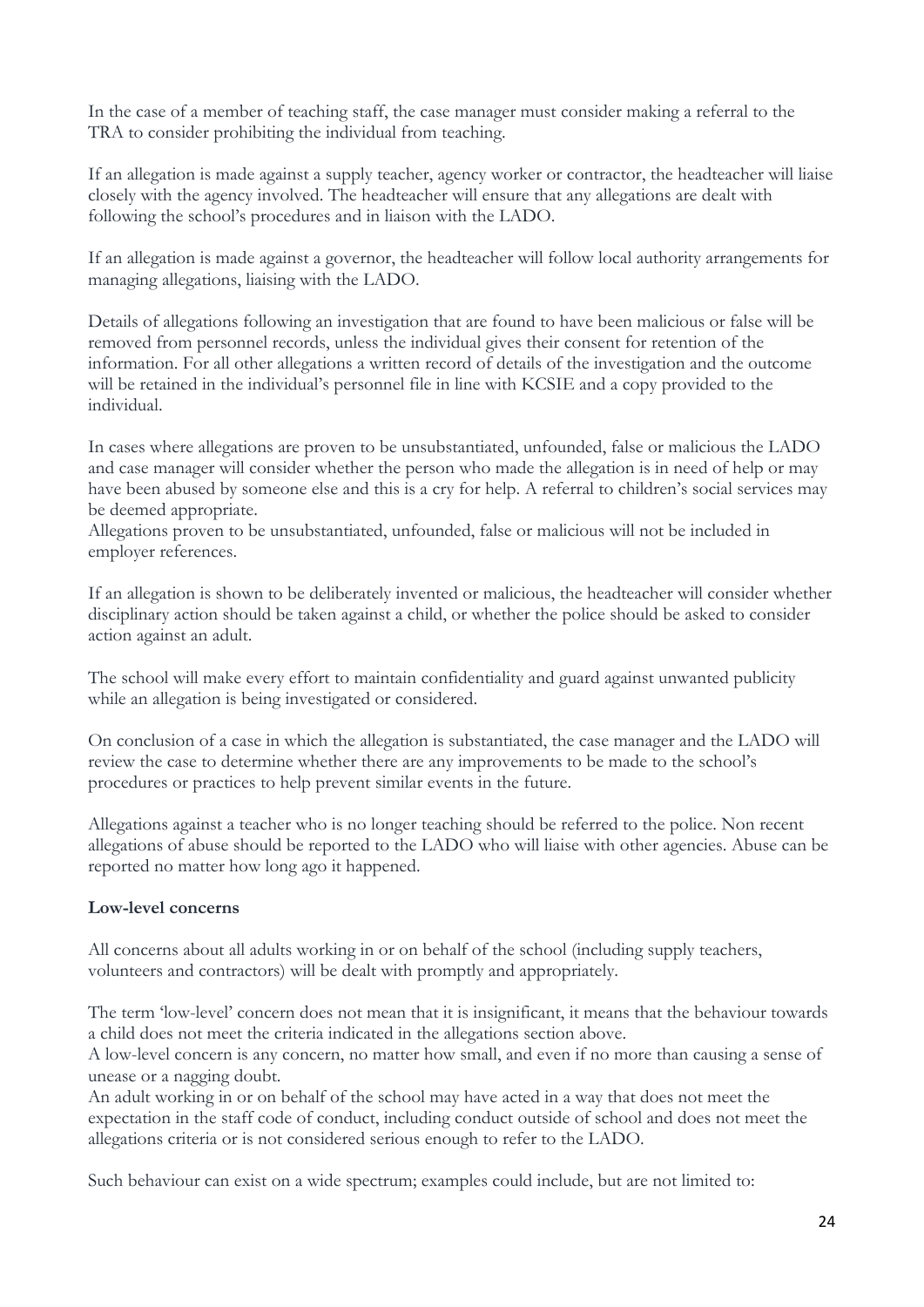- Being over friendly with children
- Having favourites
- Taking photographs of children on their mobile phone
- Using inappropriate language

Low-level concerns about a member of staff should be reported immediately to the DSL/headteacher. Where the concern is about the DSL it should be reported to the headteacher and where it is about the headteacher it should be reported to the Chair of the Governing Board.

Low-level concerns about a supply teacher or contractor should be reported as above. The DSL/headteacher will notify the employer so that any patterns of inappropriate behaviour can be identified.

All low-level concerns will be recorded by the DSL/headteacher using the Cause for Concern form and stored securely and confidentially.

These records will be reviewed so that any patterns of inappropriate behaviour can be identified and dealt with.

## **SAFER WORKING PRACTICE**

All staff have a responsibility to maintain public confidence in their ability to safeguard the welfare and best interests of children. They should adopt high standards of personal conduct in order to maintain confidence and respect of the general public and those with whom they work.

All staff will be provided with a copy of our school's Code of Conduct at induction which sets out the school's expectations of staff behaviour. We will review our Code of Conduct regularly and ask staff to ensure that they are familiar with the current version. Staff are expected to carry out their duties in accordance with the Code of Conduct.

There will be occasions when some form of physical contact is inevitable, for example if a child has an accident or is hurt or is in a situation of danger to themselves or others around them. However, at all times the agreed policy for positive handling must be adhered to.

If staff, visitors, volunteers or parent helpers are working with children alone they must ensure they are visible to other members of staff. They will be expected to inform another member of staff of their whereabouts in school, who they are with and for how long. Doors, ideally, should have a clear glass panel in them and be left open.

Staff are responsible for their own actions and behaviour and should avoid any conduct which would lead any reasonable person to question their motivation and intentions.

Further advice can be found in 'Guidance for Safer Working Practices for Adults who Work with Children and Young People in Education Settings' (2019 with an addendum 2020). All staff and volunteers are expected to carry out their work in accordance with this guidance and will be made aware that failure to do so could lead to disciplinary action.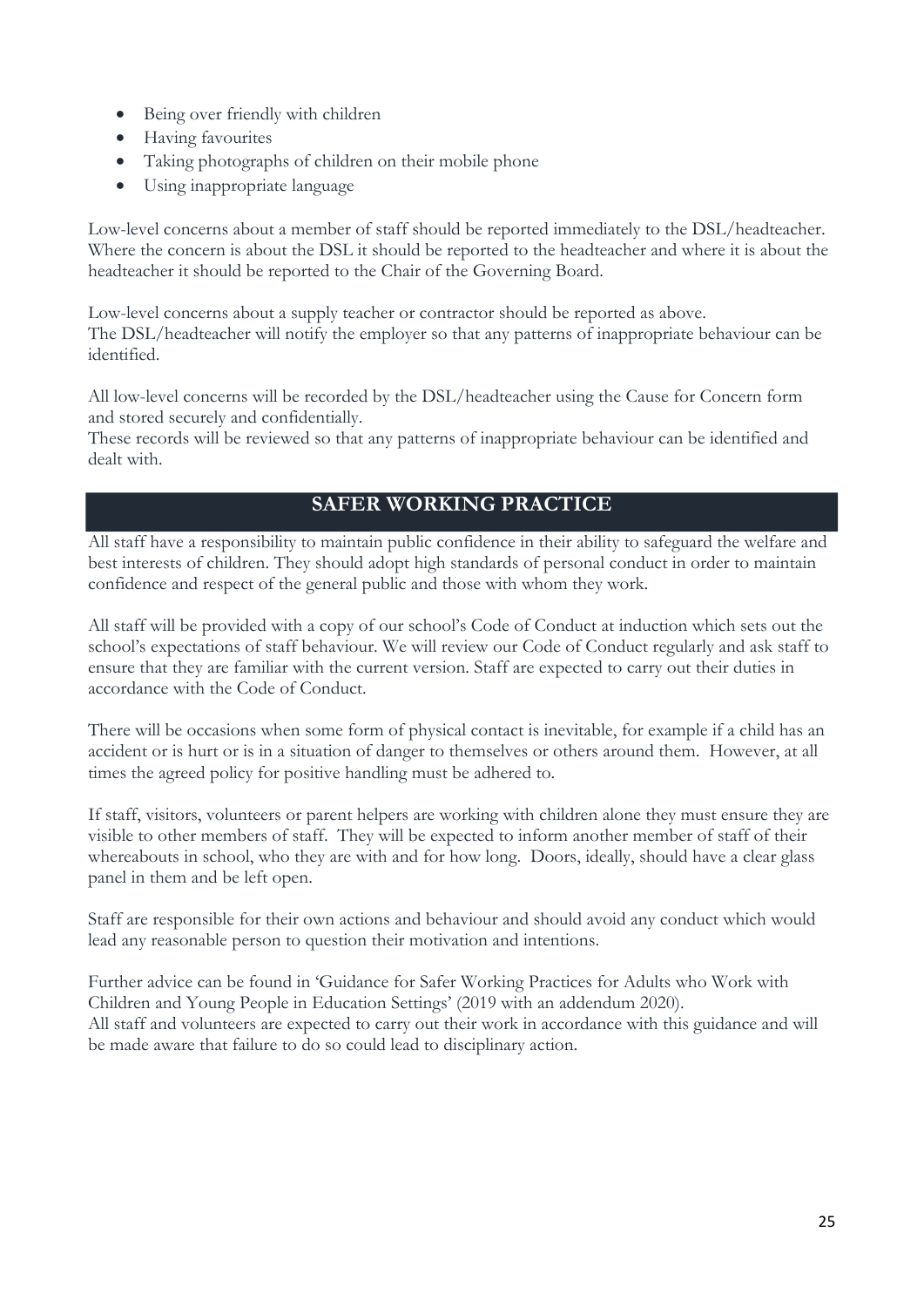## **SAFER RECRUITMENT**

We will ensure that the headteacher and at least one member of the Governing Board have completed appropriate safer recruitment training. At all times the headteacher and Governing Board will ensure that safer recruitment practices are followed in accordance with the requirements of *'Keeping Children Safe in Education'*, DfE

The school will follow the Recruitment and Selection Procedures when making decisions about the suitability of prospective employees. This will include: conducting the relevant checks, obtaining appropriate references and information from interviews.

Where staff work in EYFS or wraparound care for children under the age of 8 we will ensure the appropriate checks are carried out to ensure that individuals are not disqualified under the Children Disqualification Regulations 2018.

We will maintain a Single Central Record of all safer recruitment checks carried out in line with statutory requirements.

We will continue to be vigilant in school and encourage staff to discuss matters both within, and where it is appropriate, outside of the workplace, which may have implications for the safeguarding of children.

#### **Visitors**

The school has clear protocols for visitors to ensure they are suitable and supervised as appropriate.

All visitors will be expected to confirm they have an appropriate DBS and will be asked to show photo ID on arrival. The school will keep a record of all visitors.

Visitors will be expected to understand that the school promotes British values of democracy, the rule of law, individual liberty and mutual respect and tolerance of those with different faiths and beliefs and that they will need to uphold these during their visit.

For some visits, the school will request a copy of the material to be used to assess its content and relevance to the age group.

If during the visit the supervising member of staff deems the content to be inappropriate they will stop the visitor and discuss an alternative approach.

During the visit, visitors will be supervised by a member of school staff. Where the visitor will be working on a one-to-one basis with a child, specific safeguarding arrangements will be put in place.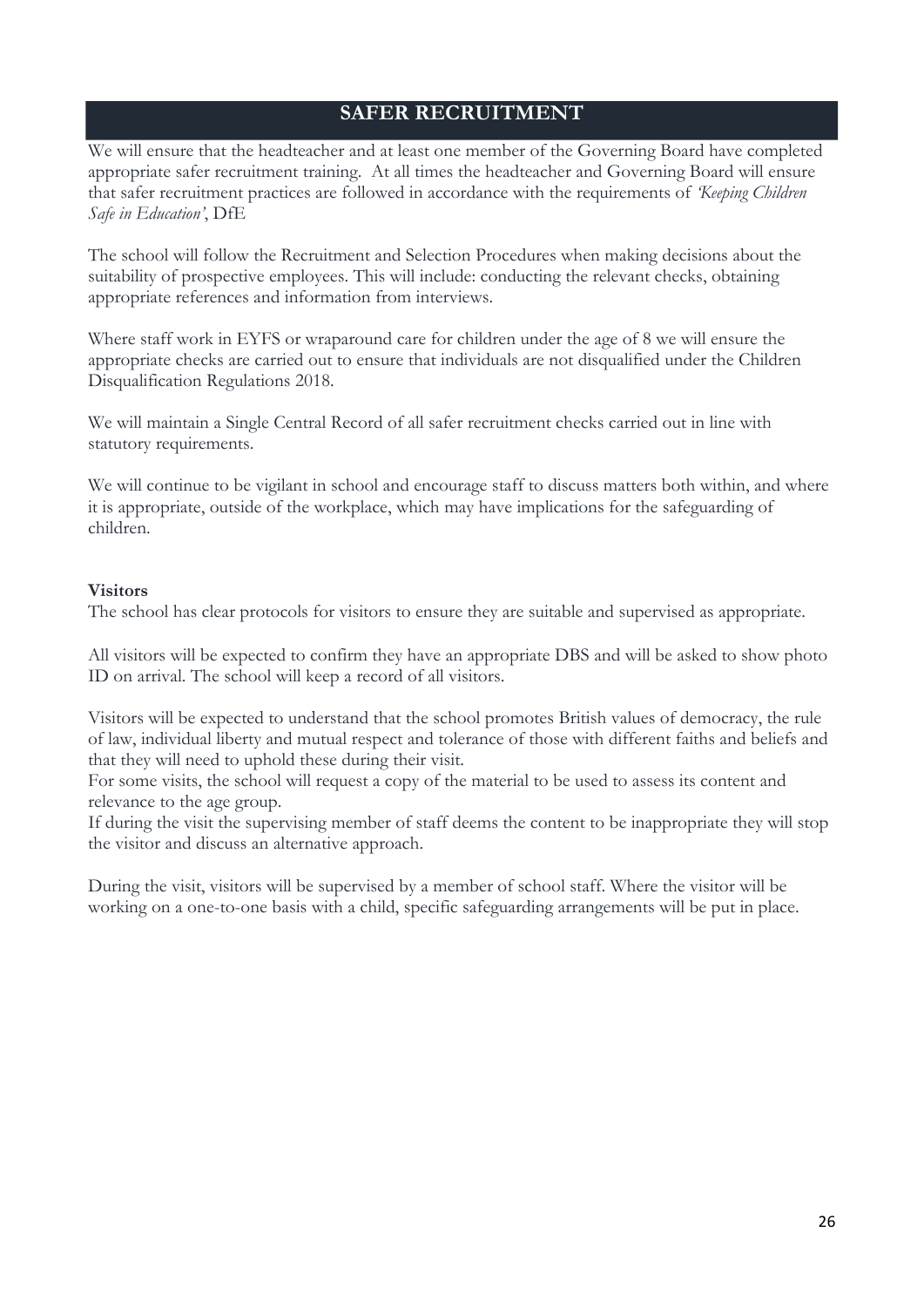## **MANAGING SAFEGUARDING**

## **The Governing Board**

The Governing Board is accountable for ensuring the effectiveness of this policy and our compliance with it. Although our Governing Board takes collective responsibility to safeguard and promote the welfare of our pupils, we also have a named Governor who champions safeguarding within the school.

The Governing Board will ensure that:

- The safeguarding policy is in place and is reviewed annually, is available publicly via our school website and has been written in line with Local Authority guidance and the requirements of the Local Safeguarding Partners' policies and procedures.
- The school contributes to inter-agency working in line with Working Together to Safeguard Children (2018).
- A senior member of staff from the leadership team is designated to take the lead responsibility for safeguarding and child protection and that there is a deputy DSL(s) who is appropriately trained to deal with any issues in the absence of the DSL. There will always be cover for this role.
- All staff receive a safeguarding induction and are provided with a copy of this policy and the staff code of conduct.
- All staff undertake appropriate child protection training that is updated regularly, at least annually.
- Procedures are in place for dealing with allegations against members of staff, volunteer and contractors, in line with statutory guidance.
- Safer recruitment practices are followed in accordance with the requirements of *['Keeping Children](https://www.gov.uk/government/publications/keeping-children-safe-in-education--2) [Safe in Education'](https://www.gov.uk/government/publications/keeping-children-safe-in-education--2)* DfE.
- Governors remedy without delay any weakness in regard to our safeguarding arrangements that are brought to their attention.
- Appropriate arrangements are in place to keep children safe when organisations or individuals rent or hire school facilities/premises. Safeguarding requirements will be included in any hire or lease agreement as a condition of use of the premises.

The Governing Board will receive an annual safeguarding report that will detail the training that has taken place and will inform the Governing Board how the school meets its statutory requirements.

The Governing Board will undertake a range of safeguarding visits over the year to monitor safeguarding compliance.

#### **The headteacher is responsible for**:

- Identifying a senior member of staff from the leadership team to be the Designated Safeguarding Lead (DSL).
- Identifying members of staff to act as the DSL in his/her absence to ensure there is always cover for the role.
- Ensuring that the policies and procedures adopted by the Governing Board, particularly concerning referrals of cases of suspected abuse and neglect, are followed by all staff.
- Ensuring that all staff and volunteers feel able to raise concerns about poor or unsafe. practice and such concerns are addressed sensitively in accordance with agreed whistle-blowing procedures.
- Liaise with the Local Authority Designated Officer (LADO) in the event of an allegation of abuse being made against a member of staff.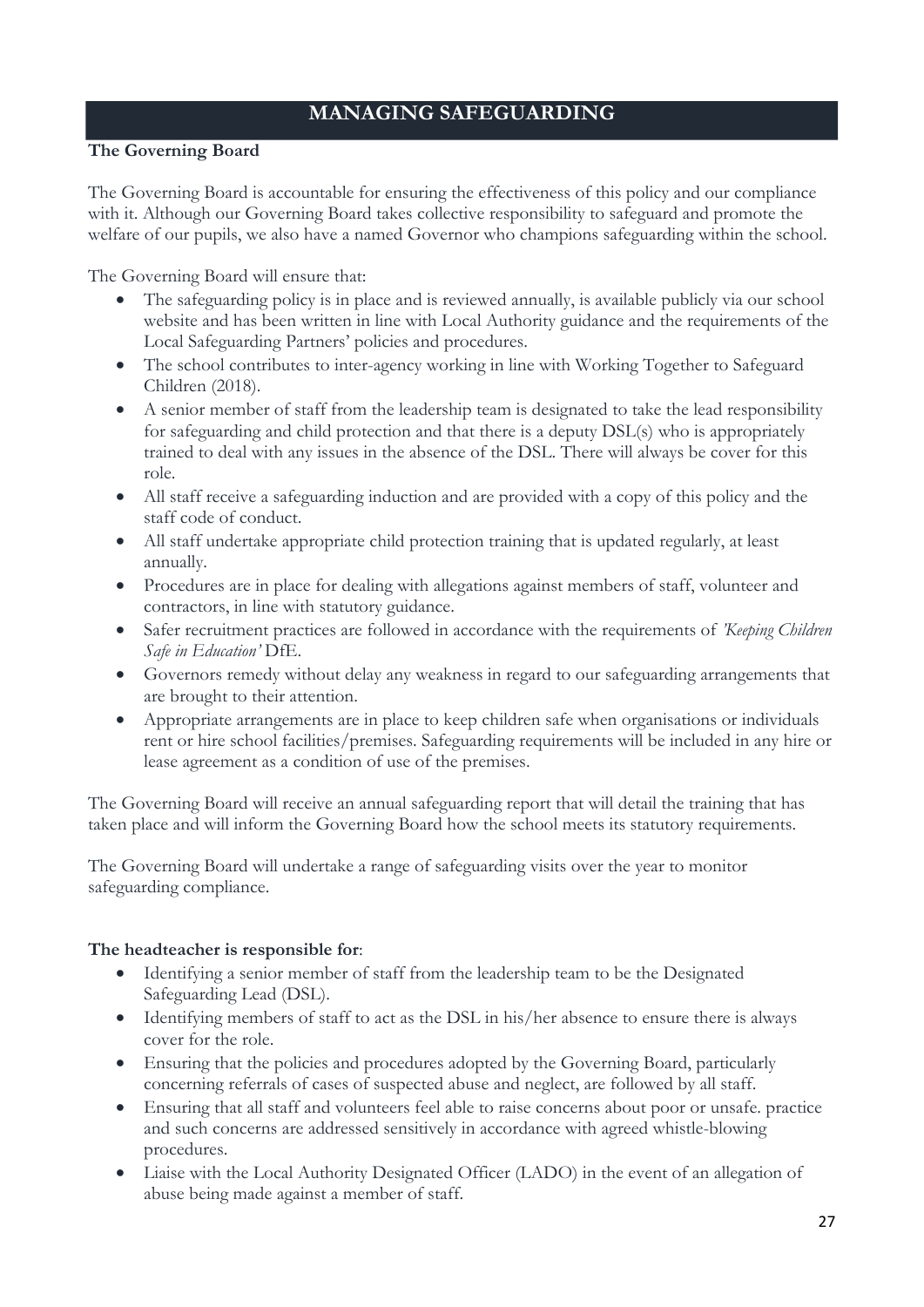## **The designated safeguarding lead (DSL)**

The DSL is a senior member of staff, from the leadership team who takes lead responsibility for safeguarding and child protection within our school. The DSL will carry out their role in accordance with the responsibilities outlined in Annex C of *'Keeping Children Safe in Education'* DfE.

The DSL will provide advice and support to other staff on child welfare and child protection matters. Any concern for a child's safety or welfare will be recorded in writing (or on CPOMS) and given to the DSL.

During term time the DSL and / or a deputy will always be available (during school or college hours) for staff in the school or college to discuss any safeguarding concerns. If in *exceptional* circumstances, a DSL is not available on the school site in person, we will ensure that they are available via telephone and any other relevant media.

The DSL will manage referrals and will refer cases of suspected abuse to children's social care and refer cases to the Channel programme if there is a radicalisation concern.

The DSL will liaise with the three safeguarding partners and other agencies where necessary. Through regular training, knowledge and experience the DSL will be equipped to attend and contribute to child protection case conferences, strategy discussions and other interagency meetings.

The DSL will maintain detailed, accurate written records and child protection files ensuring that they are kept confidential and stored securely.

When children leave school, the DSL will ensure child protection records are transferred separately from the main pupil file, ensuring secure transit and a confirmation of receipt will be obtained.

The DSL is responsible for ensuring that all staff members and volunteers are aware of the school's safeguarding policy and the procedures they need to follow. They will ensure that all staff, volunteers and regular visitors have received appropriate child protection training during induction.

The DSL will help promote educational outcomes by sharing information about the issues that children, including children with a social worker, are experiencing, or have experienced, with teachers and leadership staff.

## **Opportunities to teach safeguarding**

We will teach children how to keep themselves safe.

Throughout our curriculum we will provide activities and opportunities for children to develop the skills they need to identify risks and stay safe. This will also be extended to include material that will encourage our children to develop essential life skills. St. John Bosco School acknowledges the important role that the curriculum can play in the prevention of abuse and in the preparation of our pupils for the responsibilities of adult life and citizenship. It is expected that all curriculum coordinators will consider the opportunities that exist in their area of responsibility for promoting the welfare and safety of pupils. As appropriate, the curriculum will be used to build resilience, help pupils to keep safe and to know how to ask for help if their safety is threatened. As part of developing a healthy, safer lifestyle, pupils will be taught, for example:

- to recognise and manage risks in different situations and then decide how to behave responsibly;
- to judge what kinds of physical contact are acceptable and unacceptable;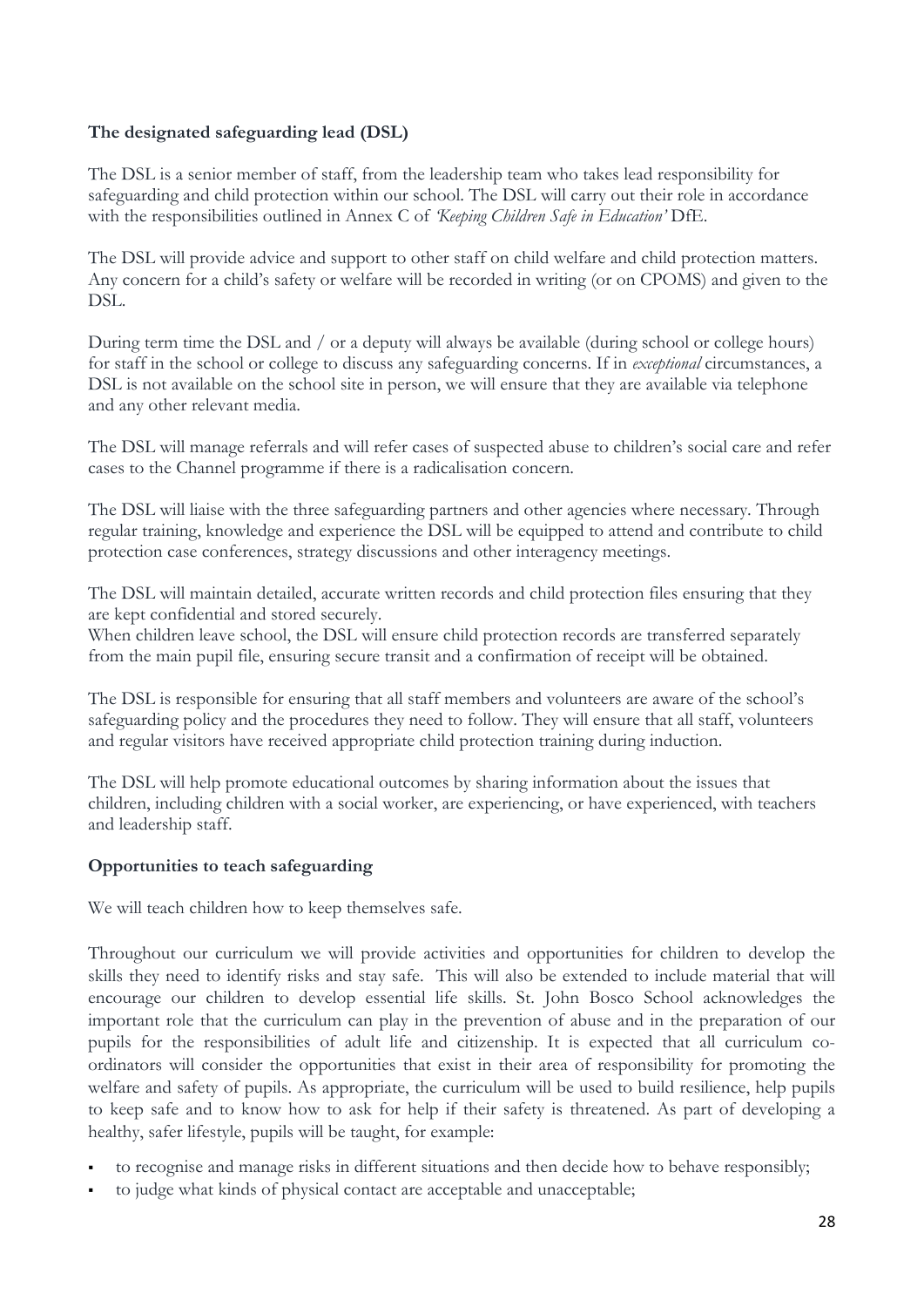- to recognise when pressure from others (including people they know) threatens their personal safety and well-being; including knowing when and where to get help;
- to use assertiveness techniques to resist unhelpful pressure;
- emotional literacy.
- All computer equipment and internet access within the School will be subject to appropriate "parental controls" and Internet safety rules in line with our E-Safety Policy.

## **TRAINING AND INDUCTION**

**All** new members of staff or volunteers will be informed of safeguarding procedures, including the recording and reporting procedures as part of the induction process.

They will receive safeguarding training within the first half term of joining the school. This programme will include information relating to signs and symptoms of abuse, how to manage a disclosure from a child, how to record concerns and the role of the Designated Safeguarding Lead (DSL). The training will also include information about whistle-blowing in respect of concerns about another adult's behaviour and suitability to work with children.

All staff will receive online safety training.

In addition to the safeguarding induction, we will ensure that mechanisms are in place to assist staff to understand and discharge their role and responsibilities as set out in Part one of '*Keeping Children Safe in Education'* DfE.

In order to achieve this, we will ensure that:

- All members of staff will undertake appropriate safeguarding training on an annual basis, including online safety.
- We will evaluate the impact of this training.
- All members of staff receive regular safeguarding and child protection updates (for example, via email, e-bulletins, staff meetings), as required, but at least annually, to provide them with the relevant skills and knowledge to safeguard children effectively.

All regular visitors, temporary staff and volunteers to our school will be given a set of our safeguarding procedures; they will be informed of who the DSL and deputies are and what the recording and reporting system is. (See Appendix A). Posters are displayed around school wioth photographs of our DSL and deputies.

The DSL, deputies and any other senior member of staff who may be in a position of making referrals or attending child protection conferences or core groups will attend appropriate training. In addition to formal training, the DSL will ensure that they update their knowledge and skills at regular intervals, but at least annually, to keep up with any developments relevant to their role.

The Governing Board will also undertake appropriate training to ensure they are able to carry out their duty to safeguard children.

We actively encourage all of our staff to keep up to date with the most recent local and national safeguarding advice and guidance, Annex B of '*Keeping Children Safe in Education*' provides links to guidance on specific safeguarding issues. In addition, throughout the school year we will brief staff on key issues identified by the school.

All staff are expected to read these key documents and fully **understand** their responsibility to keep children safe:

- Part One and Annex B of '*Keeping Children Safe in Education*' DfE
- Safeguarding and Child Protection Policy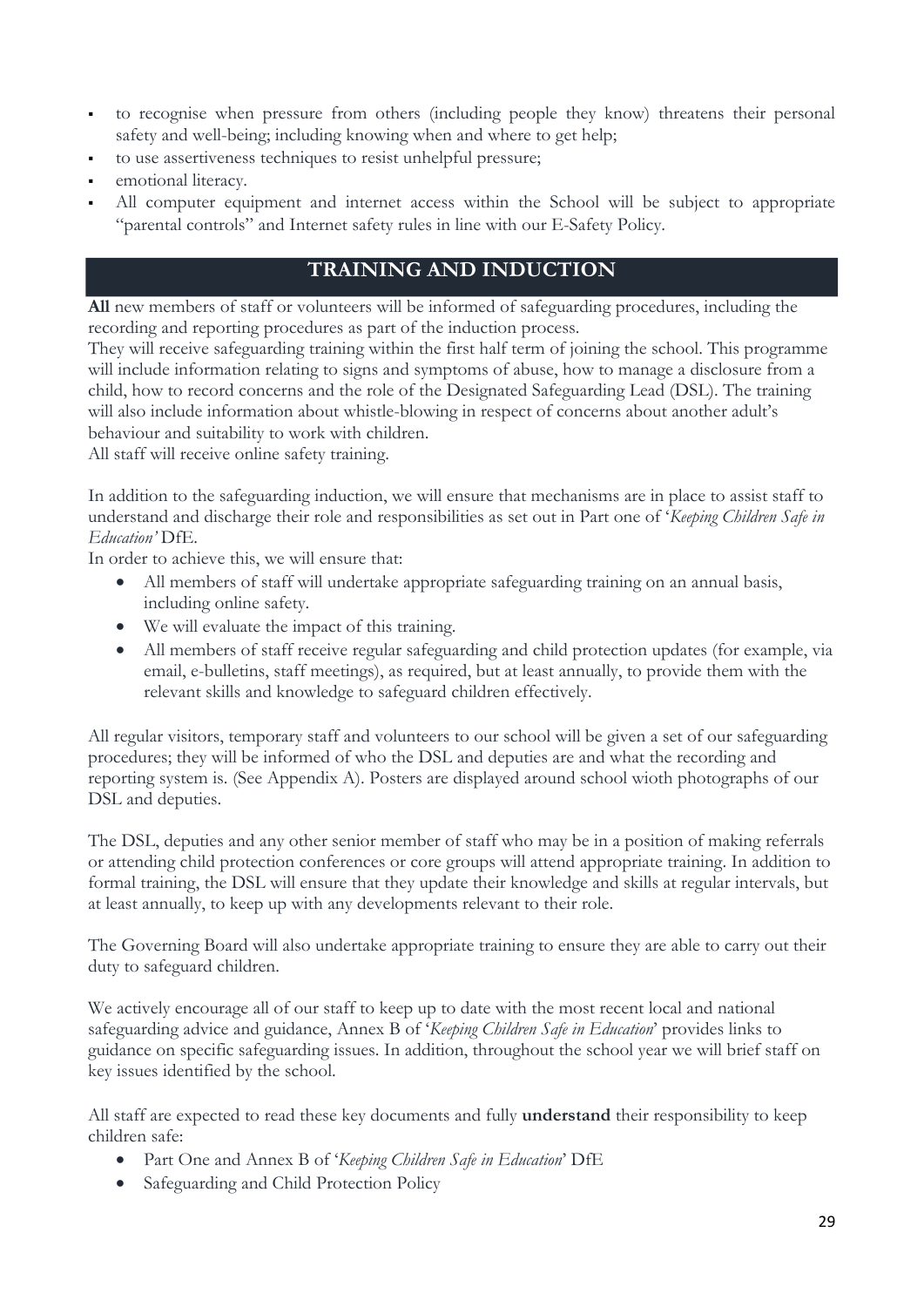- Behaviour Policy
- Staff Code of Conduct
- Whistleblowing policy
- Safeguarding responses to children who go missing from education
- Role of the Designated Safeguarding Lead (including the identity of the DSL and any deputies)

## **WORKING WITH PARENTS AND CARERS**

The school is committed to working in partnership with parents/carers to safeguard and promote the welfare of children and to support them to understand our statutory responsibilities in this area.

When new pupils join our school, parents and carers will be informed that we have a safeguarding policy. A copy will be provided to parents on request and is available on the school website. Parents and carers will be informed of our legal duty to assist our colleagues in other agencies with child protection enquiries and what happens should we have cause to make a referral to children's social care.

We are committed to working with parents positively, openly and honestly. We ensure that all parents are treated with respect, dignity and courtesy. We respect parents' rights to privacy and confidentiality and will not share sensitive information unless we have permission or it is necessary to do so in order to safeguard a child from harm.

We will seek to share with parents any concerns we may have about their child *unless* to do so may place a child at increased risk of harm. A lack of parental engagement or agreement regarding the concerns the school has about a child will not prevent the DSL making a referral to children's social care in those circumstances where it is appropriate to do so.

In order to keep children safe and provide appropriate care for them, the school requires parents to provide accurate and up to date information regarding:

- Full names and contact details of all adults with whom the child normally lives
- Full names and contact details of all persons with parental responsibility (if different from above)
- Emergency contact details (if different from above); wherever possible school will hold more than one emergency contact for each child
- Full details of any other adult authorised by the parent to collect the child from school (if different from the above)

The school will retain this information on the children's file. The school will only share information about children with adults who have parental responsibility for a child or where a parent has given permission and the school has been supplied with the adult's full details in writing.

If in any doubt about information sharing, staff should speak to the DSL (or deputy). Fears about sharing information must not be allowed to stand in the way of the need to promote the welfare and protect the safety of children.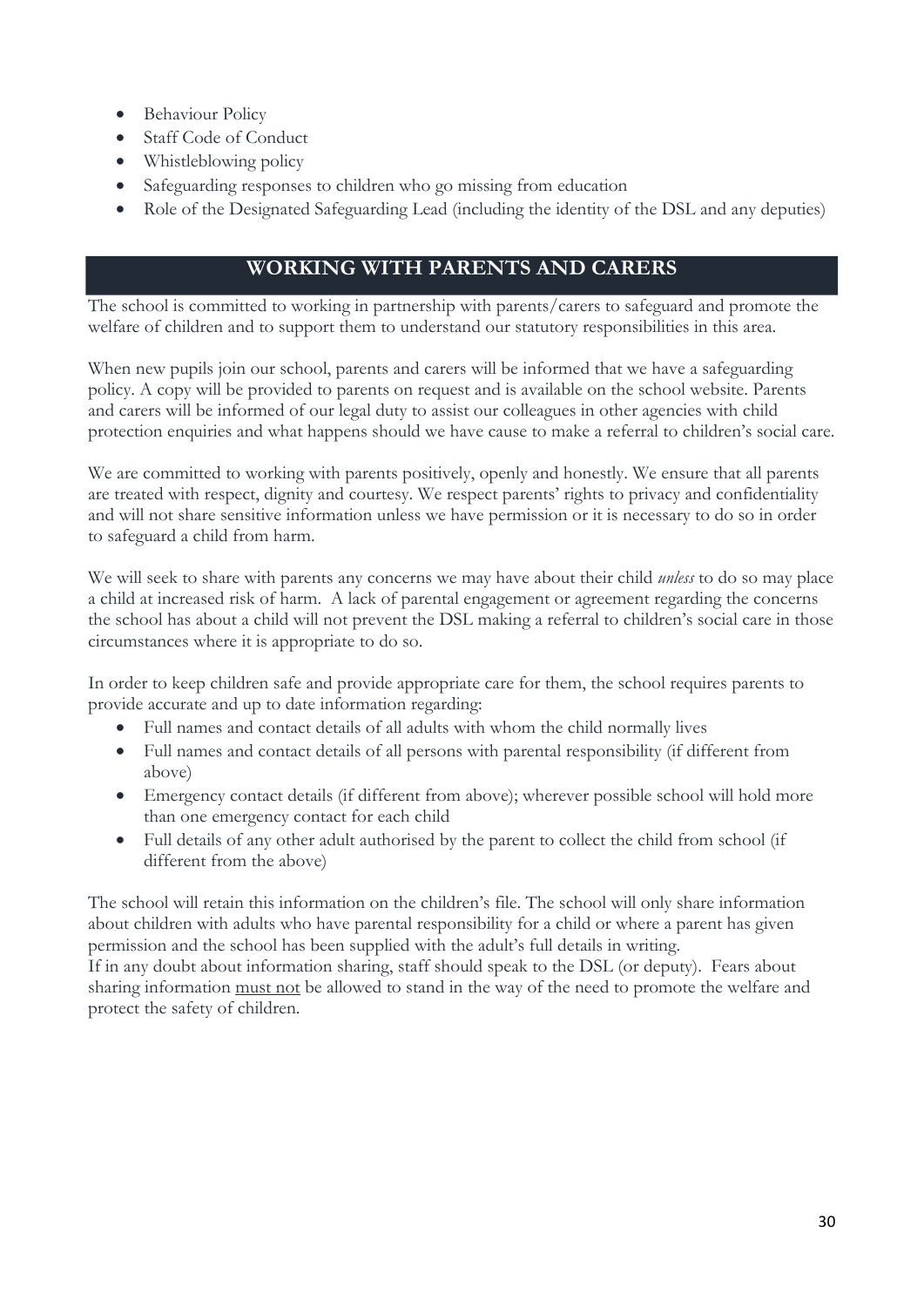# **RELEVANT POLICIES**

To underpin the values and ethos of our school and our intent to ensure that pupils at our school are appropriately safeguarded the following policies are also included under our safeguarding umbrella:

| Staff Code of Conduct                   | October 2021   | October 2022   |
|-----------------------------------------|----------------|----------------|
| Behaviour and Discipline Policy         | November 2020  | November 2021  |
| Positive Behaviour Policy               | September 2021 | September 2022 |
| Anti-bullying Policy                    | November 2020  | November 2021  |
| Recruitment and Selection               | September 2020 | November 2021  |
| Whistleblowing Policy                   | November 2020  | November 2021  |
| Attendance Policy                       | March 2021     | November 2021  |
| <b>E-Safety Policy</b>                  | November 2020  | November 2021  |
| Acceptable internet and data use Policy | November 2020  | November 2021  |
| <b>Cyber Bullying Policy</b>            | November 2020  | November 2021  |
| <b>Internet Policy</b>                  | November 2020  | November 2021  |
| Health & Safety Policy                  | November 2020  | November 2021  |
| Security Policy                         | November 2020  | November 2021  |
| Intimate Care Policy                    | November 2020  | November 2021  |
| First Aid Policy                        | November 2020  | November 2021  |
| <b>Educational Visits Policy</b>        | March 2021     | November 2021  |
| <b>GDPR</b> Data Protection Policy      | March 2021     | November 2021  |
| Peer on Peer Abuse Policy               | November 2020  | November 2021  |
| Security Policy                         | November 2020  | November 2022  |
| <b>SRE Policy</b>                       | November 2021  | November 2021  |
| Managing Allegations                    | September 2020 | November 2021  |
| <b>Equality and Diversity Policy</b>    | September 2020 | November 2021  |
| Positive Handling Policy                | November 2020  | November 2021  |
| PREVENT Policy                          | November 2020  | November 2021  |
| Transgender Policy                      | November 2020  | November 2021  |
| Staff Code of Conduct                   | October 2021   | October 2022   |
| Whistleblowing                          | October 2021   | October 2022   |
| Remote Learning                         | October 2021   | October 2022   |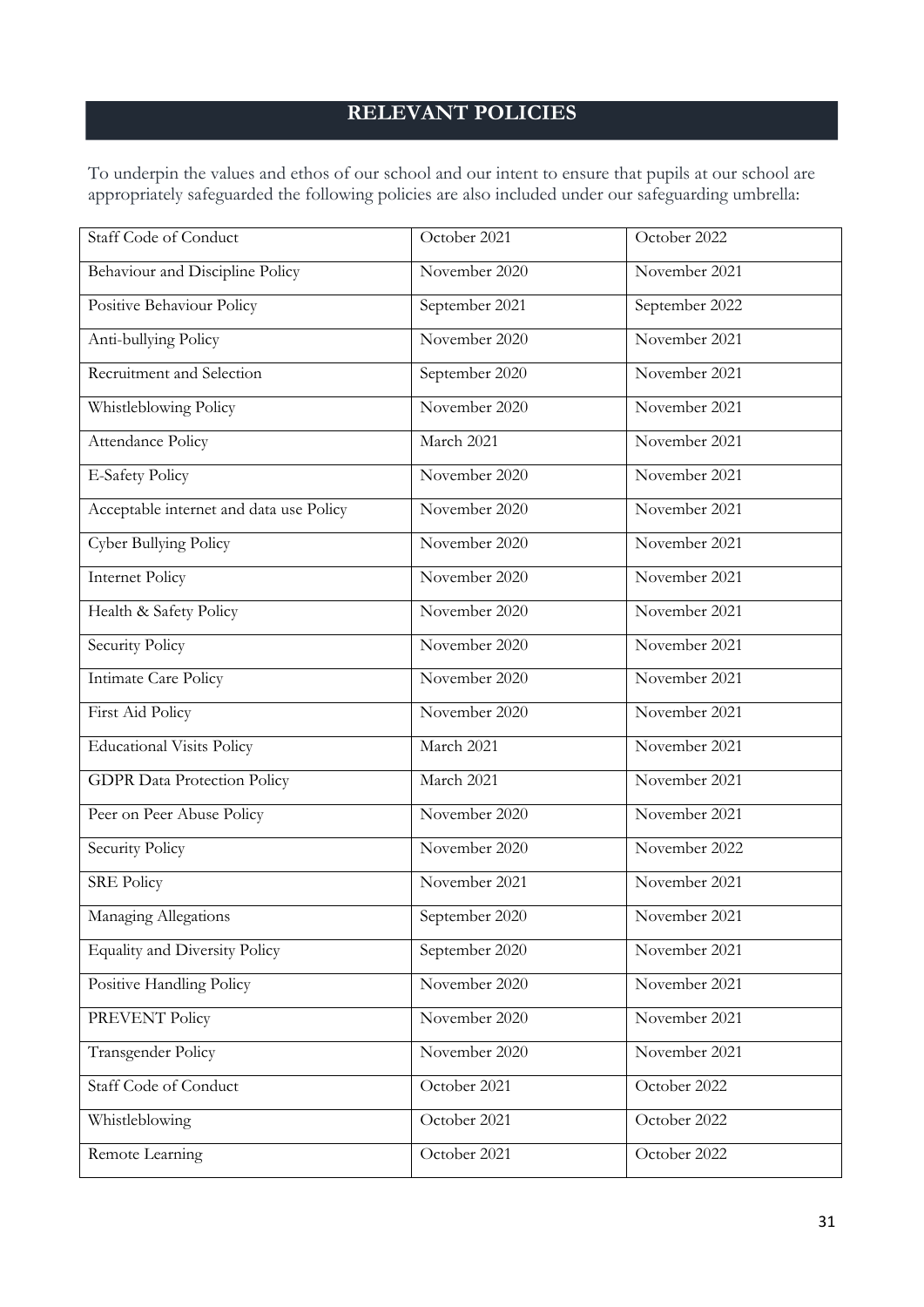## **Appendix A: Safeguarding Induction Sheet (For new or supply staff, visitors and volunteers)**

We all have a statutory duty to safeguard and promote the welfare of children, and at our school we take this responsibility seriously.

If you have any concerns about a child or young person in our school, you must share this information immediately with our Designated Safeguarding Lead (DSL) or deputy.

Do not think that your worry is insignificant if it is about hygiene, appearance or behaviour – we would rather you told us as we would rather know about something that appears small than miss a worrying situation.

**If you think the matter is very serious and may be related to child protection, for example, physical, emotional, sexual abuse or neglect, you must find one of the designated professionals detailed below and provide them with a written record of your concern.**

**A copy of the form to complete is attached to this and others can be obtained from The Headteacher. Please ensure you complete all sections as described.**

**If you are unable to locate one of the designated professionals, ask a member of the school office staff to find them and to ask them to speak with you immediately about a confidential and urgent matter.**

Any allegation concerning a member of staff, a child's Foster Carer or a volunteer should be reported immediately to the headteacher. If an allegation is made about the headteacher you should pass this information to the Chair of the Governing Board. Alternatively, you can contact the Local Authority Designated Officer on<Tel:0191> 5613901 [NSPCC whistleblowing helpline](https://www.gov.uk/government/news/home-office-launches-child-abuse-whistleblowing-helpline) is also available for staff who do not feel able to raise concerns regarding child protection failures internally. Staff can call: 0800 028 0285 – line is available from 8:00am to 8:00pm, Monday to Friday or via e-mail: [help@nspcc.org.uk.](mailto:help@nspcc.org.uk)

#### **The people you should talk to in school are:**

| <b>Designated Safeguarding Lead (DSL):</b> | Mrs L. Peart                     |
|--------------------------------------------|----------------------------------|
| Location of office:                        | St. John Bosco RC Primary School |
| <b>Contact Number:</b>                     | 0191 5368090                     |
| <b>Alternative Designated Leads:</b>       | Mr P. Roddy                      |
|                                            | Mrs H. Muldowney                 |
|                                            | Mrs G. Gray                      |
| Location of office:                        | St. John Bosco RC Primary School |
| <b>Contact Number:</b>                     | 0191 5368090                     |
| <b>Chair of Governing Body</b>             | Mr I. McDonough                  |
| <b>Contact Number:</b>                     | 0191 5368090                     |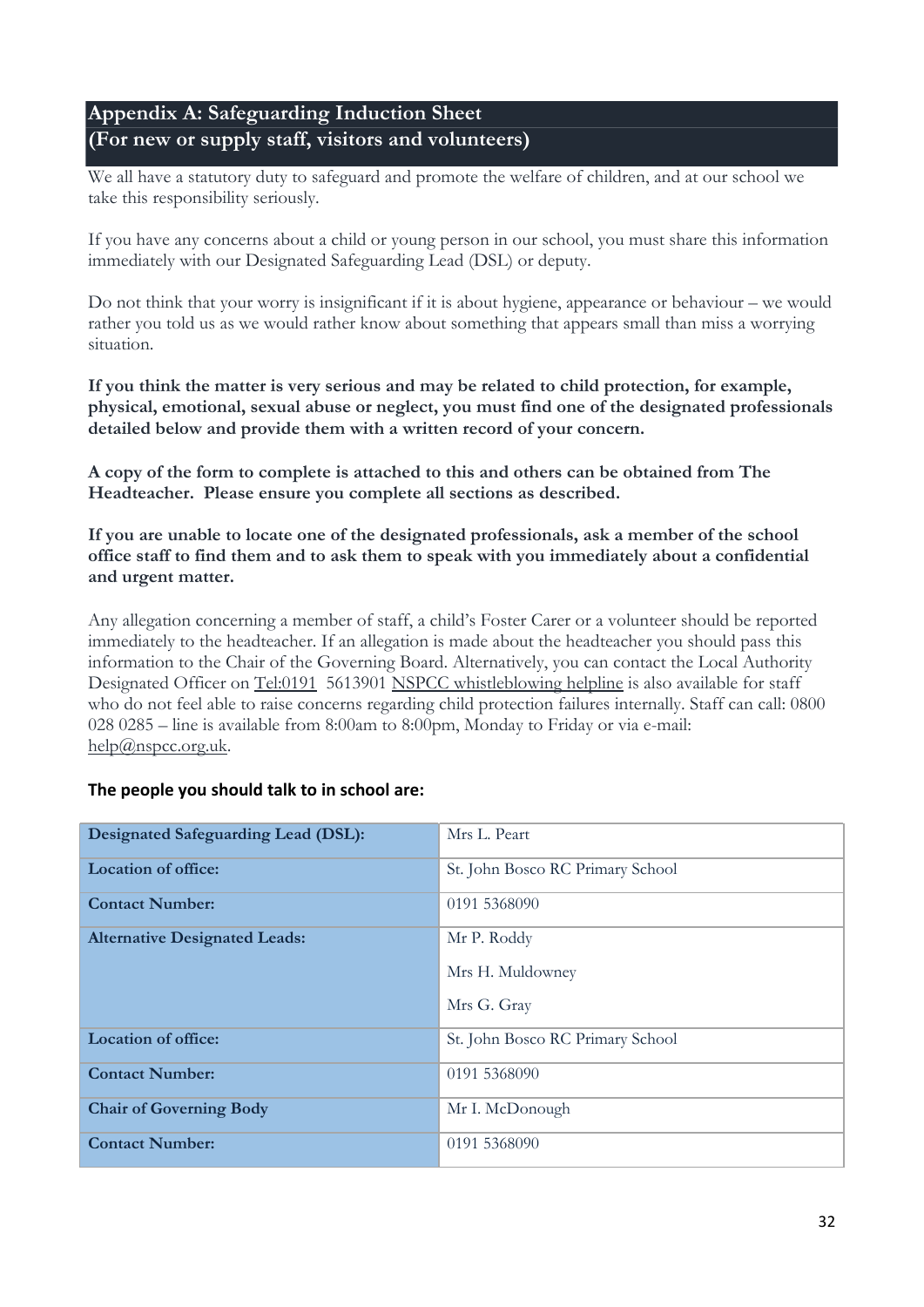## **Appendix B: ABUSE AND NEGLECT**

#### **Indicators of abuse and neglect**

**Abuse:** a form of maltreatment of a child. Somebody may abuse or neglect a child by inflicting harm or failing to act to prevent harm. Children may be abused in a family or in an institutional or community setting; by those known to them, or, more rarely, by others. Abuse can take place wholly online, or technology may be used to facilitate offline abuse. Children may be abused by an adult or adults or by another child or children.

We recognise that children are also vulnerable to physical, sexual and emotional abuse by their peers or siblings. (See peer on peer abuse)

**Physical Abuse** may involve hitting, shaking, throwing, poisoning, burning or scalding, drowning, suffocating or otherwise causing physical harm to a child. Physical harm may also be caused when a parent or carer fabricates the symptoms of or deliberately induces illness in a child.

**Sexual Abuse** involves forcing or enticing a child or young person to take part in sexual activities, not necessarily involving a high level of violence, whether or not the child is aware of what is happening. The activities may involve physical contact, including assault by penetration (for example, rape or oral sex) or non-penetrative acts such as masturbation, kissing, rubbing and touching outside of clothing. They may also include non-contact activities, such as involving children in looking at, or in the production of, sexual images, watching sexual activities, encouraging children to behave in sexually inappropriate ways, or grooming a child in preparation for abuse (including via the internet). Sexual abuse is not solely perpetrated by adult males. Women can also commit acts of sexual abuse, as can other children.

**Emotional Abuse** is the persistent emotional maltreatment of a child such as to cause severe and persistent adverse effects on the child's emotional development.

It may involve conveying to children that they are worthless or unloved, inadequate, or valued only insofar as they meet the needs of another person. It may include not giving the child opportunities to express their views, deliberately silencing them or 'making fun' of what they say or how they communicate. It may feature age or developmentally inappropriate expectations being imposed on children. These may include interactions that are beyond the child's developmental capability, as well as overprotection and limitation of exploration and learning, or preventing the child participating in normal social interaction. It may involve seeing or hearing the ill-treatment of another. It may involve serious bullying (including cyberbullying), causing children frequently to feel frightened or in danger, or the exploitation or corruption of children. Some level of emotional abuse is involved in all types of maltreatment of a child, though it may occur alone.

We recognise that children with special educational needs (SEN) and disabilities can face additional safeguarding challenges and these are discussed in staff training. These additional barriers can include:

- Assumptions that indicators of possible abuse such as behaviour, mood and injury relate to the child's disability without further exploration
- Children with SEN and disabilities can be disproportionally impacted by things like bullying - without outwardly showing any signs
- Communication barriers and difficulties in overcoming these barriers

**Neglect** is the persistent failure to meet a child's basic physical and/or psychological needs, likely to result in the serious impairment of the child's health or development. Neglect may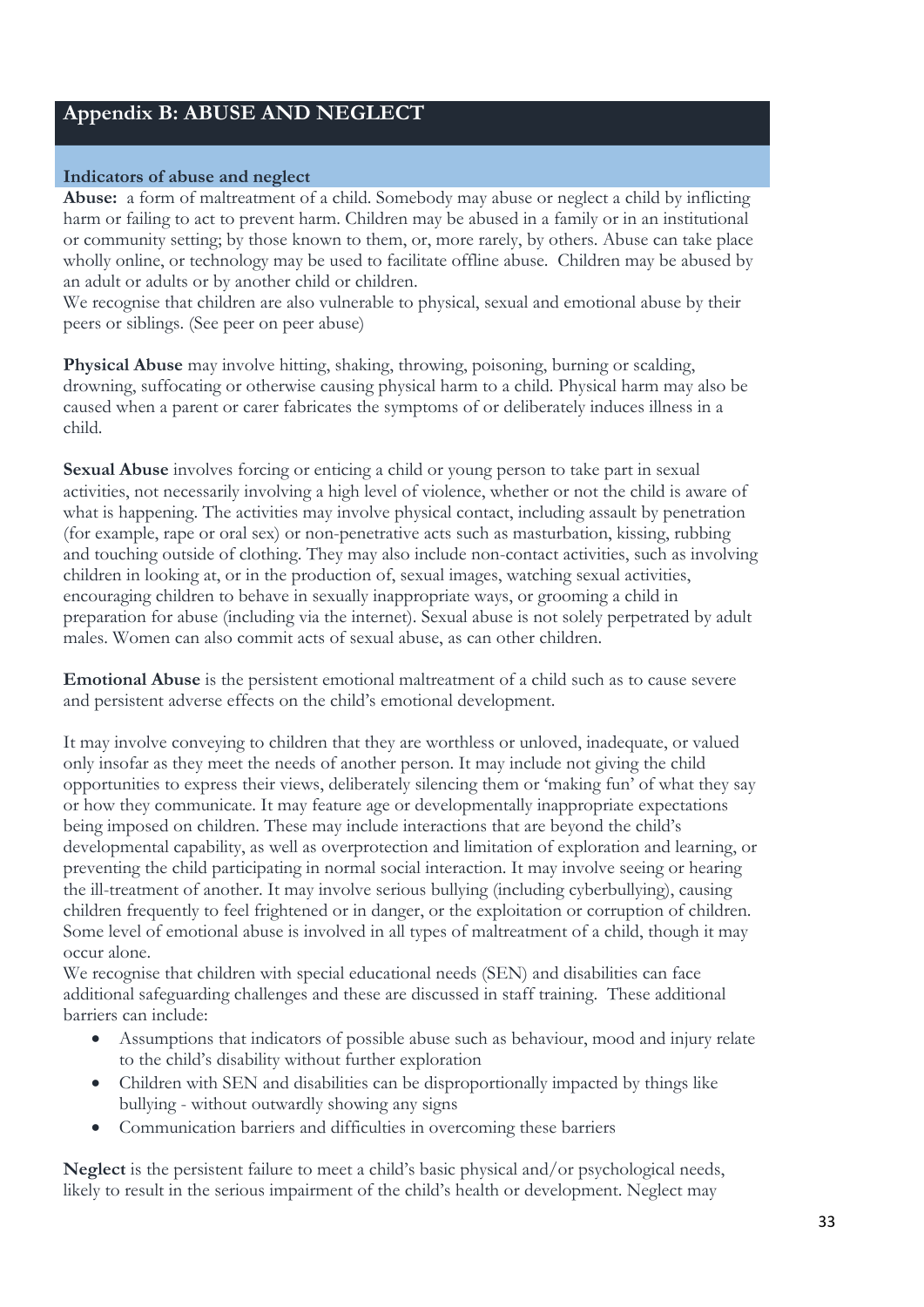occur during pregnancy as a result of maternal substance abuse. Once a child is born, neglect may involve a parent or carer failing to:

- Provide adequate food and clothing, shelter (including exclusion from home or abandonment)
- Protect a child from physical and emotional harm or danger
- Ensure adequate supervision (including the use of inadequate caretakers)
- Ensure access to appropriate medical care or treatment

It may also include neglect of, or unresponsiveness to, a child's basic emotional needs.

## **SPECIFIC SAFEGUARDING ISSUES**

## **Appendix C: Child Criminal Exploitation (CCE) and Child Sexual Exploitation(CSE)**

We know that different forms of harm often overlap and that perpetrators may subject children and young people to multiple forms of abuse, such as criminal exploitation (including county lines) and sexual exploitation.

In some cases, the exploitation or abuse will be in exchange for something the victim needs or wants (for example, money, gifts or affection), and/or will be to the financial benefit or other advantage, such as increased status, of the perpetrator or facilitator.

Children can be exploited by adult males or females, as individuals or groups. They may also be exploited by other children, who themselves may be experiencing exploitation – where this is the case, it is important that the child perpetrator is also recognised as a victim.

Whilst the age of the child may be a contributing factor for an imbalance of power, there are a range of other factors that could make a child more vulnerable to exploitation, including gender, sexual identity, cognitive ability, learning difficulties, communication ability, physical strength, status and access to economic or other resources.

Some of the following can be indicators of both child criminal and sexual exploitation where children:

- Appear with unexplained gifts, money or new possessions
- Associate with other children involved in exploitation
- Suffer from changes in emotional well-being
- Misuse drugs and alcohol
- Go missing for periods of time or regularly come home late
- Regularly miss school or education or do not take part in education

Children who have been exploited will need additional support to help maintain them in education.

## **Child Criminal Exploitation (CCE)**

Some specific forms of CCE can include children being forced or manipulated into transporting drugs or money through county lines, working in cannabis factories, shoplifting or pickpocketing. They can also be forced or manipulated into committing vehicle crime or threatening/committing serious violence to others.

Children can become trapped by this type of exploitation as perpetrators can threaten victims (and their families) with violence, or entrap and coerce them into debt. They may be coerced into carrying weapons such as knives or begin to carry a knife for a sense of protection from harm from others. As children involved in criminal exploitation often commit crimes themselves, their vulnerability as victims is not always recognised by adults and professionals (particularly older children), and they are not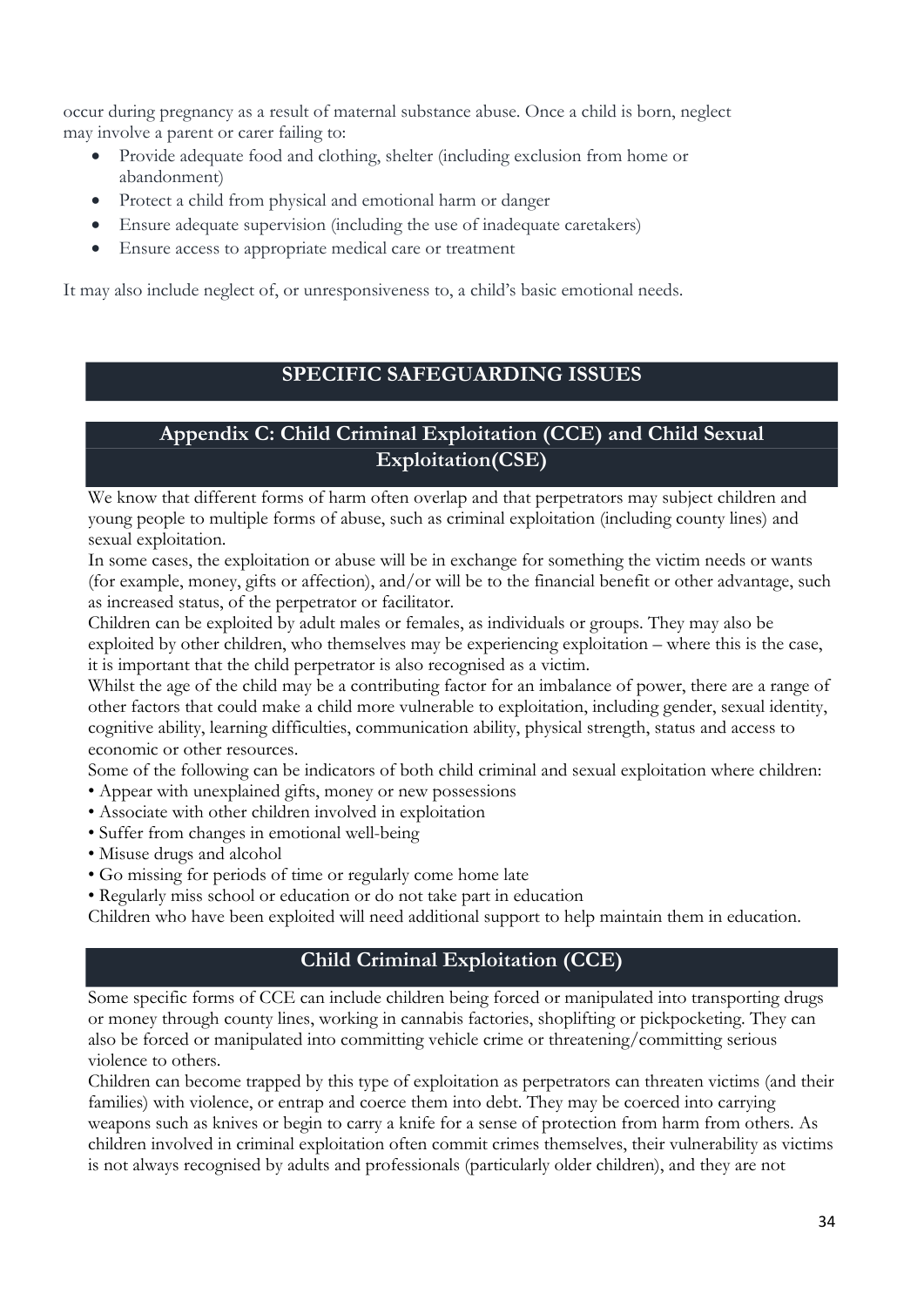treated as victims despite the harm they have experienced. They may still have been criminally exploited even if the activity appears to be something they have agreed or consented to.

It is important to note that the experience of girls who are criminally exploited can be very different to that of boys. The indicators may not be the same, however professionals should be aware that girls are at risk of criminal exploitation too. It is also important to note that both boys and girls being criminally exploited may be at higher risk of sexual exploitation.

## **Child Sexual Exploitation (CSE)**

CSE is a form of child sexual abuse. Sexual abuse may involve physical contact, including assault by penetration (for example, rape or oral sex) or non-penetrative acts such as masturbation, kissing, rubbing, and touching outside clothing. It may include non-contact activities, such as involving children in the production of sexual images, forcing children to look at sexual images or watch sexual activities, encouraging children to behave in sexually inappropriate ways or grooming a child in preparation for abuse including via the internet.

CSE can occur over time or be a one-off occurrence, can range from opportunist to complex organised abuse and may happen without the child's immediate knowledge e.g. through others sharing videos or images of them on social media.

It can involve force and/or enticement based methods of compliance and may, or may not, be accompanied by violence or threats of violence.

CSE can affect any child, who has been coerced into engaging in sexual activities. This includes 16 and 17 year olds who can legally consent to have sex. Some children may not realise they are being exploited e.g. they believe they are in a genuine romantic relationship.

The following list of indicators is not exhaustive or definitive but it does highlight common signs which can assist professionals in identifying children or young people who may be victims of sexual exploitation.

Signs include:

- Underage sexual activity
- Inappropriate sexual or sexualised behaviour
- Sexually risky behaviour, e.g. 'swapping' sex
- Repeated sexually transmitted infections
- In girls, repeated pregnancy, abortions, miscarriage
- Having multiple mobile phones and worrying about losing contact via mobile phone
- Having unaffordable new things (clothes, mobile phone) or expensive habits (alcohol, drugs)
- Changes in the way they dress
- Going to hotels or other unusual locations to meet friends
- Seen at known places of concern
- Moving around the country, appearing in new towns or cities, not knowing where they are
- Getting in/out of different cars driven by unknown adults
- Having older boyfriends or girlfriends
- Contact with known perpetrators
- Involved in abusive relationships, intimidated and fearful of certain people or situations
- Hanging out with groups of older people, or anti-social groups, or with other vulnerable peers
- Recruiting other young people into exploitative situations
- Unexplained changes in behaviour or personality (chaotic, aggressive, sexual, mood swings, volatile behavior and / or emotional distress)
- Self-harming, suicidal thoughts, suicide attempts, overdosing, eating disorders
- Getting involved in crime / police involvement, police records
- Involved in gangs, gang fights, gang membership
- Injuries from physical assault, physical restraint and/or sexual assault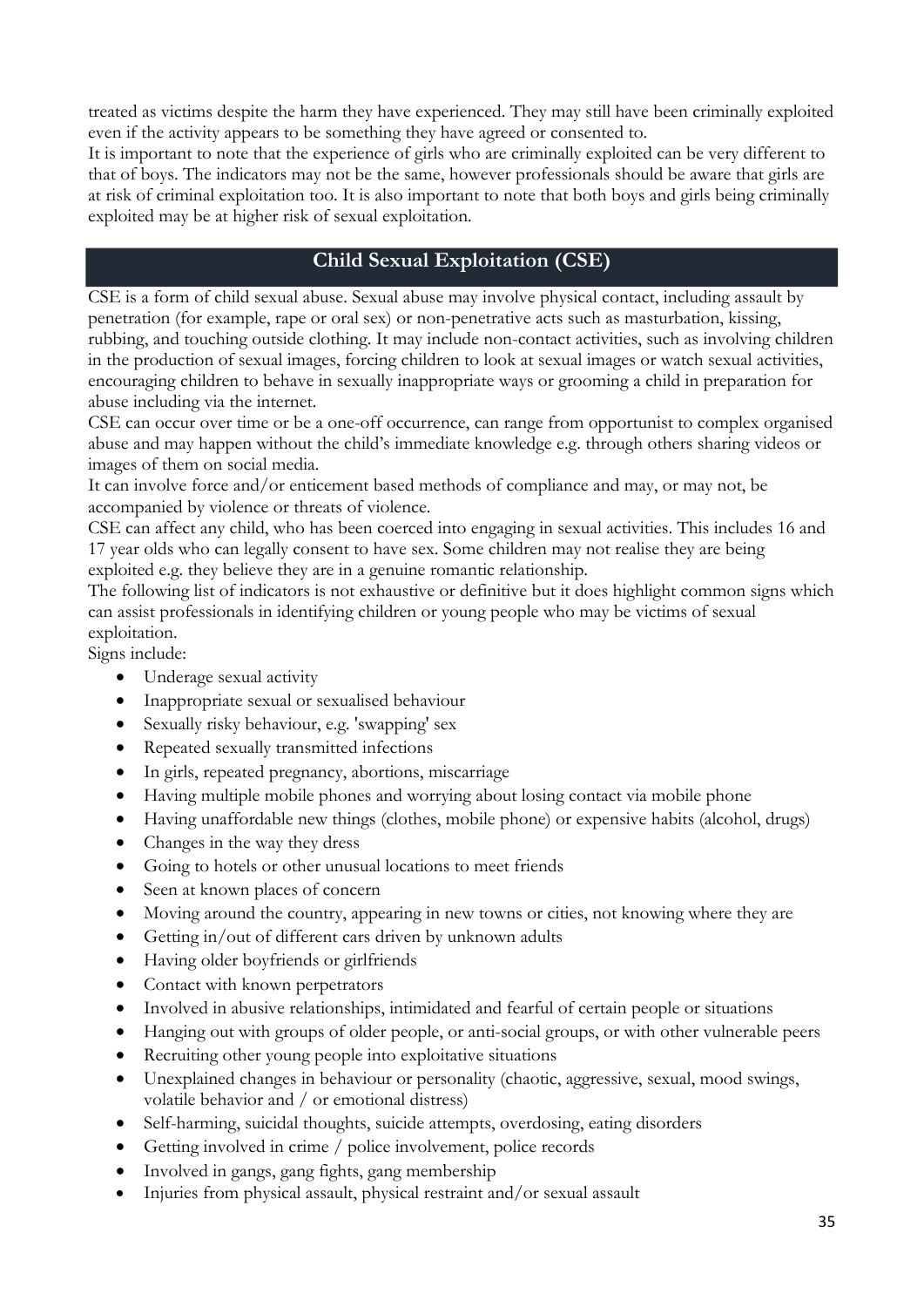## **County Lines**

County lines is a term used to describe gangs and organised criminal networks involved in exporting illegal drugs using dedicated mobile phone lines or other form of "deal line". This activity can happen locally as well as across the UK - no specified distance of travel is required. Children and vulnerable adults are exploited to move, store and sell drugs and money. Offenders will often use coercion, intimidation, violence (including sexual violence) and weapons to ensure compliance of victims. Children can be targeted and recruited into county lines in a number of locations including schools (mainstream and special), further and higher educational institutions, pupil referral units, children's homes and care homes.

Children are also increasingly being targeted and recruited online using social media. Children can easily become trapped by this type of exploitation as county lines gangs can manufacture drug debts which need to be worked off or threaten serious violence and kidnap towards victims (and their families) if they attempt to leave the county lines network.

A number of the indicators for CSE and CCE as detailed above may be applicable to where children are involved in county lines. Some additional specific indicators that may be present where a child is criminally exploited through involvement in county lines are children:

- Persistently going missing from home or school and subsequently found in areas away from their home
- In excessive receipt of calls and text messages
- In relationships with older, controlling individuals
- Associated with gangs
- Under suspicion of self-harm, physical assault or unexplained injuries
- With parental concerns
- Showing a significant decline in school performance
- Demonstrating significant changes in emotional wellbeing
- Have been the victim or perpetrator of serious violence (e.g. knife crime)
- Are involved in receiving requests for drugs via a phone line, moving drugs, handing over and collecting money for drugs
- Are exposed to techniques such as 'plugging', where drugs are concealed internally to avoid detection
- Are found in accommodation that they have no connection with, often called a 'trap house or cuckooing' or hotel room where there is drug activity
- Owe a 'debt bond' to their exploiters
- Have their bank accounts used to facilitate drug dealing

## **SERIOUS VIOLENCE**

All staff should be aware of the indicators, which may signal children are at risk from, or are involved with serious violent crime. These may include:

- Increased absence from school
- A change in friendships or relationships with older individuals or groups
- A significant decline in performance
- Signs of self-harm or a significant change in wellbeing
- Signs of assault or unexplained injuries

Unexplained gifts or new possessions could also indicate that children have been approached by, or are involved with, individuals associated with criminal networks or gangs and may be at risk of criminal exploitation (see Appendix C).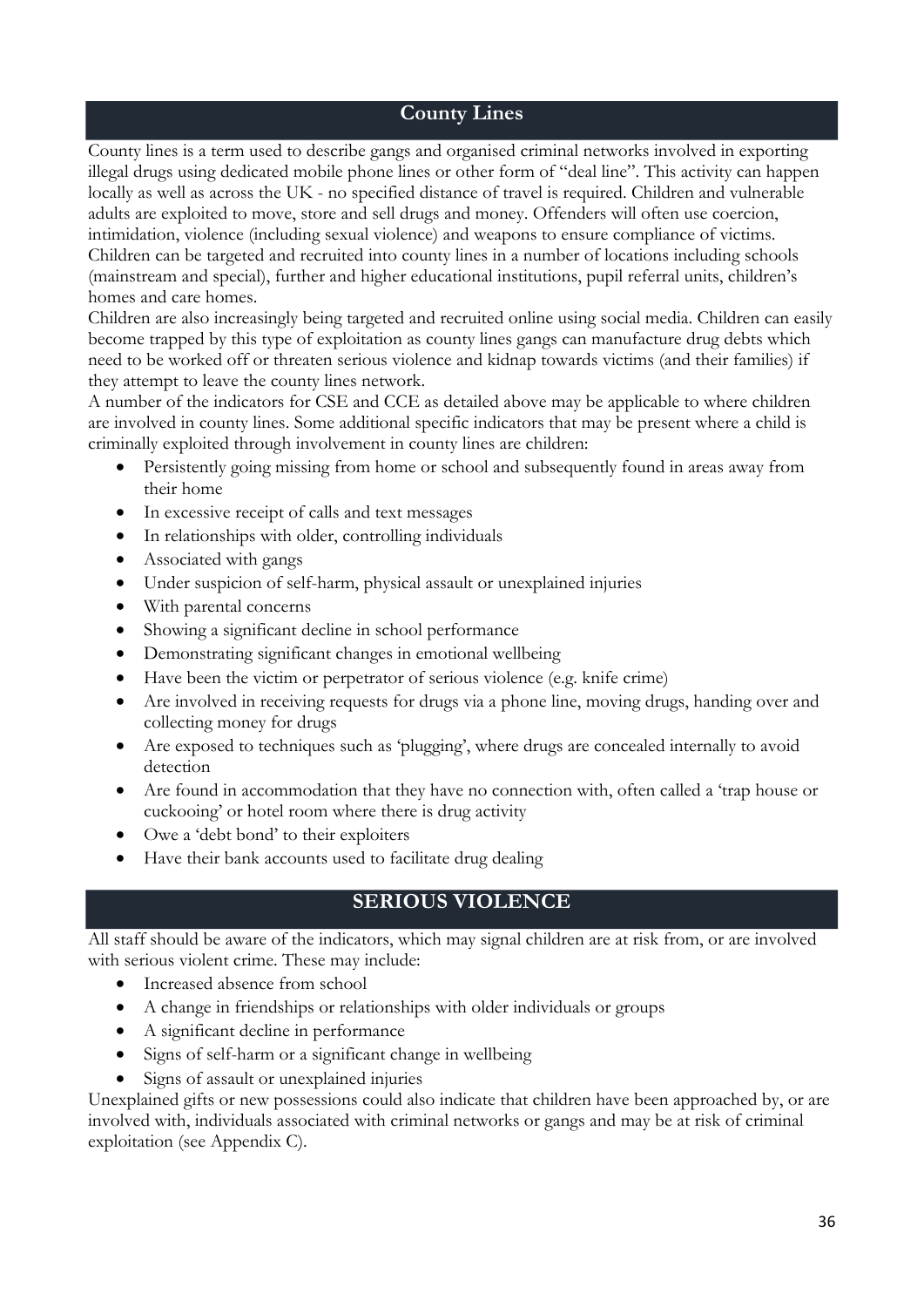All staff should be aware of the range of risk factors which increase the likelihood of involvement in serious violence, such as:

- Being male
- Having been frequently absent or permanently excluded from school
- Having experienced child maltreatment
- Having been involved in offending, such as theft or robbery

## **Appendix D: So-called 'honour'-based abuse**

So-called 'honour-based' abuse (HBA) encompasses incidents or crimes which have been committed to protect or defend the honour of the family and/or the community, including:

- Female Genital Mutilation
- Forced Marriage
- Breast Ironing

Abuse committed in the context of preserving "honour" often involves a wider network of family or community pressure and can include multiple perpetrators. It is important to be aware of this dynamic and additional risk factors when deciding what form of safeguarding action to take. All forms of HBA are abuse (regardless of the motivation) and should be handled and escalated as such. If in any doubt, staff should speak to the Designated Safeguarding Lead (or deputy). Professionals in all agencies, and individuals and groups in relevant communities, need to be alert to the possibility of a child being at risk of HBA, or already having suffered HBA.

## **Female Genital Mutilation (FGM)**

#### What is FGM?

It involves procedures that intentionally alter/injure the female genital organs for non-medical reasons. 4 types of procedure:

| Type 1                                                  | Type 2                                                                | Type 3                                                                                          | Type 4                                                                                                                        |
|---------------------------------------------------------|-----------------------------------------------------------------------|-------------------------------------------------------------------------------------------------|-------------------------------------------------------------------------------------------------------------------------------|
| Clitoridectomy:<br>Partial/total removal<br>of clitoris | Excision:<br>Partial/total removal<br>of clitoris and labia<br>minora | Infibulation:<br>Entrance to vagina is<br>narrowed by<br>repositioning the<br>inner/outer labia | All other procedures<br>that may include:<br>pricking, piercing,<br>incising, cauterising<br>and scraping the<br>genital area |

## **Why is it carried out?**

Belief that FGM:

- $\bullet$  Brings status/respect to the girl social acceptance for marriage
- Preserves a girl's virginity
- Is part of being a woman / rite of passage
- Upholds the family honour
- Cleanses and purifies the girl
- Gives a sense of belonging to the community
- Fulfils a religious requirement
- Perpetuates a custom/tradition
- Helps girls be clean / hygienic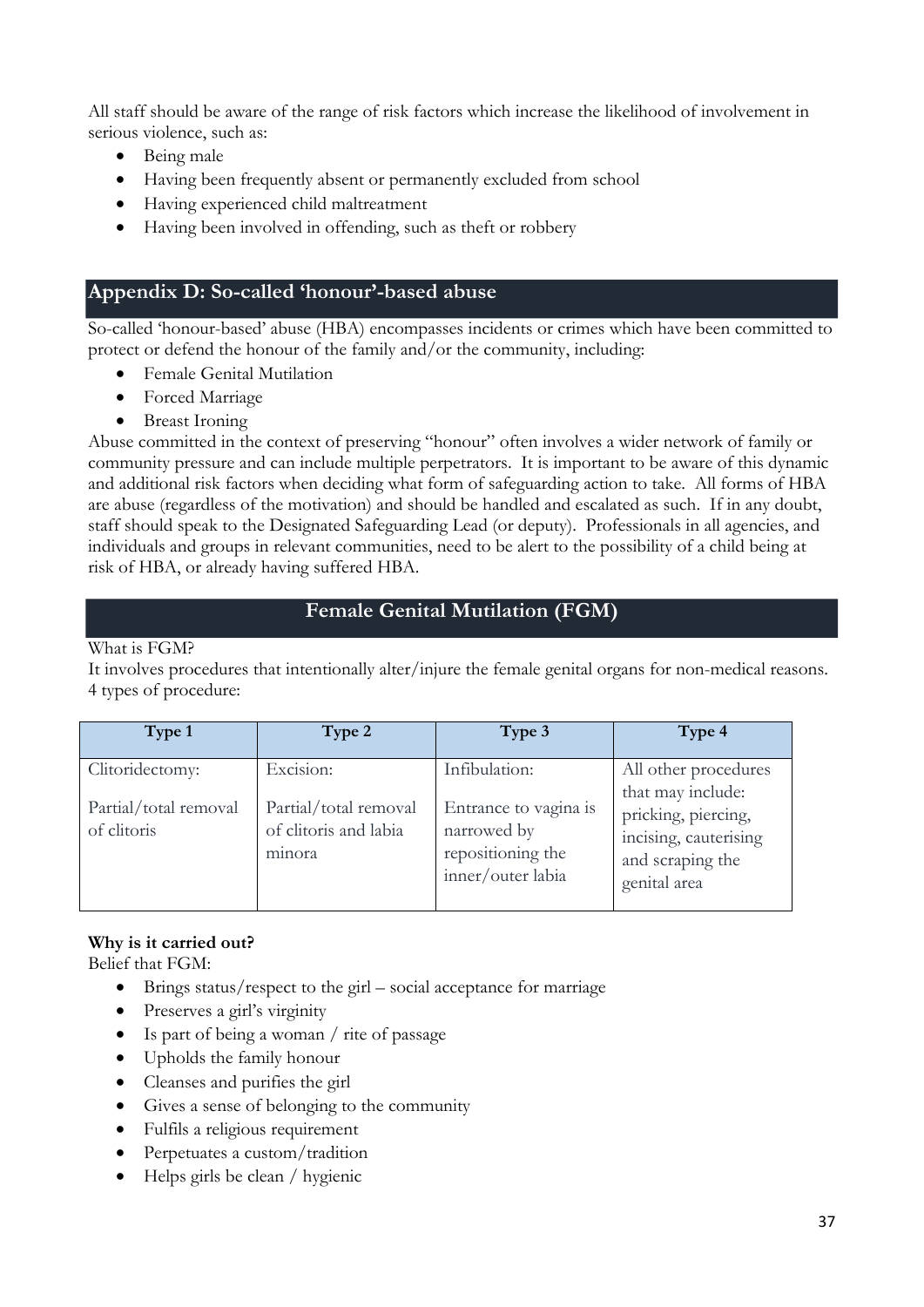- Is cosmetically desirable
- Mistakenly believed to make childbirth easier

FGM is internationally recognised as a violation of human rights of girls and women. It is **illegal** in most countries, including the UK.

## **Circumstances and occurrences that may point to FGM happening**

- Child talking about getting ready for a special ceremony
- Family taking a long trip abroad
- Child's family being from one of the 'at risk' communities for FGM (Kenya, Somalia, Sudan, Sierra Leon, Egypt, Nigeria, Eritrea as well as non-African communities including Yemeni, Afghanistan, Kurdistan, Indonesia and Pakistan)
- Knowledge that the child's sibling has undergone FGM
- Child talks about going abroad to be 'cut' or to prepare for marriage

## **Signs that may indicate a child has undergone FGM**:

- Prolonged absence from school and other activities
- Behaviour change on return from a holiday abroad, such as being withdrawn and appearing subdued
- Bladder or menstrual problems
- Finding it difficult to sit still and looking uncomfortable
- Complaining about pain between the legs
- Mentioning something that somebody did to them that they are not allowed to talk about
- Secretive behaviour, including isolating themselves from the group
- Reluctance to take part in physical activity
- Repeated urinary tract infections
- Disclosure

## **Forced Marriage**

Forcing a person into marriage is a crime in England and Wales. A forced marriage is one entered into without the full and free consent of one or both parties and where violence, threats or any other form of coercion is used to cause a person to enter into the marriage. Threats can be physical or emotional and psychological. A lack of full and free consent can be where a person does not consent or where they cannot consent (if they have learning disabilities, for example). Nevertheless, some communities use religion and culture as a way to coerce a person into marriage. Schools and colleges can play an important role in safeguarding children from forced marriage.

Signs and symptoms may include:

- Students may appear anxious, depressed and emotionally withdrawn with low self-esteem.
- They may have mental health disorders and display behaviours such as self-harming, self-cutting or anorexia.
- Sometimes they may come to the attention of the police having been discovered shoplifting or taking drugs or alcohol.
- Often students' symptoms can be exacerbated in the periods leading up to the holiday season.
- Students may present with a sudden decline in their performance, aspirations or motivation.
- They may be subject to excessive restrictions and control at home.
- Some students may not be allowed to attend any extra-curricular or after-school activities.
- Girls and young women may be accompanied to and from school/college, and even during lunch breaks.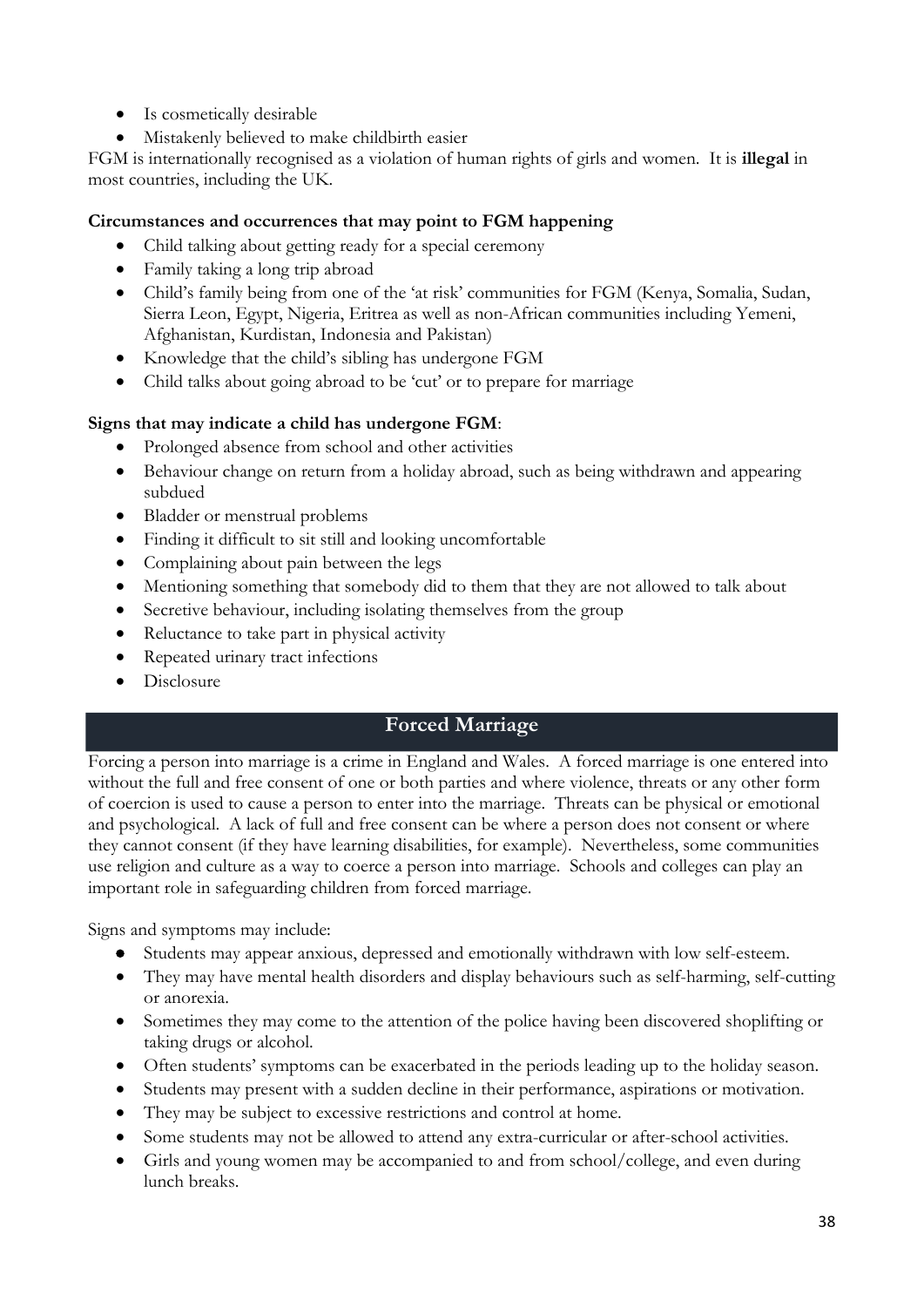- Some students may stop attending school or college.
- Their homework is incomplete or appears rushed. This may be the result of being actively discouraged from doing it by family members.
- Students may do their homework late at night, which frequently shows in school because they are lethargic, unable to concentrate and have a general appearance of tiredness.
- Professionals being told that the student is out of the country.
- There are occasions when older siblings (usually brothers) and cousins keep a close eye on girls to make sure that they do not meet anyone or talk to friends.
- Conflict between the student and their parents about whether the student will be allowed to continue their education.
- Family history of older siblings leaving education early and marrying early.

## **Appendix E: Preventing Radicalisation**

Children are vulnerable to extremist ideology and radicalisation. Similar to protecting children from other forms of harms and abuse, protecting children from this risk should be a part of a schools' or colleges' safeguarding approach.

- **Extremism** is the vocal or active opposition to our fundamental values, including democracy, the rule of law, individual liberty and the mutual respect and tolerance of different faiths and beliefs. This also includes calling for the death of members of the armed forces.
- **Radicalisation** refers to the process by which a person comes to support terrorism and extremist ideologies associated with terrorist groups.
- **• Terrorism** is an action that endangers or causes serious violence to a person/people; causes serious damage to property; or seriously interferes or disrupts an electronic system. The use or threat **must** be designed to influence the government or to intimidate the public and is made for the purpose of advancing a political, religious or ideological cause.

There is no single way of identifying whether a child is likely to be susceptible to an extremist ideology. Background factors combined with specific influences such as family and friends may contribute to a child's vulnerability. Similarly, radicalisation can occur through many different methods (such as social media or the internet) and settings (such as within the home).

However, it is possible to protect vulnerable people from extremist ideology and intervene to prevent those at risk of radicalisation being radicalised. As with other safeguarding risks, staff should be alert to changes in children's behaviour, which could indicate that they may be in need of help or protection. Staff should use their judgement in identifying children who might be at risk of radicalisation and act proportionately which may include the designated safeguarding lead (or deputy) making a Prevent referral.

The school's DSL (and any deputies) should be aware of local procedures for making a Prevent referral.

## **The Prevent Duty**

All schools and colleges are subject to a duty under section 26 of the Counter Terrorism and Security Act 2015 (the CTSA 2015), in the exercise of their functions, to have "due regard to the need to prevent people from being drawn into terrorism". This duty is known as the Prevent duty.

## **School Leaders must:**

- Familiarise themselves with the revised Prevent duty guidance: for England and Wales
- Take part in Prevent training and ensure staff have the relevant training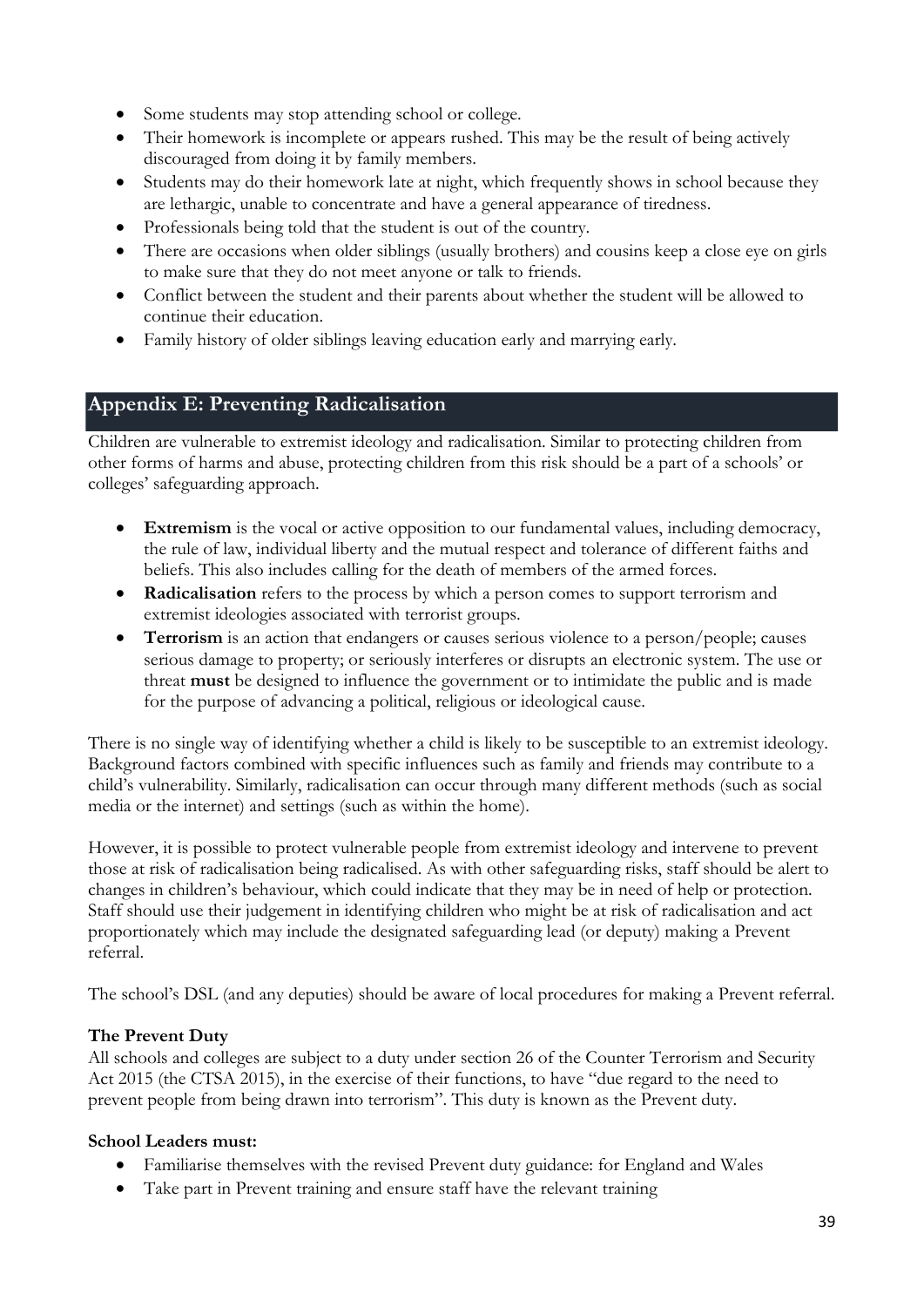- Assess local risk of extremism
- Ensure there are robust IT protocols to filter out extremist materials
- Ensure school buildings are not be used to give a platform to extremists

## **Channel**

Channel is a voluntary, confidential support programme which focuses on providing support at an early stage to people who are identified as being vulnerable to being drawn into terrorism. Prevent referrals may be passed to a multi-agency Channel panel, which will discuss the individual referred to determine whether they are vulnerable to being drawn into terrorism and consider the appropriate support required. A representative from the school or college may be asked to attend the Channel panel to help with this assessment. An individual's engagement with the programme is entirely voluntary at all stages.

## **Understanding and recognising risks and vulnerabilities of radicalisation**

Children and young people can be drawn into violence or they can be exposed to the messages of extremist groups by many means. These may include through the influence of family members or friends and/or direct contact with extremist groups and organisations or, increasingly, through the internet. This can put a young person at risk of being drawn into criminal activity and has the potential to cause [significant harm](http://trixresources.proceduresonline.com/nat_key/keywords/significant_harm.html).

Staff should use their judgement in identifying children who might be at risk of radicalisation and act proportionately which may include the designated safeguarding lead (or deputy) making a Prevent referral.

Possible indicators include:

- Use of inappropriate language
- Possession of violent extremist literature
- Behavioural changes
- Advocating violent actions including:
	- o Association with known extremists
	- o Seeking to recruit others to an extremist ideology

## **Appendix F: Private Fostering**

Many people find themselves looking after someone else's child without realising that they may be involved in private fostering. A private fostering arrangement is one that is made privately (that is to say without the involvement of a local authority) for the care of a child under the age of 16 (under 18, if disabled) by someone other than a parent or immediate relative. If the arrangement is to last, or has lasted, for 28 days or more it is private fostering.

The Children Act 1989 defines a relative as a grandparent, brother, sister, uncle or aunt (whether of full blood or half blood or by marriage or civil partnership), or a step parent.

People become involved in private fostering for all kinds of reasons. Examples of private fostering include:

- Children who need alternative care because of parental illness
- Children whose parents cannot care for them because their work or study involves long or antisocial hours
- Children sent from abroad to stay with another family, usually to improve their educational opportunities
- Unaccompanied asylum-seeking and refugee children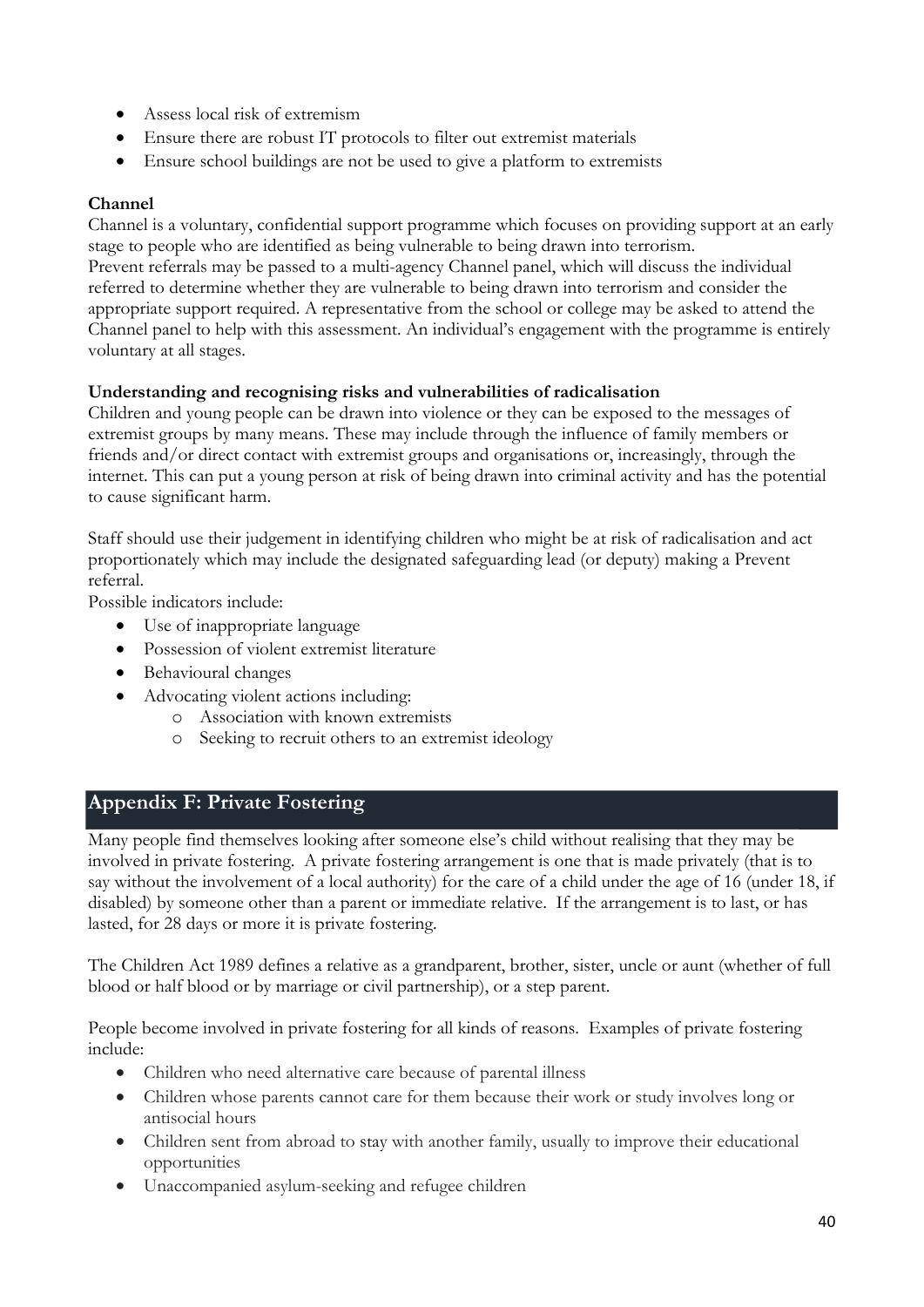- Teenagers who stay with friends (or other non-relatives) because they have fallen out with their parents
- Children staying with families while attending a school away from their home area

There is a mandatory duty on the school to inform children's social care of a Private Fostering Arrangement. Children's social care has a duty to check that the young person is being properly cared for and that the arrangement is satisfactory.

#### **Further information:**

[https://assets.publishing.service.gov.uk/government/uploads/system/uploads/attachment\\_data/file/](https://assets.publishing.service.gov.uk/government/uploads/system/uploads/attachment_data/file/274414/Children_Act_1989_private_fostering.pdf) [274414/Children\\_Act\\_1989\\_private\\_fostering.pdf](https://assets.publishing.service.gov.uk/government/uploads/system/uploads/attachment_data/file/274414/Children_Act_1989_private_fostering.pdf)

## **Appendix G: Children missing from education**

All staff should be aware that children going missing, particularly repeatedly, can act as a vital warning sign of a range of safeguarding possibilities. This may include abuse and neglect, which may include sexual abuse or exploitation and can also be a sign of child criminal exploitation including involvement in county lines. It may indicate mental health problems, risk of substance abuse, risk of travelling to conflict zones, risk of female genital mutilation, 'honour'-based abuse or risk of forced marriage. Early intervention is necessary to identify the existence of any underlying safeguarding risk and to help prevent the risks of a child going missing in future. Staff should be aware of their school's or college's unauthorised absence and children missing from education procedures.

Further information can be found in 'Children Missing Education' statutory guidance for local authorities – September 2016.

## **Appendix H: Sexual violence and harassment between children in schools and colleges**

Sexual violence and sexual harassment can occur between two children of any age and sex from primary to secondary stage and into colleges. It can also occur online. It can also occur through a group of children sexually assaulting or sexually harassing a single child or group of children.

Children who are victims of sexual violence and sexual harassment will likely find the experience stressful and distressing. This will, in all likelihood, adversely affect their educational attainment and will be exacerbated if the alleged perpetrator(s) attends the same school or college. Sexual violence and sexual harassment exist on a continuum and may overlap, they can occur online and face to face (both physically and verbally) and are never acceptable.

It is essential that all victims are reassured that they are being taken seriously and that they will be supported and kept safe. A victim should never be given the impression that they are creating a problem by reporting sexual violence or sexual harassment. Nor should a victim ever be made to feel ashamed for making a report.

Staff should be aware that some groups are potentially more at risk. Evidence shows girls, children with special educational needs and disabilities (SEND) and LGBT children are at greater risk.

All staff have been made aware of the importance of:

• Challenging inappropriate behaviours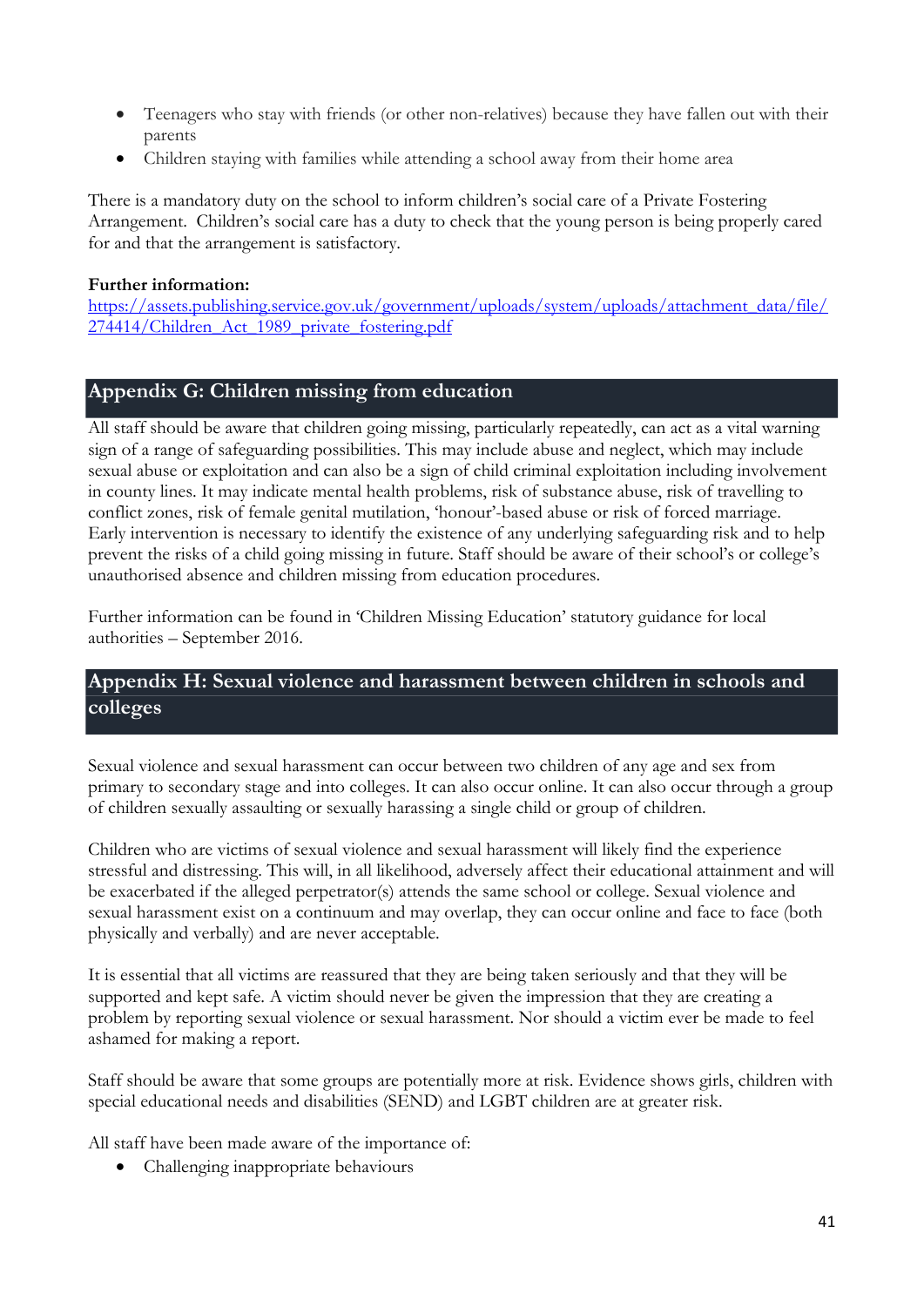- Making clear that sexual violence and sexual harassment is not acceptable, will never be tolerated and is not an inevitable part of growing up
- Not tolerating or dismissing sexual violence or sexual harassment as "banter", "part of growing up", "just having a laugh" or "boys being boys"
- Challenging physical behaviours (potentially criminal in nature), such as grabbing bottoms, breasts and genitalia, pulling down trousers, flicking bras and lifting up skirts
- Dismissing or tolerating such behaviours risks normalising them

#### **Sexualised behaviour**

| <b>Green Behaviours</b>                                                                                                                                                                                                                                  | <b>Amber Behaviours</b>                                                                 | <b>Red Behaviours</b>                                                                                                    |
|----------------------------------------------------------------------------------------------------------------------------------------------------------------------------------------------------------------------------------------------------------|-----------------------------------------------------------------------------------------|--------------------------------------------------------------------------------------------------------------------------|
| are part of safe and healthy sexual<br>development which are:                                                                                                                                                                                            | are potentially outside of safe and<br>healthy development due to:                      | are clearly outside of safe and<br>healthy development and:                                                              |
| displayed between children or<br>young people of similar age or<br>developmental ability<br>reflect curiosity,<br>experimentation, consensual<br>activities and positive choices<br>'normal' but inappropriate<br>within the school/classroom<br>setting | age or developmental<br>differences<br>activity type, frequency,<br>duration or context | involve much more<br>coerciveness, secrecy,<br>compulsiveness & threat<br>require action from school<br>& other agencies |

For further information of sexualised behaviour thresholds visit [Harmful sexual behaviour framework:](https://learning.nspcc.org.uk/media/1657/harmful-sexual-behaviour-framework.pdf) [an evidence-informed operational framework for children and young people displaying harmful sexual](https://learning.nspcc.org.uk/media/1657/harmful-sexual-behaviour-framework.pdf) [behaviours \(nspcc.org.uk\)](https://learning.nspcc.org.uk/media/1657/harmful-sexual-behaviour-framework.pdf)

#### **Sexual violence**

It is important that school and college staff are aware of sexual violence and the fact children can, and sometimes do, abuse their peers in this way and that it can happen both inside and outside of school/college. When referring to sexual violence we are referring to sexual violence offences under the Sexual Offences Act 2003 as described below:

**Rape**: A person (A) commits an offence of rape if: he intentionally penetrates the vagina, anus or mouth of another person (B) with his penis, B does not consent to the penetration and A does not reasonably believe that B consents.

**Assault by Penetration**: A person (A) commits an offence if: s/he intentionally penetrates the vagina or anus of another person (B) with a part of her/his body or anything else, the penetration is sexual, B does not consent to the penetration and A does not reasonably believe that B consents.

**Sexual Assault:** A person (A) commits an offence of sexual assault if: s/he intentionally touches another person (B), the touching is sexual, B does not consent to the touching and A does not reasonably believe that B consents. (Schools should be aware that sexual assault covers a very wide range of behaviour so a single act of kissing someone without consent, or touching someone's bottom/breasts/genitalia without consent, can still constitute sexual assault.)

**Causing someone to engage in sexual activity without consent**: A person (A) commits an offence if: s/he intentionally causes another person (B) to engage in an activity, the activity is sexual, B does not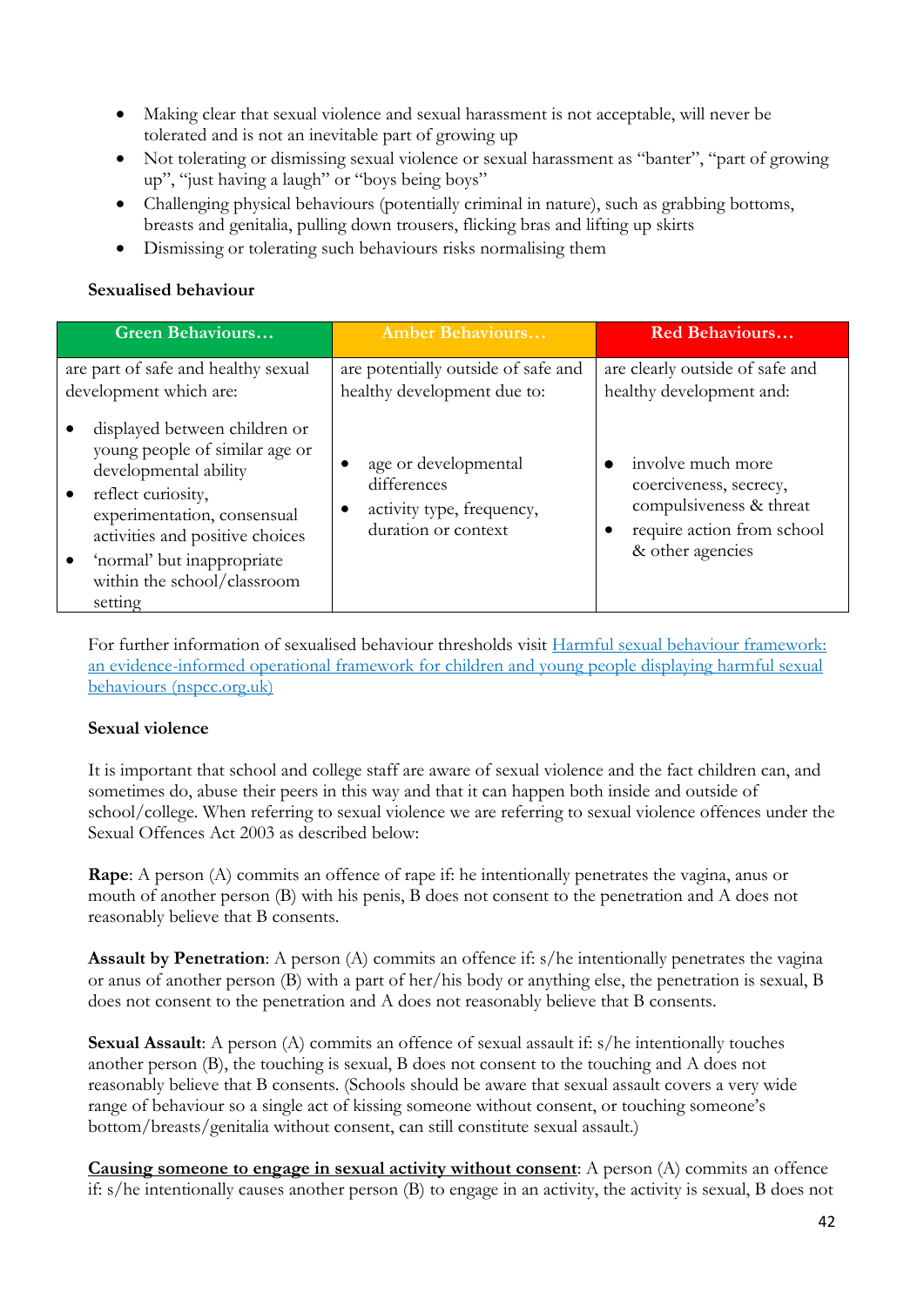consent to engaging in the activity, and A does not reasonably believe that B consents. (This could include forcing someone to strip, touch themselves sexually, or to engage in sexual activity with a third party.)

What is consent? Consent is about having the freedom and capacity to choose. Consent to sexual activity may be given to one sort of sexual activity but not another, e.g.to vaginal but not anal sex or penetration with conditions, such as wearing a condom. Consent can be withdrawn at any time during sexual activity and each time activity occurs. Someone consents to vaginal, anal or oral penetration only if s/he agrees by choice to that penetration and has the freedom and capacity to make that choice. Further information about consent can be found here: Rape Crisis England & Wales - Sexual consent

- A child under the age of 13 can never consent to any sexual activity
- The age of consent is 16
- Sexual intercourse without consent is rape

#### **Sexual harassment**

When referring to sexual harassment we mean 'unwanted conduct of a sexual nature' that can occur online and offline and both inside and outside of school/college. When we reference sexual harassment, we do so in the context of child on child sexual harassment. Sexual harassment is likely to: violate a child's dignity, and/or make them feel intimidated, degraded or humiliated and/or create a hostile, offensive or sexualised environment.

Whilst not intended to be an exhaustive list, sexual harassment can include:

- Sexual comments, such as: telling sexual stories, making lewd comments, making sexual remarks about clothes and appearance and calling someone sexualised names
- Sexual "jokes" or taunting
- Physical behaviour, such as: deliberately brushing against someone, interfering with someone's clothes (schools and colleges should be considering when any of this crosses a line into sexual violence - it is important to talk to and consider the experience of the victim) and displaying pictures, photos or drawings of a sexual nature
- Online sexual harassment. This may be standalone, or part of a wider pattern of sexual harassment and/or sexual violence. It may include:
	- **o** consensual and non-consensual sharing of nudes and semi-nudes images and/or videos.
	- **o** sharing of unwanted explicit content
	- **o** upskirting (is a criminal offence)
	- **o** sexualised online bullying
	- **o** unwanted sexual comments and messages, including, on social media
	- **o** sexual exploitation; coercion and threats

## **Upskirting**

The Voyeurism (Offences) Act 2019, which is commonly known as the Upskirting Act, came into force on 12 April 2019. 'Upskirting' is where someone takes a picture under a persons' clothing (not necessarily a skirt) without their permission and or knowledge, with the intention of viewing their genitals or buttocks (with or without underwear) to obtain sexual gratification, or cause the victim humiliation, distress or alarm. It is a criminal offence. Anyone of any sex, can be a victim.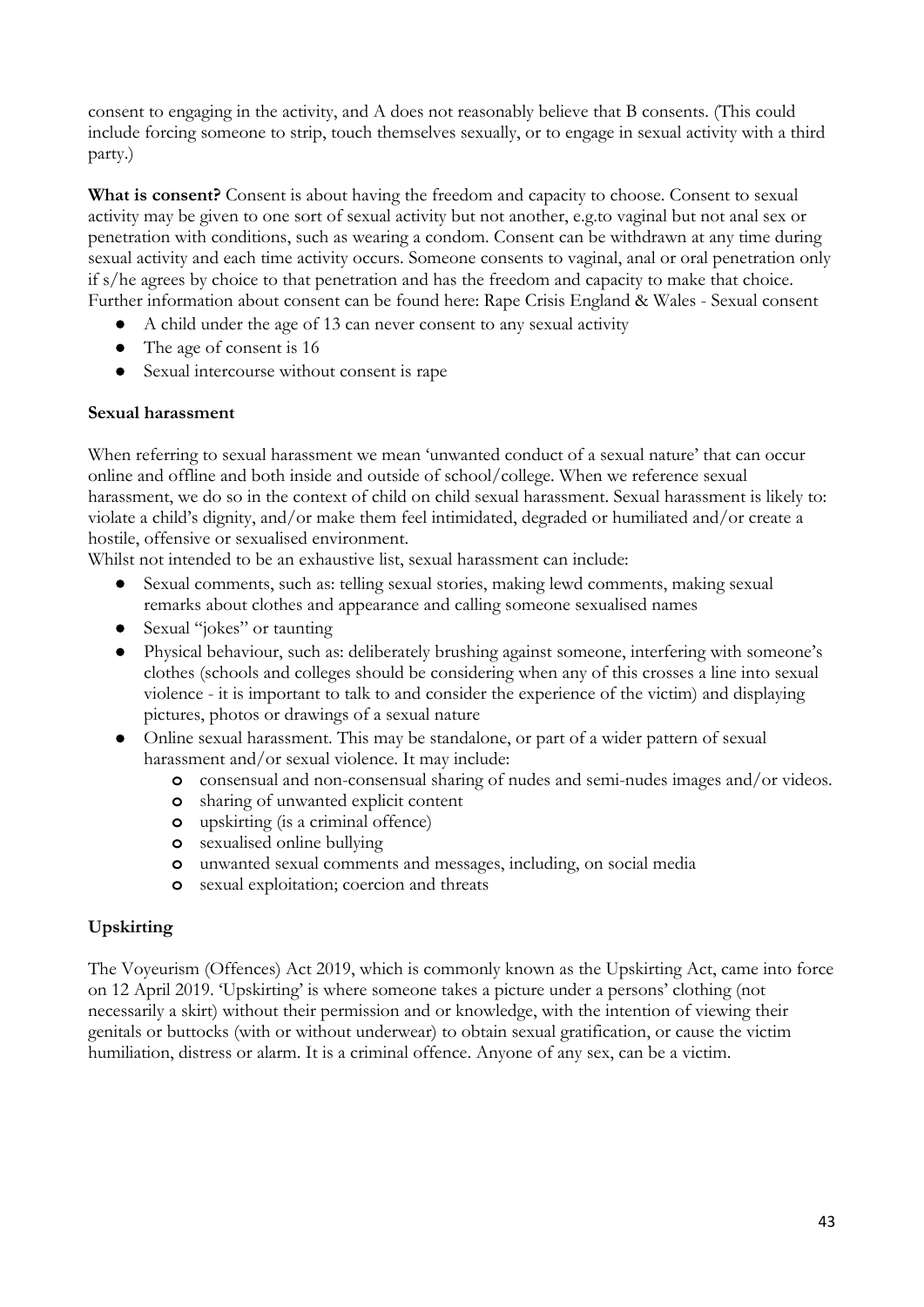## **Appendix I: Modern slavery and Trafficking**

#### **Modern Slavery**

Modern slavery encompasses human trafficking and slavery, servitude and forced or compulsory labour. Exploitation can take many forms, including: sexual exploitation, forced labour, slavery, servitude, forced criminality and the removal of organs.

Further information on the signs that someone may be a victim of modern slavery, the support available to victims and how to refer them to the NRM (National Referral Mechanism) is available in the Modern Slavery Statutory Guidance. Modern slavery: how to identify and support victims - GOV.UK([www.gov.uk\)](http://www.gov.uk)

#### **Human Trafficking**

Human trafficking is 'the recruitment, transportation, transfer, harbouring or receipt of persons, by means of the threat or use of force or other forms of coercion, abduction, fraud, deception, of the abuse of power or of a position of vulnerability or of the giving or receiving of payments or benefits to achieve the consent of a person having control over another person, for the purpose of exploitation. Exploitation shall include, at a minimum, the exploitation of the prostitution of others or other forms of sexual exploitation, forced labour or services, slavery or practices similar to slavery, servitude or the removal of organs'.

#### **Child trafficking**

"Child" shall mean any person under eighteen years of age. Any child transported for exploitative reasons is considered to be a trafficking victim, whether or not they have been forced or deceived. This is partly because it is **not considered possible for children to give informed consent**. Even when a child understands what has happened, they may still appear to submit willingly to what they believe to be the will of their parents or accompanying adults. It is important that these children are protected too.

Children are trafficked for many reasons, including sexual exploitation, domestic servitude, labour, benefit fraud and involvement in criminal activity such as pick-pocketing, theft and working in cannabis farms. There are a number of cases of minors being exploited in the sex industry. Although there is no evidence of other forms of exploitation such as 'organ donation or 'harvesting', all agencies should remain vigilant.

Children may be trafficked from other countries for a variety of reasons. There are a number of factors in the country of origin which might make children vulnerable to being trafficked.

The factors listed below are by no means a comprehensive list:

- Poverty
- Lack of education
- Discrimination
- Cultural attitudes
- Grooming
- Dysfunctional families
- Political conflict and economic transition and
- Inadequate local laws and regulations

#### **Potential indicators that a child may have been trafficked**

Once in the UK the child: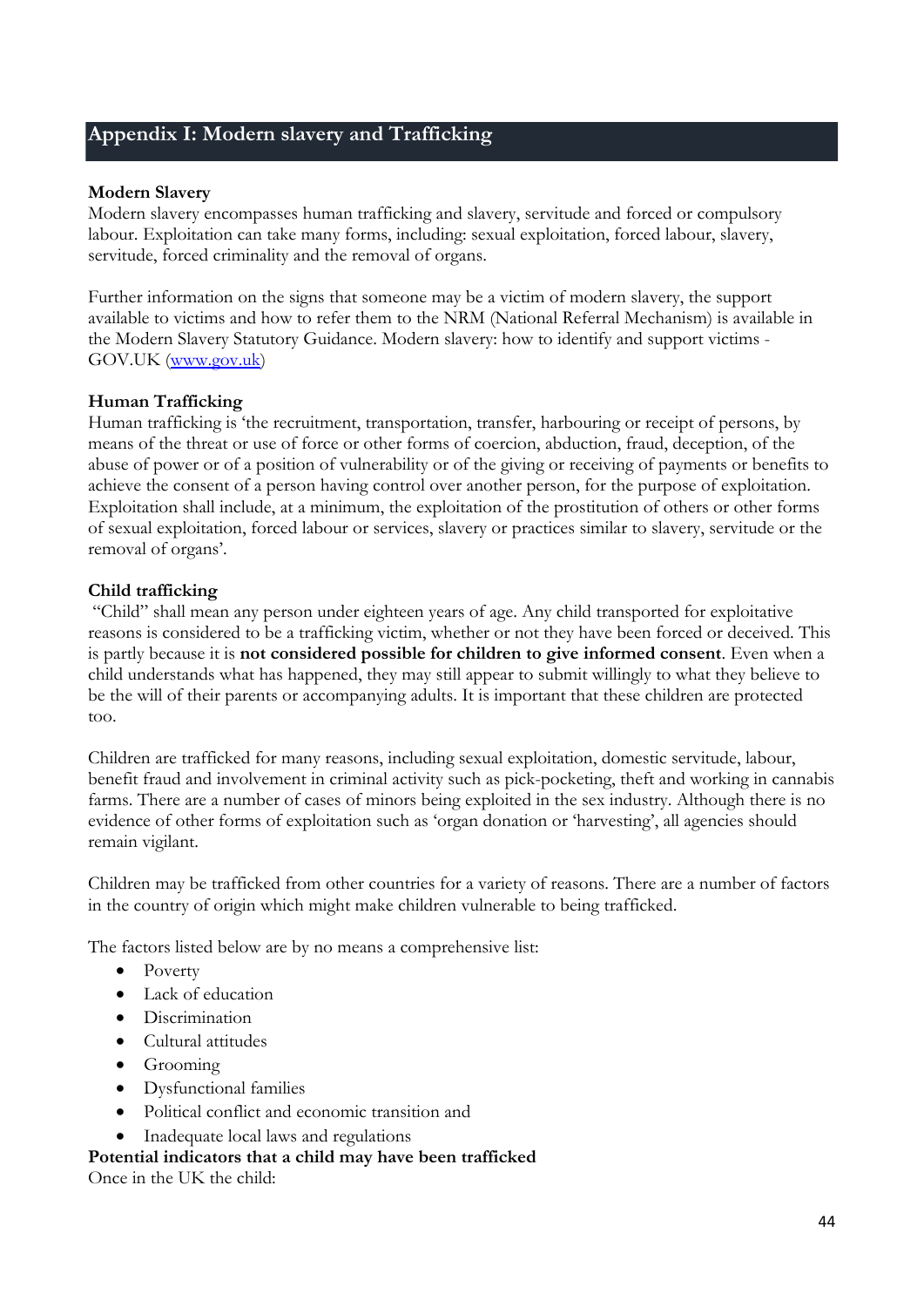- Receives unexplained/unidentified phone calls whilst in placement/temporary accommodation
- Shows signs of physical or sexual abuse, and/or has contracted a sexually transmitted infection or has an unwanted pregnancy
- Has a history with missing links and unexplained moves
- Has gone missing from Local Authority care
- Is required to earn a minimum amount of money every day
- Works in various locations
- Has limited freedom of movement
- Appears to be missing for periods
- Is known to beg for money
- Performs excessive housework chores and rarely leaves the residence
- Is being cared for by adult/s who are not their parents and the quality of the relationship between the child and their adult carers is not good; is one among a number of unrelated children found at one address
- Has not been registered with or attended a GP practice
- Has not been enrolled in school
- Has to pay off an exorbitant debt, e.g. for travel costs, before having control over own earnings, is permanently deprived of a large part of their earnings by another person
- Is excessively afraid of being deported

## **Further information:**

[www.gov.uk/government/publications/safeguarding-children-who-may-have-been-trafficked-practice](http://www.gov.uk/government/publications/safeguarding-children-who-may-have-been-trafficked-practice-guidance)[guidance](http://www.gov.uk/government/publications/safeguarding-children-who-may-have-been-trafficked-practice-guidance)

## **Appendix J: Domestic Abuse**

The Domestic Abuse Act 2021 received Royal Assent on 29 April 2021. The Act introduces the first ever statutory definition of domestic abuse and recognises the impact of domestic abuse on children, as victims in their own right, if they see, hear or experience the effects of abuse.

The statutory definition of domestic abuse, based on the previous cross-government definition, ensures that different types of relationships are captured, including ex-partners and family members. (KCSIE)

The cross-government definition of domestic abuse is:

Any incident or pattern of incidents of controlling, coercive, threatening behaviour, violence or abuse between those aged 16 or over who are, or have been, intimate partners or family members regardless of gender or sexuality. The abuse can encompass, but is not limited to:

- Psychological
- Physical
- Sexual
- Financial
- Emotional

All children can witness and be adversely affected by domestic abuse in the context of their home life where domestic abuse occurs between family members. Experiencing domestic abuse and/or violence can have a serious, long lasting emotional and psychological impact on children. In some cases, a child may blame themselves for the abuse or may have had to leave the family home as a result. Young people can also experience domestic abuse within their own intimate relationships. This form of peer on peer abuse is sometimes referred to as 'teenage relationship abuse'. Depending on the age of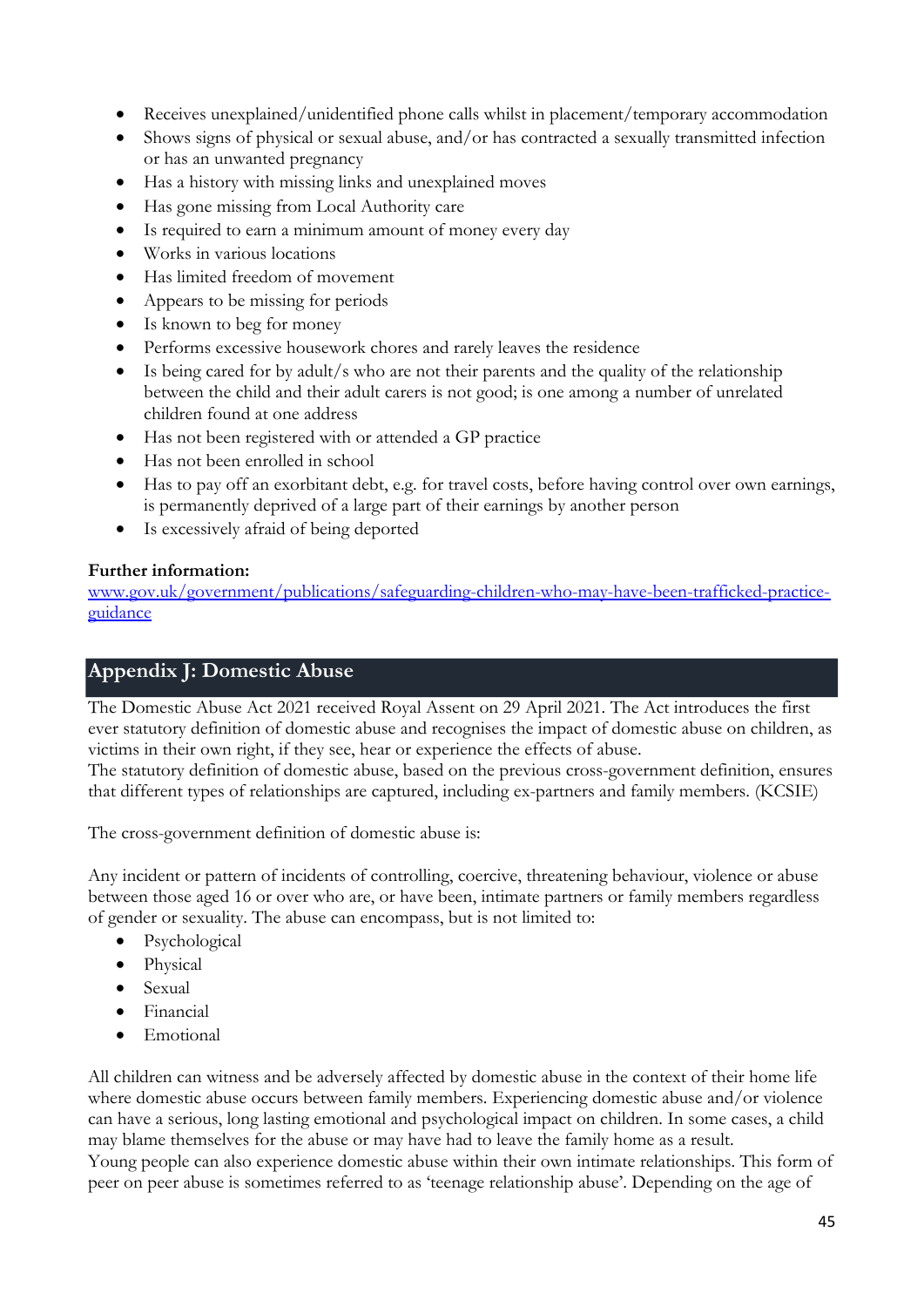the young people, this may not be recognised in law under the statutory definition of 'domestic abuse' (if one or both parties are under 16).

#### **Signs, indicators and effects:**

It is often difficult to tell if domestic abuse is happening because it takes place in the family home and abusers can act very differently when other people are around. Children who witness domestic abuse may show signs of:

- Aggression and bullying
- Anti-social behaviour
- Depression, anxiety or have suicidal thoughts
- Attention seeking
- Bed wetting, nightmares or insomnia
- Drug and alcohol misuse
- Constant or regular sickness, such as colds and headaches
- Eating disorders
- Not doing as well in school due to difficulties at home or disruption of moving to, as well as from, refuges
- Withdrawal

#### **Other signs and symptoms may include:**

- Sudden change of behaviour
- $\bullet$  Clingy
- Soiling clothes
- Risk taking behaviours
- Missing school
- Changes in eating habits
- Obsessive behaviour
- Self-harm

Source: [www.nspcc.org.uk](http://www.nspcc.org.uk)

Some children may not display any symptoms / behaviours that may be a cause for concern. 'What is life like at home?' – is a good question to use regularly with all children.

#### **We are an 'Operation Encompass' school**

Operation Encompass operates in all police forces across England. It helps police and schools work together to provide emotional and practical help to children. The system ensures that when police are called to an incident of domestic abuse, where there are children in the household who have experienced the domestic incident, the police should inform the key adult (usually the designated safeguarding lead) in school before the child or children arrive at school the following day. This ensures that the school has up to date relevant information about the child's circumstances and can enable immediate support to be put in place, according to the child's needs.

## **Appendix K: Homelessness**

Being homeless or being at risk of becoming homeless presents a real risk to a child's welfare. The designated safeguarding lead (and any deputies) should be aware of contact details and referral routes into the Local Housing Authority so they can raise/progress concerns at the earliest opportunity. Indicators that a family may be at risk of homelessness include household debt, rent arrears, domestic abuse and anti-social behaviour, as well as the family being asked to leave a property. (KCSIE) Types of homelessness could include: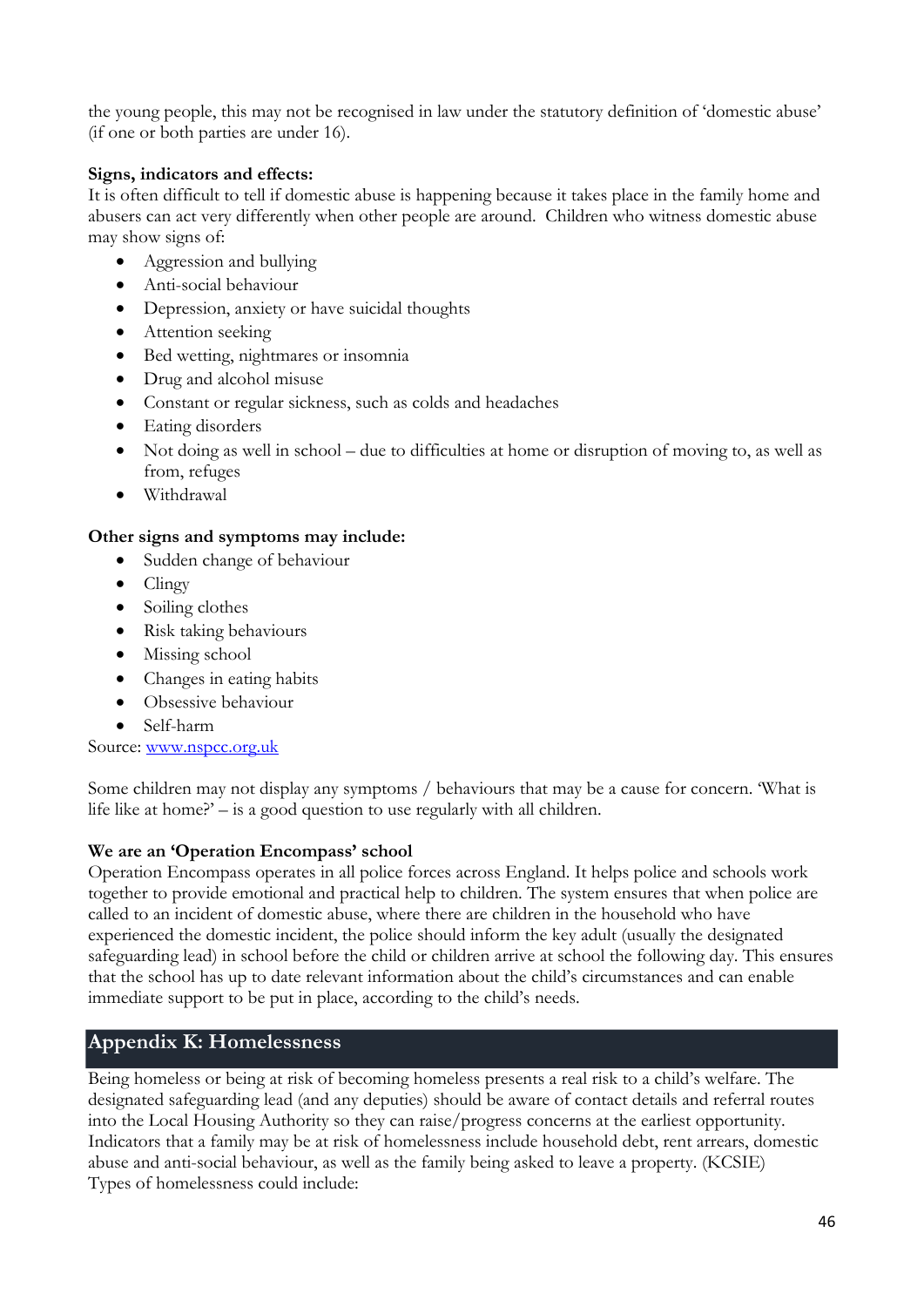- Living in temporary or emergency accommodation (such as B & Bs and hostels)
- Hidden homelessness (staying with friends or family on a temporary basis or living in overcrowded conditions)
- Couch / sofa surfing, moving from one place to another

Impact of homelessness:

- Practical issues include loss of possessions required for school e.g. books, uniform etc
- May be unkempt due to lack of laundry services
- Physically exhausted due to sleeping arrangements
- Emotionally exhausted due to increased stress
- Signs of severe emotional trauma leading to emotional stress, anxiety
- Changes in behaviour and/or problematic behaviour
- Child may become withdrawn or aggressive
- If placed out of area they may arrive late or miss school due to transport / financial difficulties
- The child's ability to maintain relationships may be affected
- May 'stand out' more to peers, leading to feelings of alienation and self-consciousness
- Impact on attainment levels and ability to learn (Shelter 2017)

In most cases school and college staff will be considering homelessness in the context of children who live with their families, and intervention will be on that basis. However, it should also be recognised in some cases 16 and 17 year olds could be living independently from their parents or guardians, for example through their exclusion from the family home, and will require a different level of intervention and support. Children's social care will be the lead agency for these children and the designated safeguarding lead (or a deputy) should ensure appropriate referrals are made based on the child's circumstances. (KCSIE)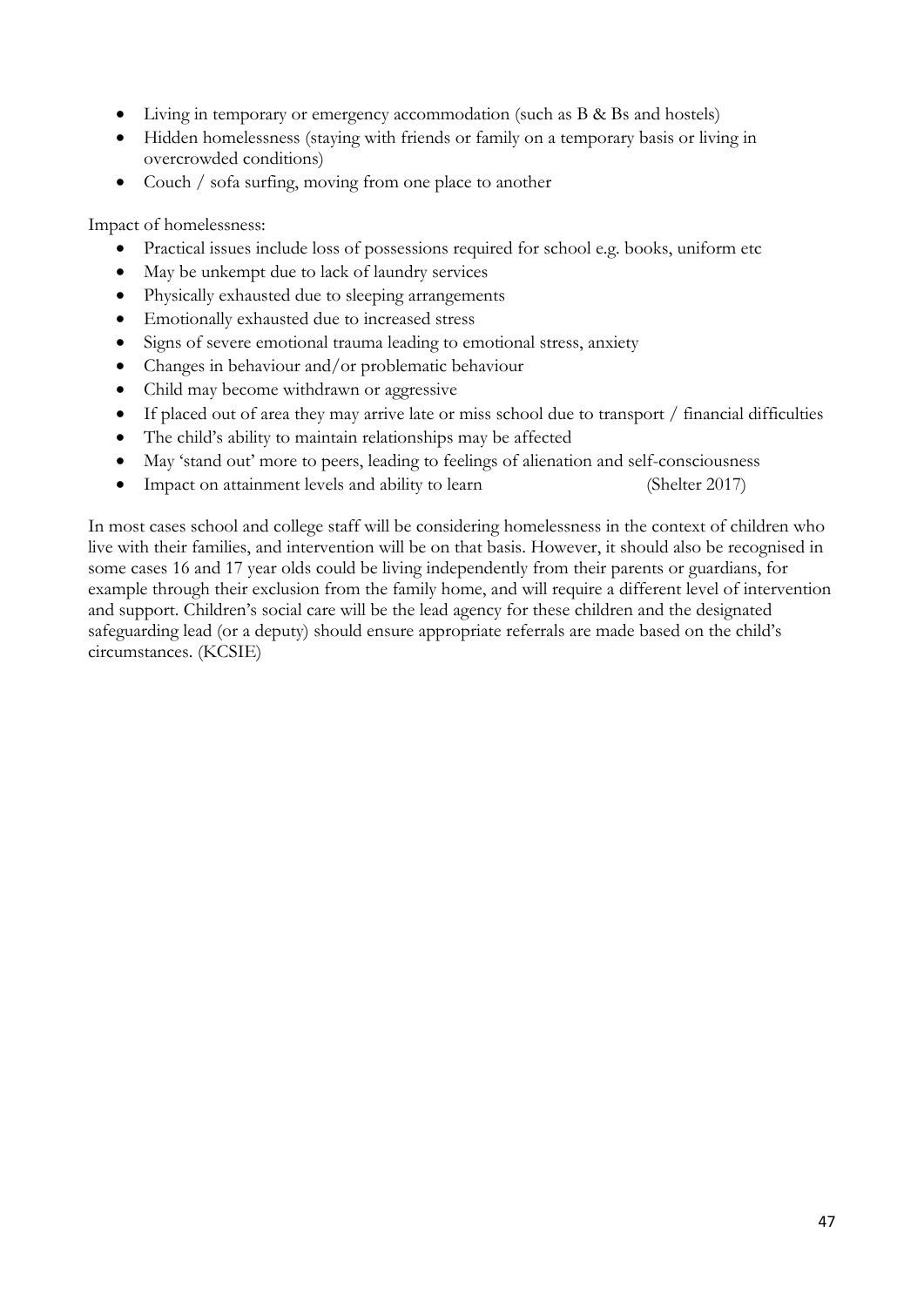| <b>Full Name of Child:</b><br>D<br>CARING FOR EACH OTHER<br>Time of concern:<br>Date of concern:<br>Place of concern:<br>Concern:<br><b>Detailed Account:</b><br>(Please bullet point. Do not interpret what is seen or heard; simply record the facts. After completing the form, pass<br>it immediately to the Designated Safeguarding Lead / Deputy)<br>Role / Title<br>Member of Staff completing form | Annex L: Example Cause for Concern form |  | <b>ST. JOHN BOSCO</b> |  |
|------------------------------------------------------------------------------------------------------------------------------------------------------------------------------------------------------------------------------------------------------------------------------------------------------------------------------------------------------------------------------------------------------------|-----------------------------------------|--|-----------------------|--|
|                                                                                                                                                                                                                                                                                                                                                                                                            |                                         |  |                       |  |
|                                                                                                                                                                                                                                                                                                                                                                                                            |                                         |  |                       |  |
|                                                                                                                                                                                                                                                                                                                                                                                                            |                                         |  |                       |  |
|                                                                                                                                                                                                                                                                                                                                                                                                            |                                         |  |                       |  |
|                                                                                                                                                                                                                                                                                                                                                                                                            |                                         |  |                       |  |
|                                                                                                                                                                                                                                                                                                                                                                                                            |                                         |  |                       |  |
|                                                                                                                                                                                                                                                                                                                                                                                                            |                                         |  |                       |  |
|                                                                                                                                                                                                                                                                                                                                                                                                            |                                         |  |                       |  |
|                                                                                                                                                                                                                                                                                                                                                                                                            |                                         |  |                       |  |
|                                                                                                                                                                                                                                                                                                                                                                                                            |                                         |  |                       |  |
|                                                                                                                                                                                                                                                                                                                                                                                                            |                                         |  |                       |  |
|                                                                                                                                                                                                                                                                                                                                                                                                            |                                         |  |                       |  |
|                                                                                                                                                                                                                                                                                                                                                                                                            |                                         |  |                       |  |
|                                                                                                                                                                                                                                                                                                                                                                                                            |                                         |  |                       |  |
|                                                                                                                                                                                                                                                                                                                                                                                                            |                                         |  |                       |  |
|                                                                                                                                                                                                                                                                                                                                                                                                            |                                         |  |                       |  |
|                                                                                                                                                                                                                                                                                                                                                                                                            |                                         |  |                       |  |

# **Please provide a copy to the Designated Safeguarding Lead**

# **Annex L: Body Map**

| <b>Child's Full Name</b> | <b>DOB</b> | Date |
|--------------------------|------------|------|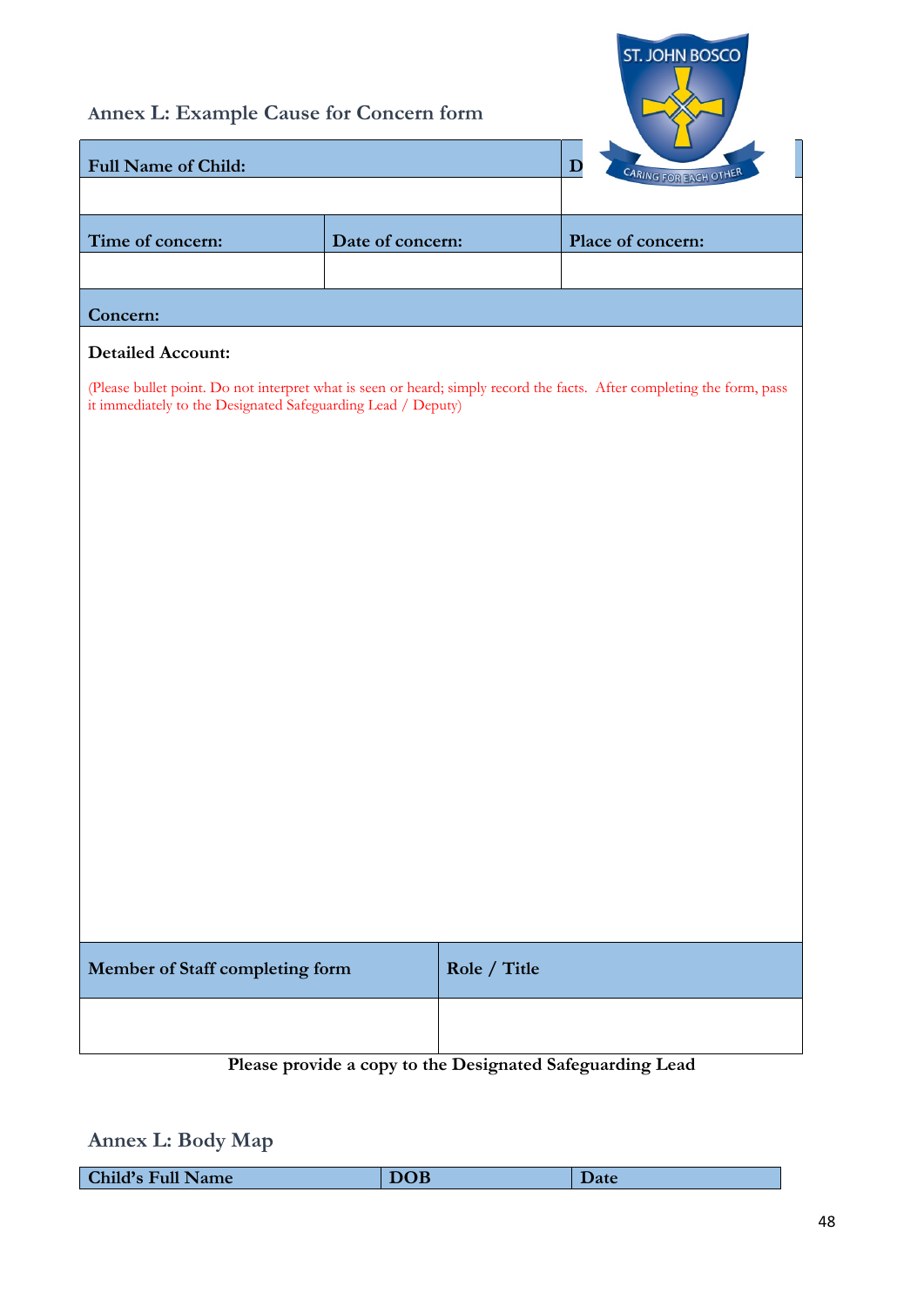| $\mathbf{\hat{P}}$<br>W                          | $\Psi$                        | I<br>4vy                                 | $\bullet$<br>٠<br>f   | Ŵу | <b>Electronic Version:</b><br>Click and move the<br>red dot to indicate<br>where the injury is<br>located on the |
|--------------------------------------------------|-------------------------------|------------------------------------------|-----------------------|----|------------------------------------------------------------------------------------------------------------------|
| $\hat{\mathcal{F}}$<br>$\overline{\mathbf{Des}}$ |                               | $\hat{J}$<br>$\widehat{\mathbf{t}}$<br>Ë |                       |    |                                                                                                                  |
| Professional's Name                              | Professional's<br>Designation |                                          | <b>Contact Number</b> |    |                                                                                                                  |
|                                                  |                               |                                          |                       |    |                                                                                                                  |

**Annex**

**L: Designated Safeguarding Lead Check List**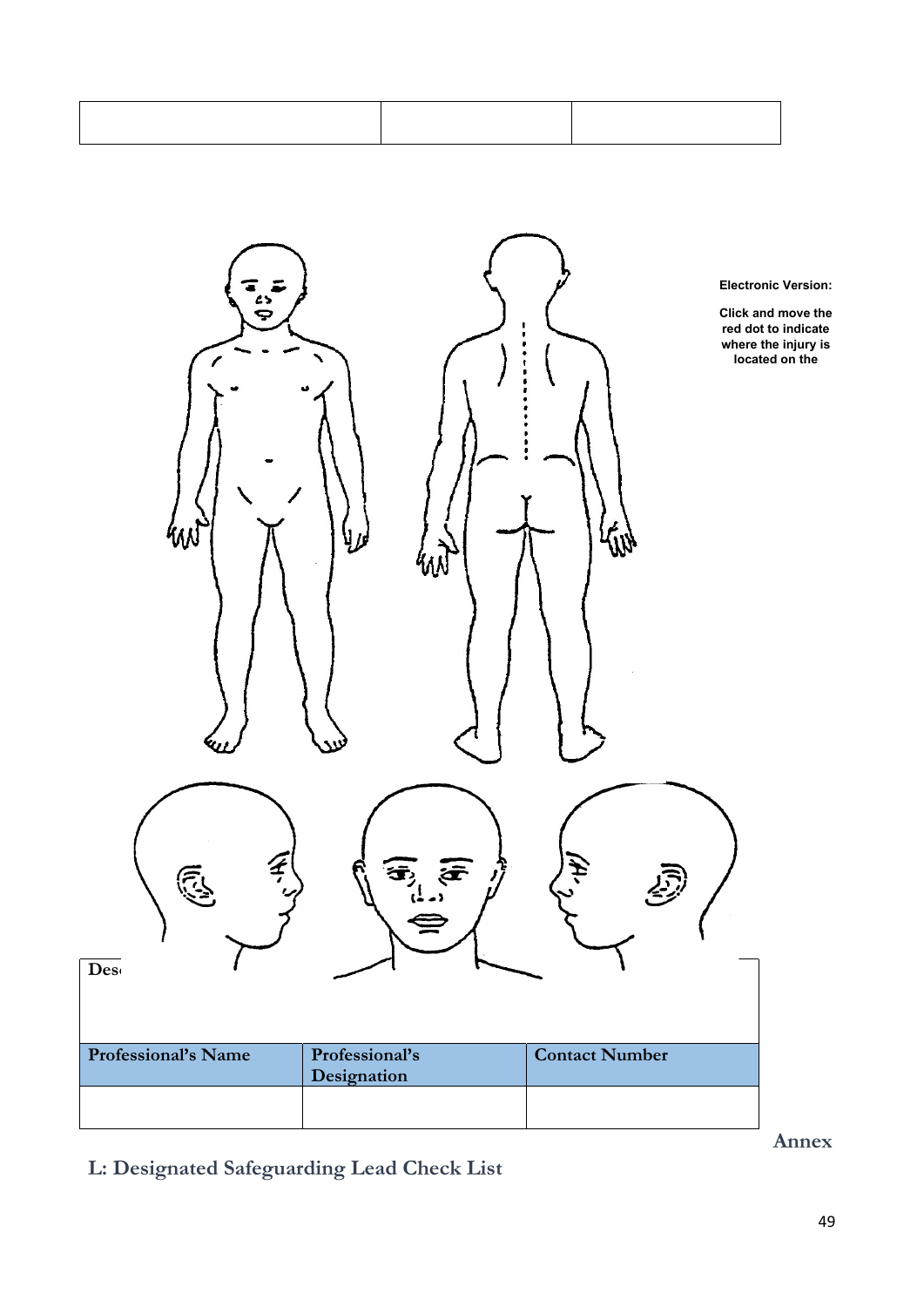| <b>Possible Action</b>                                               | By Whom      | <b>Outcome</b>   |  |  |  |
|----------------------------------------------------------------------|--------------|------------------|--|--|--|
| Discuss with child                                                   |              |                  |  |  |  |
| Contact parents                                                      |              |                  |  |  |  |
| Check records in school                                              |              |                  |  |  |  |
| Discuss with relevant<br>professionals                               |              |                  |  |  |  |
| Check with schools who have<br>siblings                              |              |                  |  |  |  |
| Seek advice from LA                                                  |              |                  |  |  |  |
| Monitor and review                                                   |              |                  |  |  |  |
| Consider an Early Help Plan<br>(previously CAF)                      |              |                  |  |  |  |
| Consult with Social Care                                             |              |                  |  |  |  |
| <b>Contact Police</b><br>101: Non emergency<br>999: Immediate Danger |              |                  |  |  |  |
| Other (please specify)                                               |              |                  |  |  |  |
| <b>Assessment of Risk</b>                                            |              |                  |  |  |  |
| Safeguarding                                                         | Risk of Harm | Immediate Danger |  |  |  |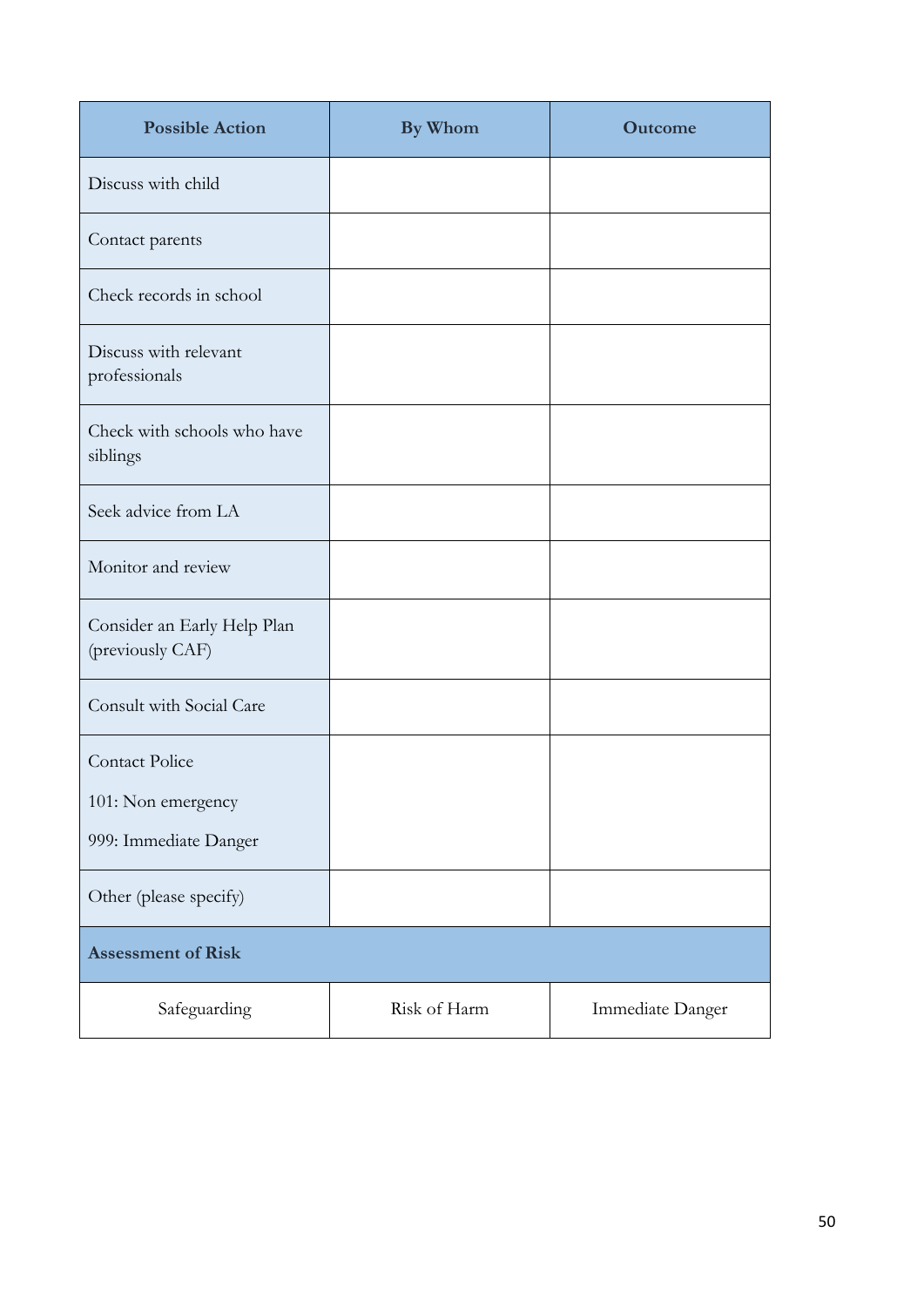## **Appendix M: Online safety**

- It is essential that children are safeguarded from potentially harmful and inappropriate material or behaviours online. We will adopt a whole school approach to online safety which will empower, protect, and educate our learners and staff in their use of technology, and establish mechanisms to identify, intervene in, and escalate any concerns where appropriate.
- We will ensure online safety is reflected as required in all relevant policies. Online safety is considered as a running and interrelated theme when devising and implementing our policies and procedures and when planning our curriculum, staff training, the role and responsibilities of the DSL and parental engagement.
- The school identifies that the breadth of issues classified within online safety is considerable, but can be categorised into four areas of risk:
	- o **Content**: being exposed to illegal, inappropriate or harmful content. For example pornography, fake news, racism, misogyny, self-harm, suicide, anti-Semitism, radicalisation and extremism.
	- o **Contact**: being subjected to harmful online interaction with other users. For example, peer on peer pressure, commercial advertising and adults posing as children or young adults with the intention to groom or exploit children for sexual, criminal, financial or other purposes.
	- o **Conduct**: personal online behaviour that increases the likelihood of, or causes, harm. For example, making, sending and receiving explicit images (e.g. consensual and non-consensual sharing of nudes and semi-nudes and/or pornography), sharing other explicit images and online bullying.
	- o **Commerce**: risks such as online gambling, inappropriate advertising, phishing and or financial scams.
- We recognise that technology, and the risks and harms related to it, evolve and change rapidly. The school will carry out an annual review of our approaches to online safety, supported by an annual risk assessment which considers and reflects the risks our children face.
- The headteacher will be informed of online safety concerns by the DSL, as appropriate. Deputy DSL for safeguarding will report on online safety practice and incidents, including outcomes, on a regular basis to the wider governing board.

## **Policies and Procedures**

- The DSL has overall responsibility for online safety within the school but will liaise with other members of staff, for example Key Stage Leads.
- The DSL will respond to online safety concerns reported in line with our child protection and other associated policies, including our anti-bullying, and behaviour policies..
	- o Internal sanctions and/or support will be implemented as appropriate.
	- o Where necessary, concerns will be escalated and reported to relevant partner agencies in line with local policies and procedures.
- We use a wide range of technology. This includes (amend as appropriate) computers, laptops, tablets and other digital devices, the internet, our learning platform, intranet and email systems.
	- o All school owned devices and systems will be used in accordance with our acceptable use policies and with appropriate safety and security measures in place.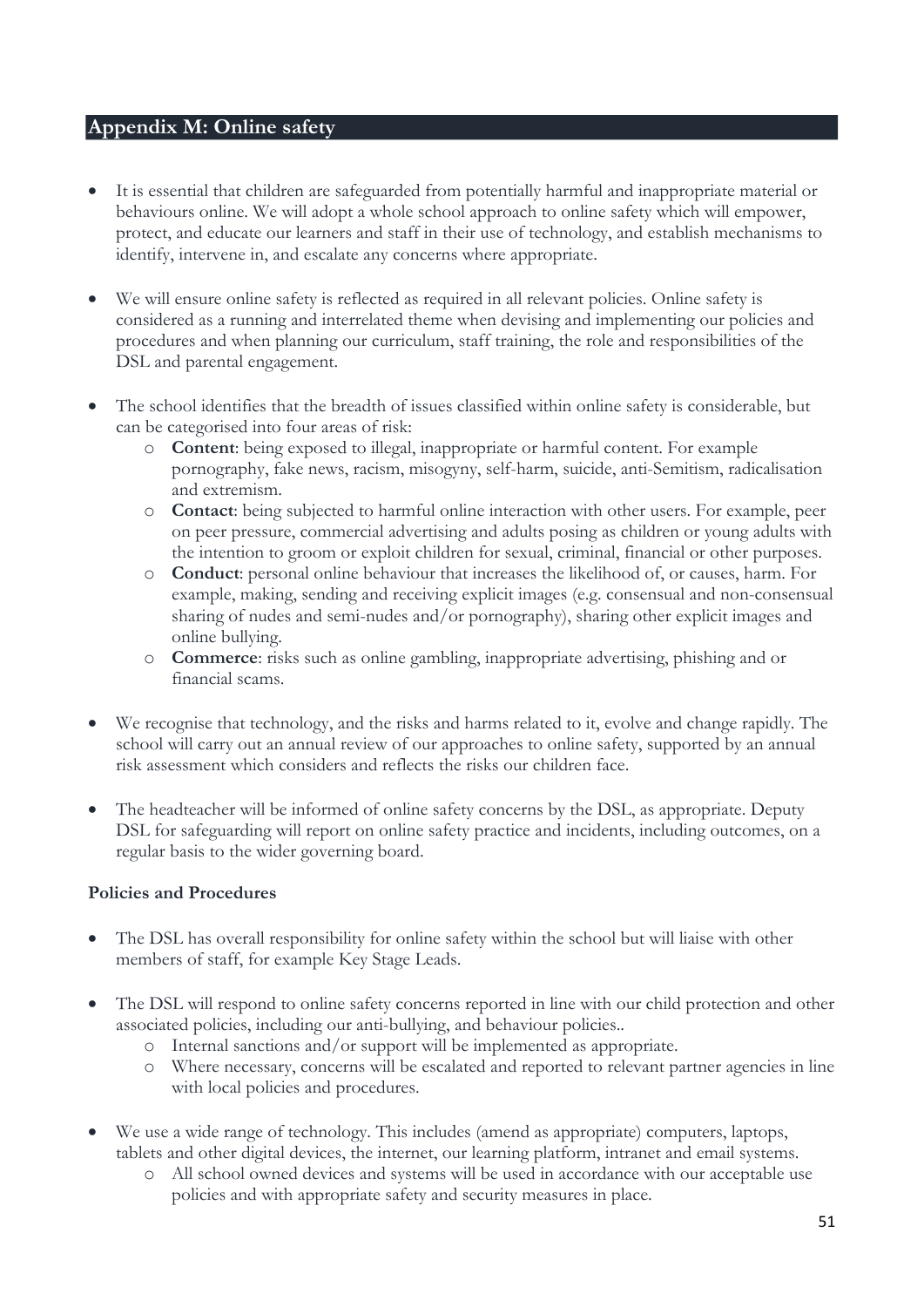$\bullet$  We recognise the specific risks that can be posed by mobile and smart technology, including mobile/smart phones, cameras and wearable technology. In accordance with KCSIE 2021 the school has appropriate image use, online and acceptable use policies in place, which are shared and understood by all members of the community.

## **Appropriate Filtering and Monitoring**

 We will do all we reasonably can to limit children's exposure to online risks through school provided IT systems and will ensure that appropriate filtering and monitoring systems are in place. Access is filtered through our internet provider. The **[UK Safer Internet Centre](http://www.saferinternet.org.uk/appropriate-filtering-and-monitoring)** has published guidance as to what "appropriate" filtering and

monitoring might look like.

- If children or staff discover unsuitable sites or material, they are required to inform their class teacher who in turn will notify a DSL.
	- o All users will be informed that use of our systems can be monitored, and that monitoring will be in line with data protection, human rights, and privacy legislation.
	- o Filtering breaches or concerns identified through our monitoring approaches will be recorded and reported to the DSL who will respond as appropriate.
	- **o** Any access to material believed to be illegal will be reported immediately to the appropriate agencies, such as the [Internet Watch Foundation](https://www.iwf.org.uk/) and the police.
	- o When implementing appropriate filtering and monitoring, we will ensure that "over blocking" does not lead to unreasonable restrictions as to what children can be taught with regards to online teaching and safeguarding.
- We acknowledge that whilst filtering and monitoring is an important part of our online safety responsibilities, it is only one part of our approach to online safety.
	- o Children will use appropriate search tools, apps and online resources as identified following an informed risk assessment.
	- o Children's internet use will be supervised by staff according to their age and ability.
	- o Children will be directed to use age appropriate online resources and tools by staff.

## **Information Security and Access Management**

• School is responsible for ensuring an appropriate level of security protection procedures are in place, in order to safeguard our systems as well as staff and learners. Further information can be found in:

Acceptable use policy and online safety policy.

We will review the effectiveness of these procedures periodically to keep up with evolving cybercrime technologies.

## **Staff Training**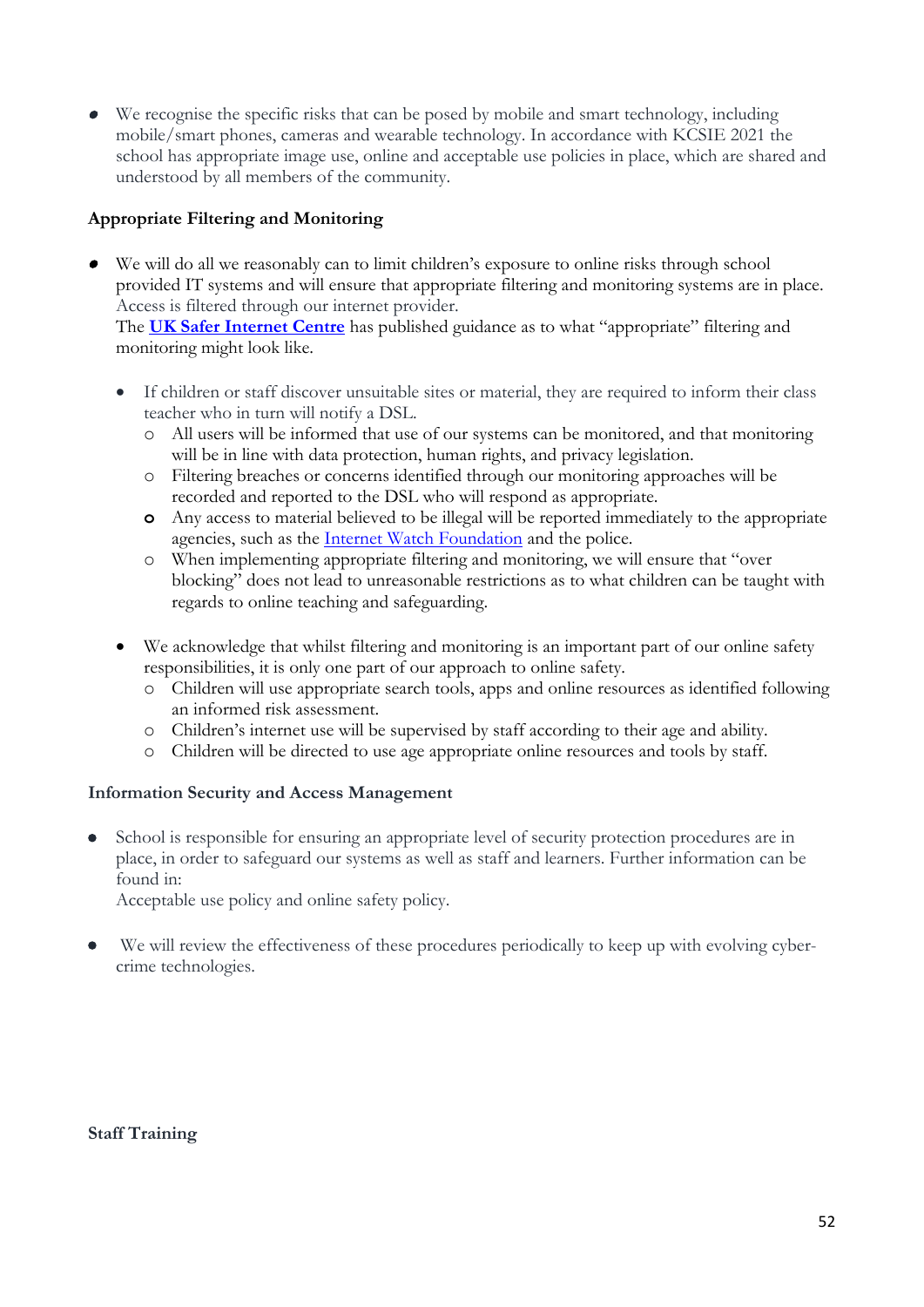We will ensure that all staff receive online safety training as part of induction and that ongoing online safety training and update for all staff will be integrated, aligned and considered as part of our overarching safeguarding approach.

## **Educating Children**

- We will ensure a comprehensive whole school curriculum response is in place to enable all children to learn about and manage online risks effectively as part of providing a broad and balanced curriculum.
- We will create a safe environment in which pupils feel comfortable to say what they feel. If a pupil thinks they will get into trouble and/or be judged for talking about something which happened to them online they may be put off reporting it and getting help.
- Where we are already aware of a child who is being abused or harmed online we will carefully plan any lesson to consider this, including not drawing attention to that child in a way that would highlight or publicise the abuse.
- Should a pupil want to make a disclosure following a lesson or activity. The lesson may provide the knowledge that enables pupils to realise they are being abused or harmed and/or give them the confidence to say something.
- We will ensure our approach is child friendly and operates with the best interests of the pupil at heart.

## **Working with Parents/Carers**

- We will build a partnership approach to online safety and will support parents/carers to become aware of and alert to the potential online benefits and risks for children by:
	- o School website
	- o through existing communication channels (such as official social media, newsletters etc.),
	- o offering specific online safety events for parents/carers or highlighting online safety at existing events.

## **Remote Learning**

Specific guidance for DSLs and SLT regarding remote learning is available at DfE: **[Safeguarding and](https://www.gov.uk/guidance/safeguarding-and-remote-education-during-coronavirus-covid-19) [remote education during coronavirus \(COVID-19\)](https://www.gov.uk/guidance/safeguarding-and-remote-education-during-coronavirus-covid-19)** and The Education People: **[Remote Learning](https://www.theeducationpeople.org/blog/safer-remote-learning-during-covid-19-information-for-school-leaders-and-dsls/) [Guidance for SLT.](https://www.theeducationpeople.org/blog/safer-remote-learning-during-covid-19-information-for-school-leaders-and-dsls/)**

- We will ensure any remote sharing of information, communication and use of online learning tools and systems will be in line with privacy and data protection requirements.
- All communication with children and parents/carers will take place using school provided or approved communication channels; for example, school provided email accounts and phone numbers and agreed systems e.g. Google Classroom, Purple Mash .
	- o Any pre-existing relationships or situations which mean this cannot be complied with will be discussed with the DSL.
- Staff and children will engage with remote teaching and learning in line with existing behaviour principles as set out in our behaviour policy/code of conduct and acceptable use policies
- Staff and children will be encouraged to report issues experienced at home and concerns will be responded to in line with our child protection and other relevant policies.
- When delivering remote learning, staff will follow our remote learning policy